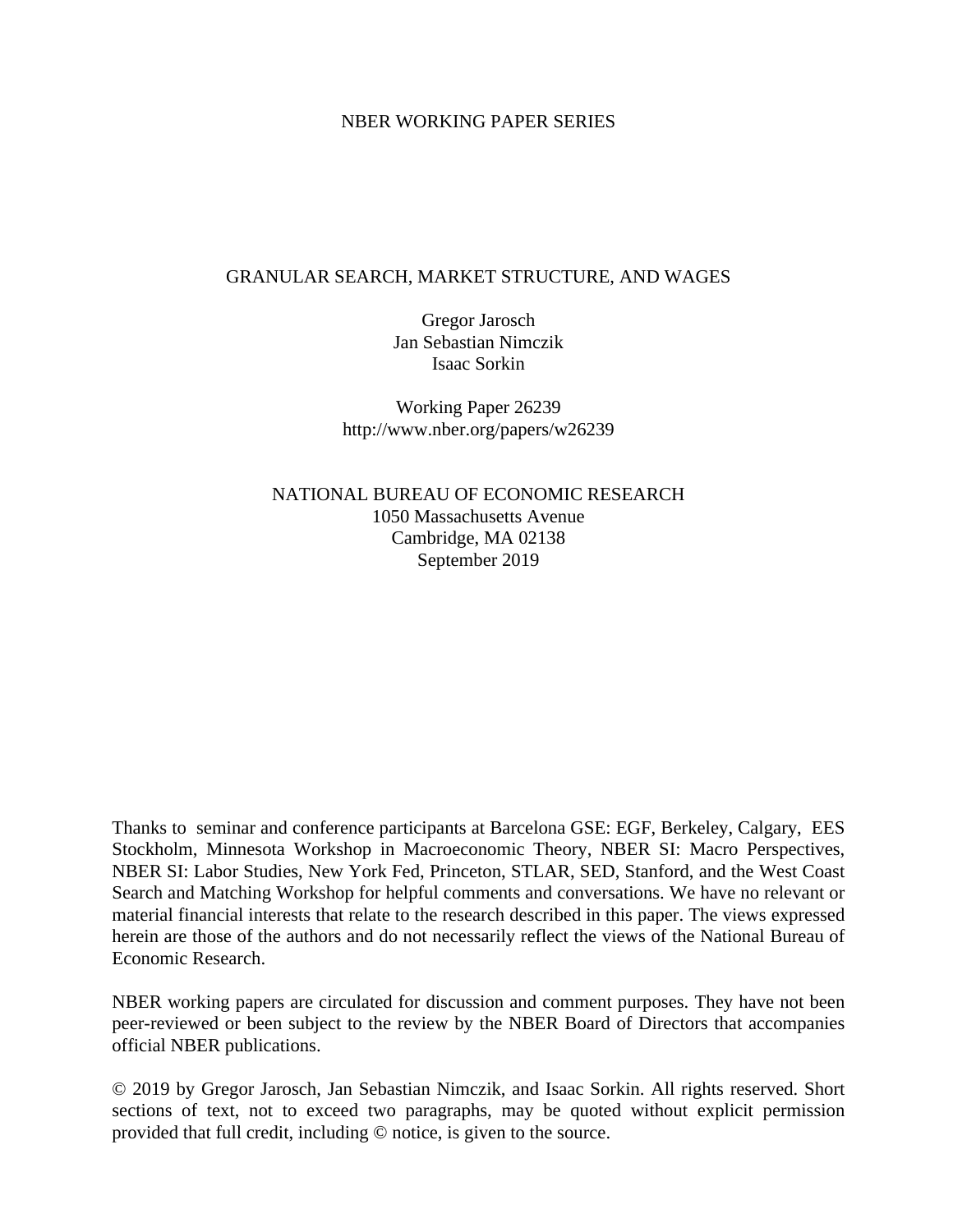Granular Search, Market Structure, and Wages Gregor Jarosch, Jan Sebastian Nimczik, and Isaac Sorkin NBER Working Paper No. 26239 September 2019 JEL No. E2,J01

### **ABSTRACT**

We build a model where firm size is a source of labor market power. The key mechanism is that a granular employer can eliminate its own vacancies from a worker's outside option in the wage bargain. Hence, a granular employer does not compete with itself. We show how wages depend on employment concentration and then use the model to quantify the effects of granular market power. In Austrian micro-data, we find that granular market power depresses wages by about ten percent and can explain 40 percent of the observed decline in the labor share from 1997 to 2015. Mergers decrease competition for workers and reduce wages even at non-merging firms.

Gregor Jarosch Department of Economics Princeton University 195 Julis Rabinowitz Building Princeton, NJ 08544 and NBER gregorjarosch@gmail.com

Jan Sebastian Nimczik ESMT Berlin Schlossplatz 1 10178 Berlin Germany jan.nimczik@esmt.org Isaac Sorkin Department of Economics Stanford University 579 Serra Mall Stanford, CA 94305 and NBER sorkin@stanford.edu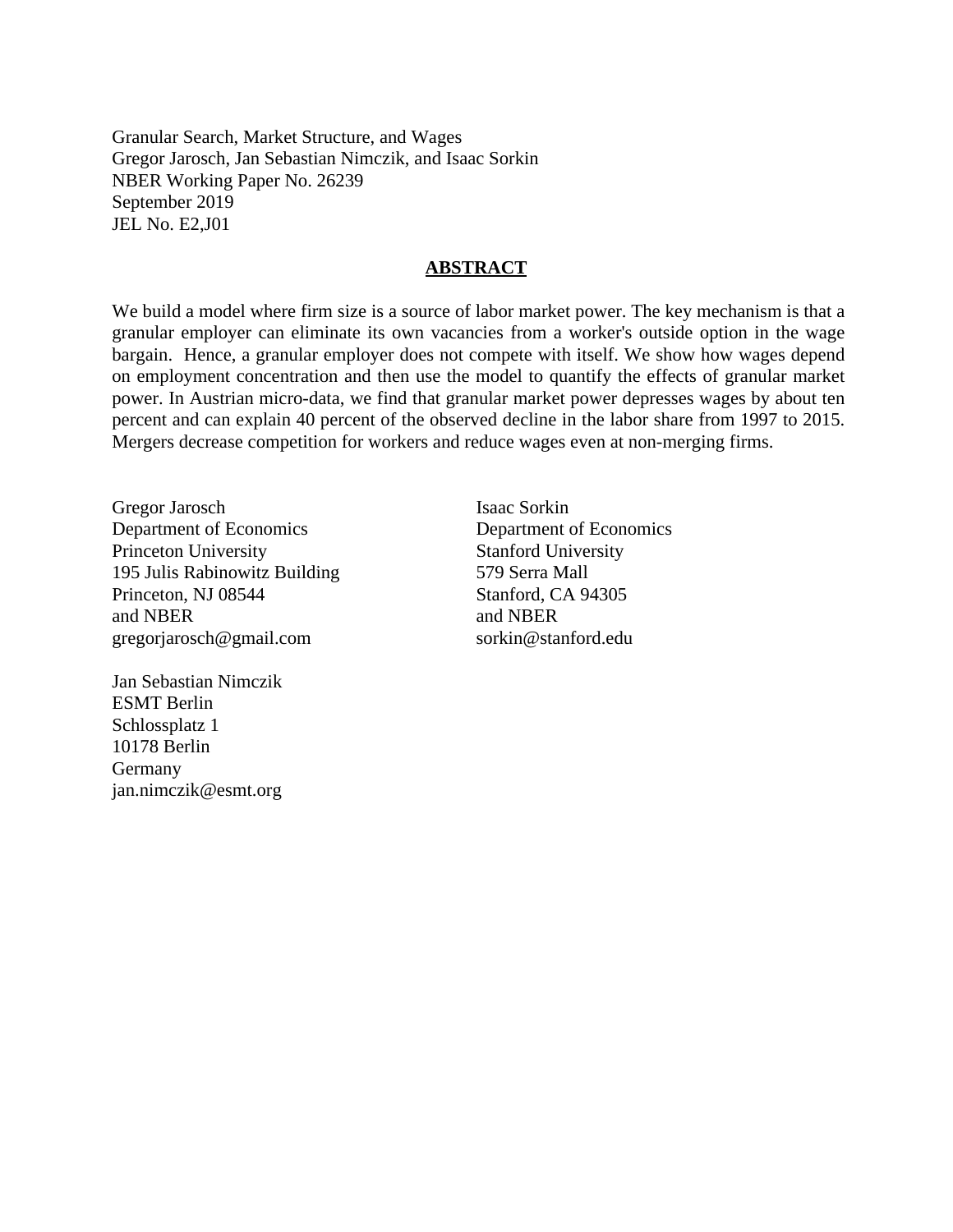There has been a revival of interest in understanding the effect of market power on many aggregate outcomes, including wages. In this paper, we develop a new model of size-based labor market power. We build on the structure of a canonical search model in the Diamond-Mortensen-Pissarides tradition, but relax the assumption of a continuum of firms. In our setup, the vacancies of a granular employer—a firm controlling a strictly positive fraction of employment—do not compete with the vacancies of the same employer. Specifically, employers exert market power by effectively eliminating their own vacancies from a worker's outside option in the wage bargain. As a consequence, the distribution of employment shares affects wages and we derive a structural mapping from a microfounded concentration index to average wages.

We use our framework to gauge the consequences of levels and trends in labor market concentration for wages (or equivalently, the labor share) in the Austrian labor market from 1997 to 2015, and to study the effects of hypothetical mergers. We have three main findings. First, market power in the labor market depresses wages by about ten percent. Second, changes in market structure can explain over 40 percent of the observed decline in the labor share in Austria from 1997-2015. Finally, merging the two largest employers in each labor market reduces competition for workers and, as a consequence, wages fall even at non-merging firms: in our simulations, market-wide wages decline by on average six percent.

The first key ingredient in our model is that employers each control a strictly positive fraction of vacancies—i.e., they are granular. In a frictional market, competition is encoded in workers' outside options. Because a granular employer controls a positive fraction of vacancies, one part of the workers' outside option is the employer it is currently matched with. Thus, in a standard setup, a granular employer would compete with its own future vacancies.

The second key ingredient is that firms can (largely) avoid the competition with their own vacancies. Wages are set through standard Nash-bargaining. But we adopt a matching process where unemployed workers apply to jobs subject to coordination frictions. As a consequence, vacancies frequently have multiple applicants they can choose from. We assume that if the firm and worker fail to reach an agreement and the worker applies to another vacancy at the same firm, then the firm selects another worker from the queue of applicants. Hence, the firm does not compete with its own vacancies.

Our model implies that large firms pay less and wages are lower in more concentrated markets. The intuition for the wage result is that workers' outside options are worse when bargaining with a larger firm. The intuition for the concentration result is that firms in more concentrated markets compete less for workers and thus pay lower wages.

We derive a closed form expression for average wages which shows that market structure is summarized by a particular concentration measure. The measure depends on the sum of squared employment shares (as in the Herfindahl-Hirschman Index (HHI)) as well as on all the higher order terms. Intuitively, the source of the power terms is the possibility of repeated encounters with the same employer who does not compete with itself. The inclusion of the higher order terms means that this measure is distinct from the HHI since it places more weight on large employers. However,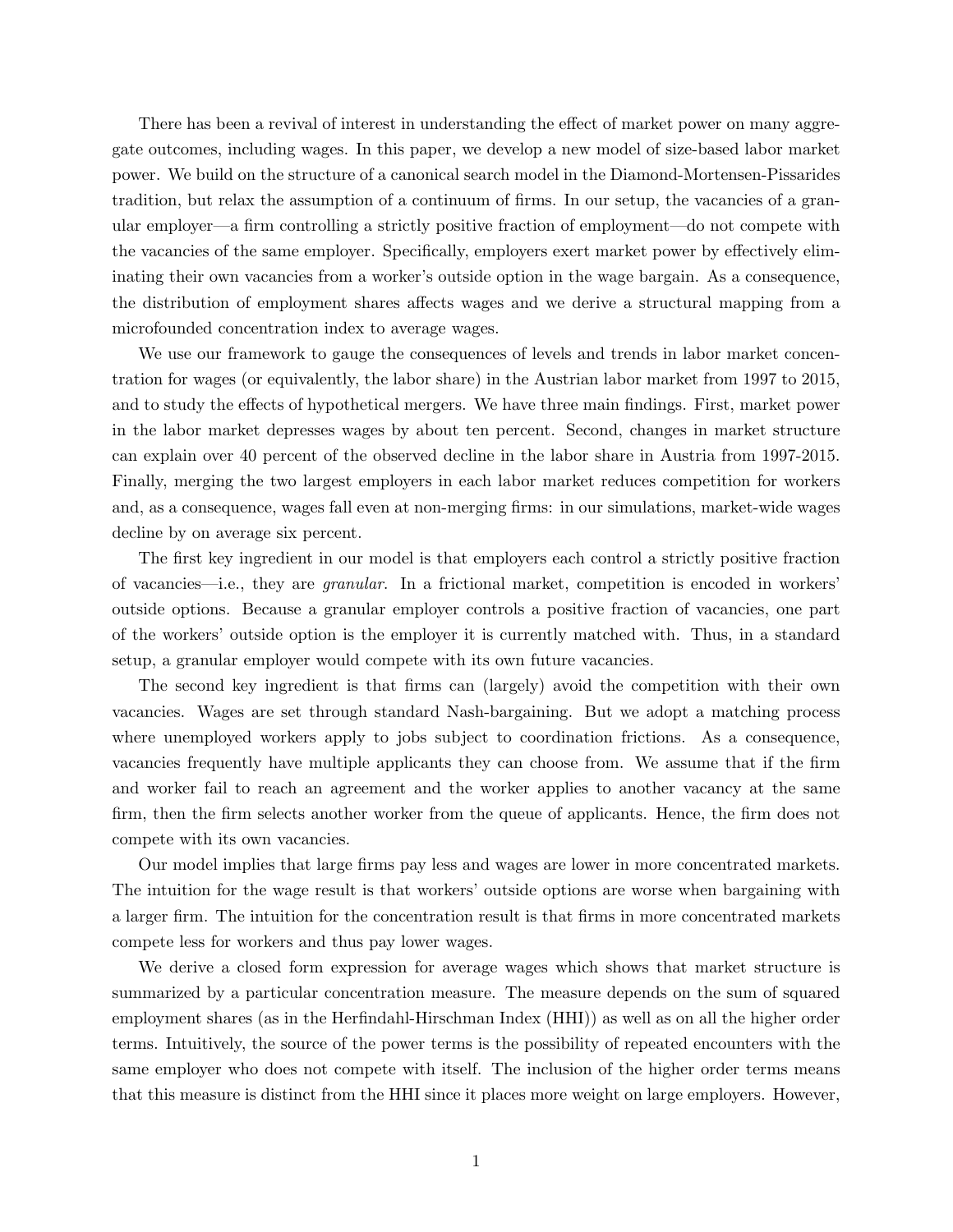it shares the same limits, can be just as easily computed in the data, and empirically it is very similar.

We then extend the model to allow firms to differ in both productivity and size. We obtain the same structural mapping between concentration and wages with an additional term. The additional term measures the gap between productivity-weighted and unweighted employment concentration: for a given distribution of employment shares, competition falls if the larger employers become relatively more productive. Thus, the model allows us to disentangle the effects of pure size-driven market power from the effects of the productivity-size gradient.

Finally, we show that the pass-through of firm-level productivity to wages is decreasing in size. As a consequence, the exercise of market power generates wage dispersion.

We then use our model as an accounting device to measure the wage consequences of market power. Our empirical setting is Austria from 1997-2015. The empirical implementation faces the basic challenge of market definition: what counts as a labor market? We build on [Nimczik](#page-31-0) [\(2018\)](#page-31-0) to define labor markets based on worker flows. Formally, we cluster firms on the basis of worker flows, where our model of clustering is a stochastic block model. This data-driven notion makes market definition an empirical question, rather than an a priori choice such as geography or industry. We view these data-driven boundaries as complementary to standard boundaries and also report some results for the latter.

We present three main empirical exercises. In the first, we make all firms atomistic which eliminates market power and hence allows us to quantify its wage consequences. Our framework thus allows us to translate concentration indices into units of interest. We find that wages would rise by about ten percent. The bulk of these gains can be attributed to pure employment concentration rather than the concentration of productivity.

Nevertheless, we show that the Austrian labor market structure is—in the wage space—far closer to perfect competition than to monopsony: the wage losses from moving the economy to the monopsonistic limit far exceed the wage gains from moving it to the atomistic limit. We also measure the wage losses due to market power in terms of search frictions: removing market power yields the same wage gains as a 40 percent increase in the job finding rate.

Concentration has strong distributional consequences. Across markets, we show that the effects are highly non-linear and largely occur in a few highly concentrated labor markets. Across workers, higher-earners are affected most by concentration.

Our second exercise quantifies the consequences of changing market power over time. We find that changes in concentration have contributed to the observed decline in the Austrian labor share: over the entire sample-period, movements in concentration reduced the Austrian labor share by over one percentage point, which is about forty percent of the observed change. About half of this effect comes from the increasing concentration of productivity over time.

Our third main exercise evaluates the labor market consequences of mergers [\(Naidu, Posner,](#page-31-1) [and Weyl](#page-31-1) [\(2018\)](#page-31-1) and [Marinescu and Hovenkamp](#page-31-2) [\(2019\)](#page-31-2)). To do so, we simulate the merger of the two largest employers in each labor market and recompute wages at all employers. On average,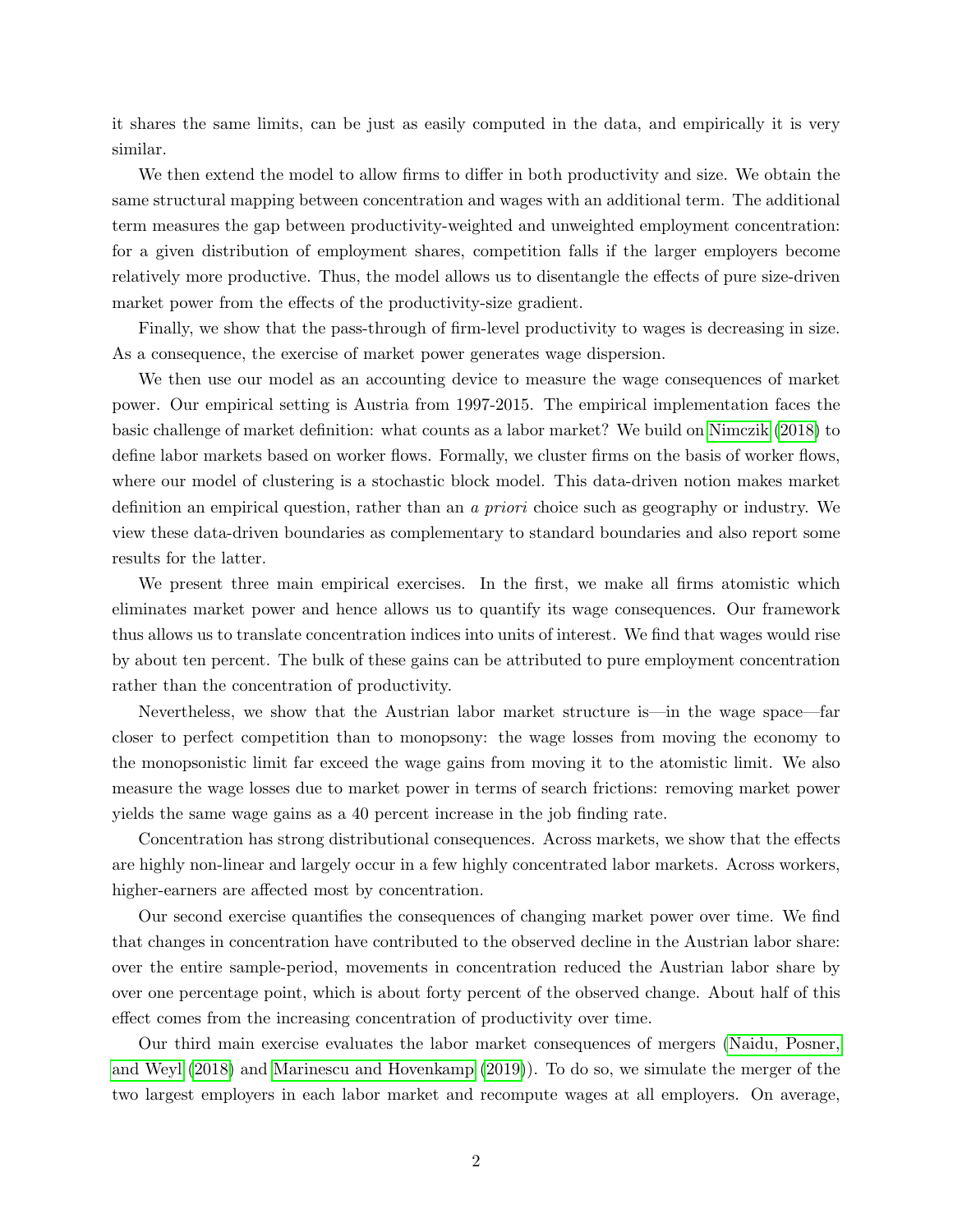wages at merging firms decline by eight percent. Crucially, the mergers have large spillovers to all other employers who, recognizing the reduction in competition, reduce their wages by about three percent, leading to market-wide wage reductions on average of about six percent. We again highlight the non-linearity of the effects. Indeed, in our model mergers have particularly large effects in markets that are already highly concentrated.

We conclude by running wage-concentration regressions in data simulated from the model. We find elasticities of wages with respect to concentration that are quite similar to those reported in the literature (e.g., [Azar, Marinescu, and Steinbaum](#page-30-0) [\(2017\)](#page-30-0) and [Rinz](#page-32-0) [\(2018\)](#page-32-0)).

Relationship to the literature: Our approach is complementary to—but distinct from—papers that build on the "differentiated firms" framework of [Card et al.](#page-30-1) [\(2018\)](#page-30-1). These papers (e.g., [Berger,](#page-30-2) [Herkenhoff, and Mongey](#page-30-2) [\(2019\)](#page-30-2), [Lamadon, Mogstad, and Setzler](#page-31-3) [\(2019\)](#page-31-3), [MacKenzie](#page-31-4) [\(2018\)](#page-31-4) and [Haanwinckel](#page-31-5) [\(2018\)](#page-31-5)) build static models of the labor market where workers' labor supply resembles consumer demand in the traditional monopolistic competition setup. These papers thus provide an equilibrium microfoundation for the Robinson-style monopsony wage markdown. The most closely related paper to ours in this vein is [Berger, Herkenhoff, and Mongey](#page-30-2) [\(2019\)](#page-30-2), which also delivers a microfoundation for a structural relationship between a measure of concentration and wages, and uses the model to assess the impact of changes in concentration on wages in their frictionless setting (among other things). In our frictional labor market, market power arises from size, rather than from the ability to exploit an upward-sloping labor supply curve. Importantly, ours is a model of pure rent extraction where quantities are not directly affected by market structure. In contrast, in the differentiated firms literature, wages and employment are closely tied together. When employers have more market power they reduce both wages and employment.

Our paper is conceptually related to [Stole and Zwiebel](#page-32-1) [\(1996\)](#page-32-1). In that paper, firms manipulate size to affect workers' wages, and so it is similar to our paper in finding a connection between size and wages. The key difference is that in [Stole and Zwiebel](#page-32-1) [\(1996\)](#page-32-1) firms manipulate size to affect workers' inside option (the marginal product of the match), whereas in our model, size affects workers' outside options.

Our paper is also related to models of imperfect competition in the posting tradition of [Burdett](#page-30-3) [and Mortensen](#page-30-3) [\(1998\)](#page-30-3), such as [Manning](#page-31-6) [\(2003\)](#page-31-6) and [Gouin-Bonenfant](#page-31-7) [\(2018\)](#page-31-7).<sup>[1](#page-4-0)</sup> The key difference is that these models have a continuum of firms and so do not share the notion of size-driven market power studied in this paper.

Our paper joins a literature that emphasizes variation in outside options in generating wage variation. Some examples include [Beaudry, Green, and Sand](#page-30-4) [\(2012\)](#page-30-4), [Caldwell and Danieli](#page-30-5) [\(2018\)](#page-30-5) and [Arnoud](#page-30-6) [\(2018\)](#page-30-6). The key novelty is that we emphasize the role of employer size in affecting outside options.

We are not the first paper to consider the role of finiteness in search models. [Menzio and Trachter](#page-31-8) [\(2015\)](#page-31-8) consider a large firm and a continuum of small firms in the product market. There is also

<span id="page-4-0"></span><sup>&</sup>lt;sup>1</sup>See also [Webber](#page-32-3) [\(2015\)](#page-32-2) and Webber [\(2018\)](#page-32-3).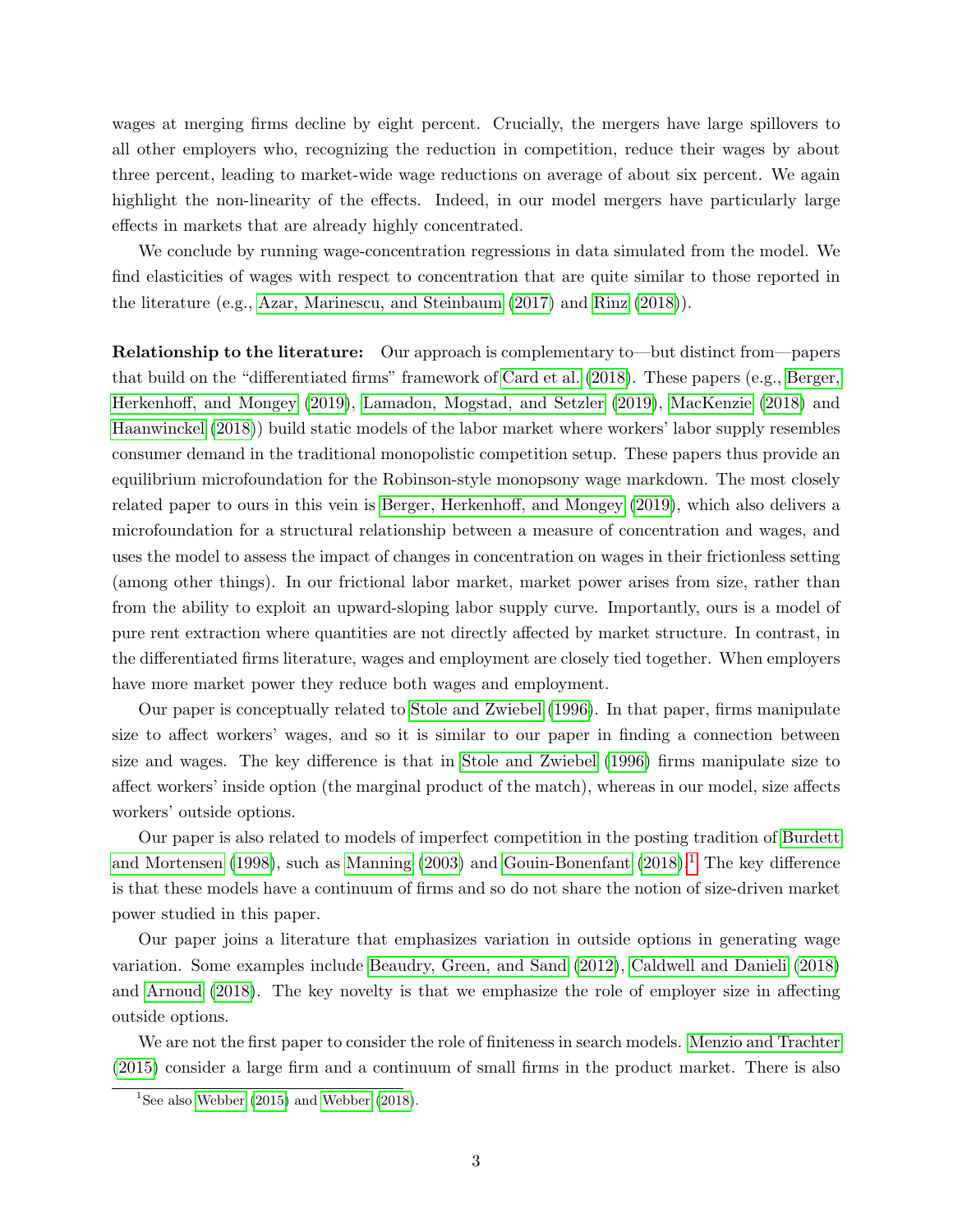a literature on market power in the directed search literature, e.g., [Galenianos, Kircher, and Virag](#page-30-7) [\(2011\)](#page-30-7). In the context of this literature, our mechanism is distinct. Similarly, [Zhu](#page-32-4) [\(2012\)](#page-32-4) studies an over-the-counter market where when a seller recontacts a buyer the buyer updates negatively about the quality of the seller's good; this adverse-selection-like channel is not the operative mechanism in our model.

Outline: This paper proceeds as follows. Section [1](#page-5-0) presents the baseline model and analyzes its implications for wages. Section [2](#page-12-0) extends the model to include productivity heterogeneity, and analyzes the implications for wages and pass-through. Section [3](#page-16-0) introduces the matched employeremployee data from Austria that we use, discusses how we define labor markets using worker flows, and finally discusses how we define size and wage, as well as how we measure the parameters of the model. Section [4](#page-20-0) presents aggregate trends in labor share, describes the data-driven labor markets, and shows trends in various measures of concentration in local labor markets. Section [5](#page-22-0) presents our quantitative results about the role of levels and trends in market structure in explaining levels and trends in wages. Section [6](#page-27-0) presents our merger simulations. In Section [7](#page-28-0) we compute elasticities of wages with respect to HHI from regressions in simulated data. Section [8](#page-29-0) concludes.

## <span id="page-5-0"></span>1 Granular search

In this section, we develop a partial equilibrium random search model in which workers apply to job openings that are distributed across a finite number of firms. Wages are set through Nashbargaining and we introduce our key idea: granular employers exert market power by not competing with themselves.

We characterize the relevant concentration index capturing market structure and the mapping to average wages as well as the firm size-wage gradient. In Section [2,](#page-12-0) we extend the framework to allow for heterogeneous productivity across firms.

#### 1.1 Set-up

We study a discrete time economy populated by a measure one of infinitely lived homogeneous workers. Workers are either employed, producing a flow output of one unit of the economy's single, homogeneous good, or they are unemployed. The common discount factor is  $0 < \beta < 1$ .

A worker who is employed experiences a separation shock at rate  $\delta > 0$ . In this event, the worker flows back into unemployment. An unemployed worker receives flow value  $b < 1$ .

Firms are granular and control a positive measure of vacancies. Because the model does not feature on-the-job search, the vacancy share also corresponds to the employment share. There are N distinct firms. The probability that a particular job opening is at firm  $i$  is given by time-invariant  $f_i$  and so  $\sum_{i=1}^{N} f_i = 1$ . In a slight abuse of language, we often refer to the firm's market share,  $f_i$ , as the firm's size.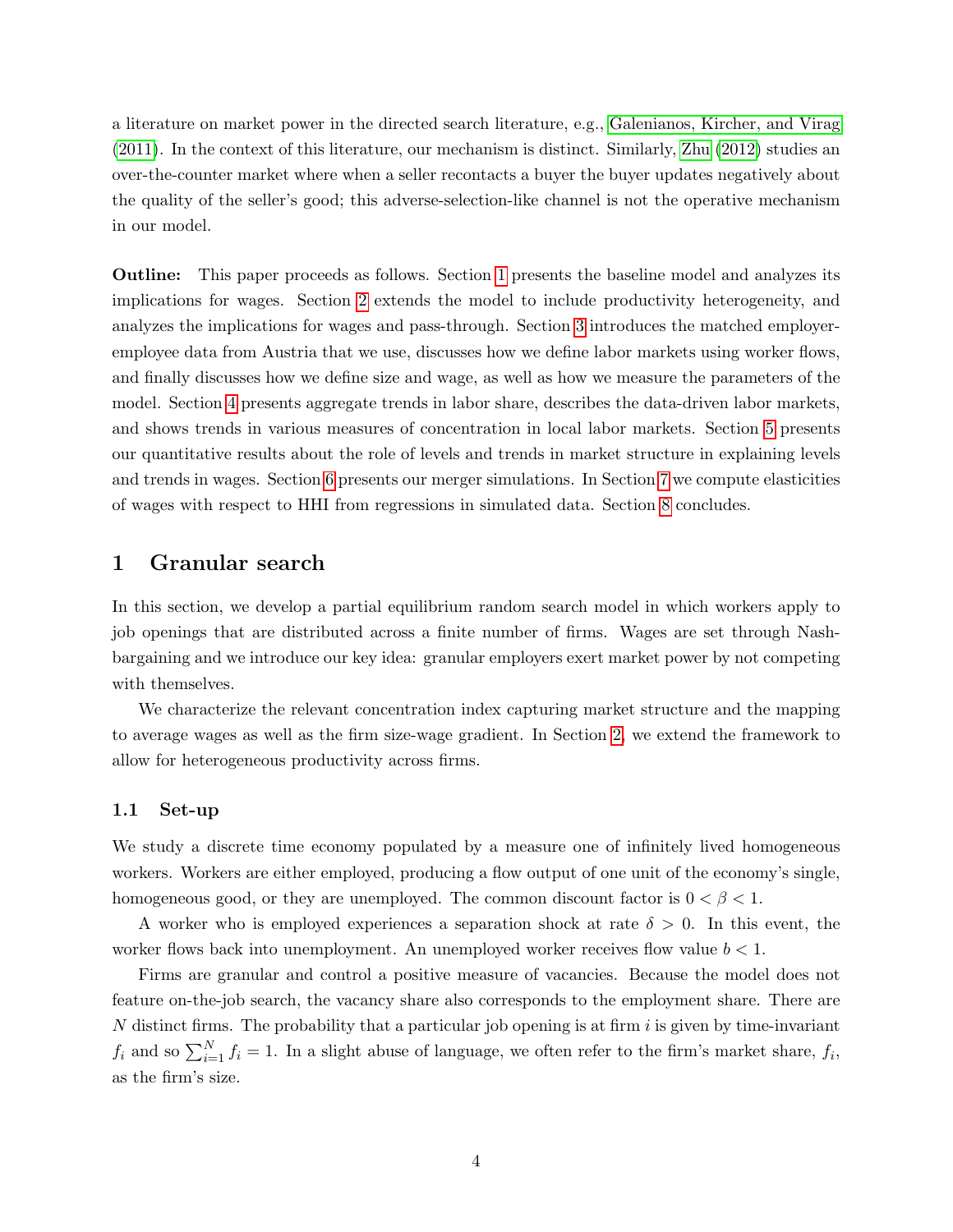**Matching:** For each job opening, firm i pays a per period fixed cost  $c_i$ . The process which pairs unemployed workers with job openings is governed by an urn-ball matching function. Each period, u unemployed workers send one application (balls) towards v vacancies (urns). This matching process is subject to coordination frictions and so some vacancies receive no applications while others may receive multiple ones. Standard arguments imply that the number of applications a vacancy receives in a period is exponentially distributed.

If a firm receives multiple applications it follows up on a randomly chosen one. Subsequently, the firm and the worker bargain over the wage. Specifically, there is continuous Nash bargaining over the wage where  $\alpha \in [0,1]$  denotes the bargaining power of workers. We assume that all job openings have strictly positive surplus so that the job finding rate is given by  $\lambda \equiv \frac{v}{u}$  $\frac{v}{u}(1-e^{-\frac{u}{v}})$  (see, e.g., [Shimer](#page-32-5) [\(2005\)](#page-32-5)).

Given that firms sometimes receive multiple applications, one natural question is why the firm cannot have the multiple applicants compete for the job opening. The same issue arises in [Blanchard](#page-30-8) [and Diamond](#page-30-8) [\(1994,](#page-30-8) pg. 425). They invoke a standard no-commitment assumption to rule out this competition. In particular, the no-commitment assumption means that as soon as the other applicants leave the firm, and regardless of the agreement the firm and worker reached, the hired worker would seek to renegotiate the contract. Similarly, [Blanchard and Diamond](#page-30-8) [\(1994\)](#page-30-8) also implicitly assume that there are no side payments so that the firm cannot extract the value of the match to the worker in an up-front payment. We follow them here and make both assumptions.

Finally, we assume that firms with multiple job openings treat them in isolation from each other. As a consequence, they cannot consolidate the applications across vacancies, which would give large employers even more market power.

Worker value functions: We let U denote the value of unemployment while  $W_i$  denotes the value of a worker employed at firm  $i$ . Formally,  $U$  satisfies

<span id="page-6-0"></span>
$$
U = b + \beta \left( \lambda \sum_{i} f_i W_i + (1 - \lambda) U \right).
$$
 (1)

Next period the worker receives an offer with probability  $\lambda$ . This offer is from firm i with probability  $f_i$  in which case the worker receives value  $W_i$ . If the worker does not receive an offer, then she remains unemployed.

In commonly adopted models of wage setting in frictional labor markets, a key determinant of wages is a worker's outside option, namely the value of unemployment. In markets with intense demand side competition workers find other jobs rapidly which is encoded in the outside option and raises the wage. Suppose employer  $i$  and a potential hire were using equation  $(1)$  to determine a worker's outside option. Then granular firms would compete with themselves: when bargaining with a particular firm, the worker would effectively claim the same firm's future vacancies as an outside option.

Our key departure is that a firm can remove itself from a worker's outside option, thus preventing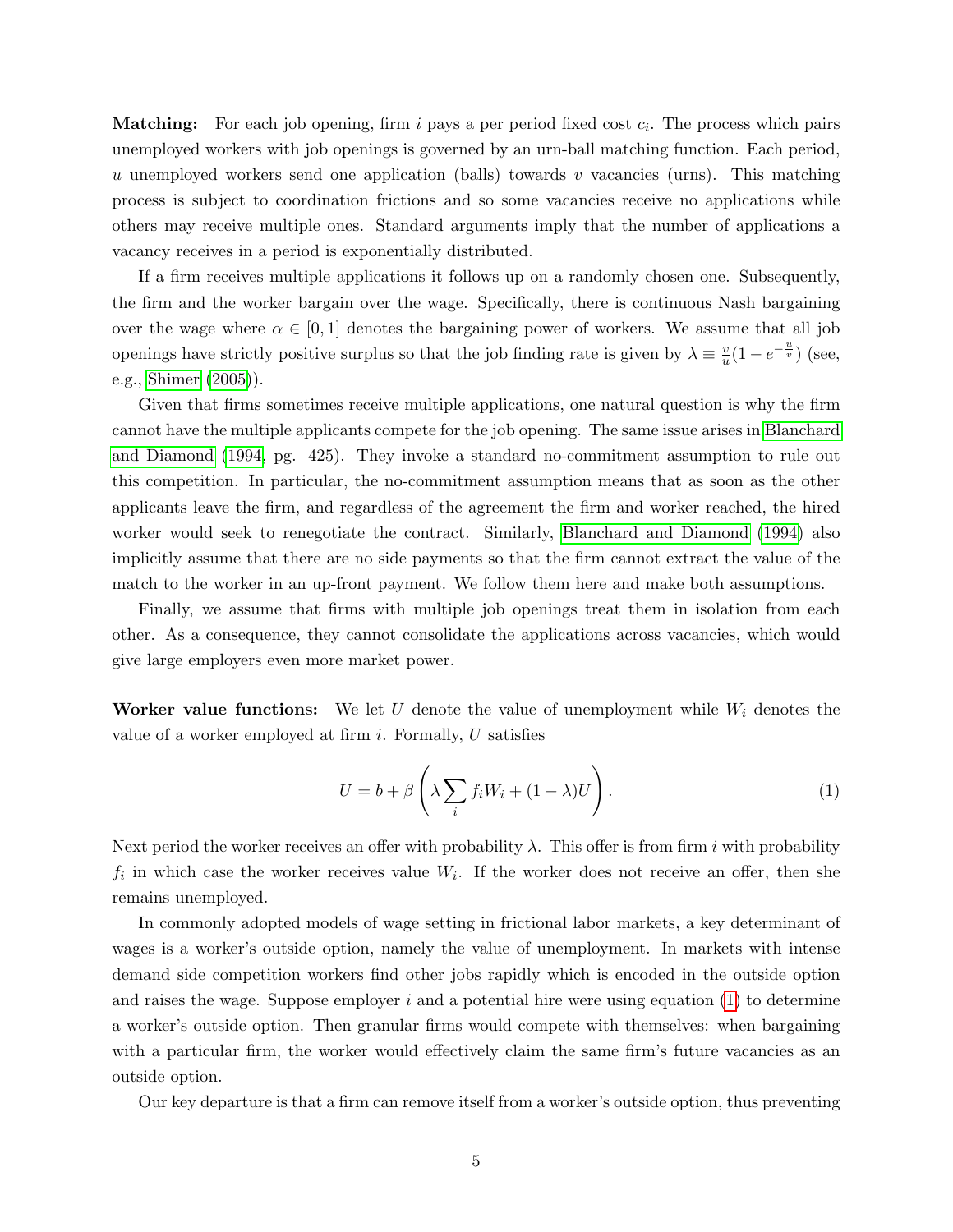competition with itself. To do so, suppose the firm and the worker fail to find an agreement and the worker applies to a job opening controlled by the same employer in the future. In the event that the vacancy received multiple applications, the firm can break the tie by hiring one of the other applicants. This tie-breaking rule allows the employer to (partially) remove its own job openings from the outside option of the worker in the wage bargain. Importantly, this strategy is costless to the firm since it only applies to situations where workers are rationed and the firm never gives up an opportunity to produce. If a deviating worker happens to be the sole applicant to one of the firm's job openings, then the firm rationally hires the worker. It is worth noting that this mechanism operates through off-equilibrium payoffs and the parties never fail to reach agreement.

To make the analysis tractable, we make a particular assumption on the duration of this disagreement "punishment". We assume that, as soon as a job opportunity arises at some other employer j, the worker gets released from the punishment state by firm i. This restriction substantially reduces the state space since it cuts the histories the agents have to keep track of.

In order for the punishment to have bite, we assume that workers cannot direct their applications away from firm *i*. That is, a worker applies to firm *i* with probability  $f_i$ , no matter what the chances are that she will be hired. This assumption is consistent with an interpretation of the search process as one where workers randomly encounter job openings and is a natural benchmark. More broadly, it captures the idea that jobs are imperfect substitutes in the search process.

In a slight abuse of notation, we denote by  $U_i$  the continuation value of the worker in the event of a trade breakdown with firm  $i$ , which satisfies

<span id="page-7-0"></span>
$$
U_i = b + \beta \left( \lambda \sum_{j \neq i} f_j W_j + \Delta f_i W_i + (1 - \lambda (1 - f_i) - \Delta f_i) U_i \right). \tag{2}
$$

This equation states that, after disagreement with employer  $i$ , a worker's probability of meeting and subsequently working for any other employer  $j$  are unaltered. Moreover, the value of working for employer  $j$  does not depend on the worker's history. However, if the worker applies to a vacancy controlled by *i*, then she only gets hired if she is the only applicant, which happens at rate  $\lambda \equiv e^{-\frac{u}{v}}$ . With complementary probability  $1 - \lambda(1 - f_i) - \lambda f_i$  the worker remains unemployed. Critically, if employer *i* is larger, then rejecting *i*'s offer leads to a larger reduction in the job finding rate and so the outside option when bargaining is worse.

We note that equation [\(2\)](#page-7-0) does not require commitment power for the firm since it is costless for the firm to select another applicant. It only imposes that the firm "recognizes" a worker under punishment.

Let  $w_i$  denote the wage firm i pays under the Nash bargaining solution. The value of working for firm  $i$  then satisfies

<span id="page-7-1"></span>
$$
W_i = w_i + \beta \bigg(\delta U + (1 - \delta)W_i\bigg). \tag{3}
$$

This equation says that the value of being employed at firm i is the wage at firm i plus a contin-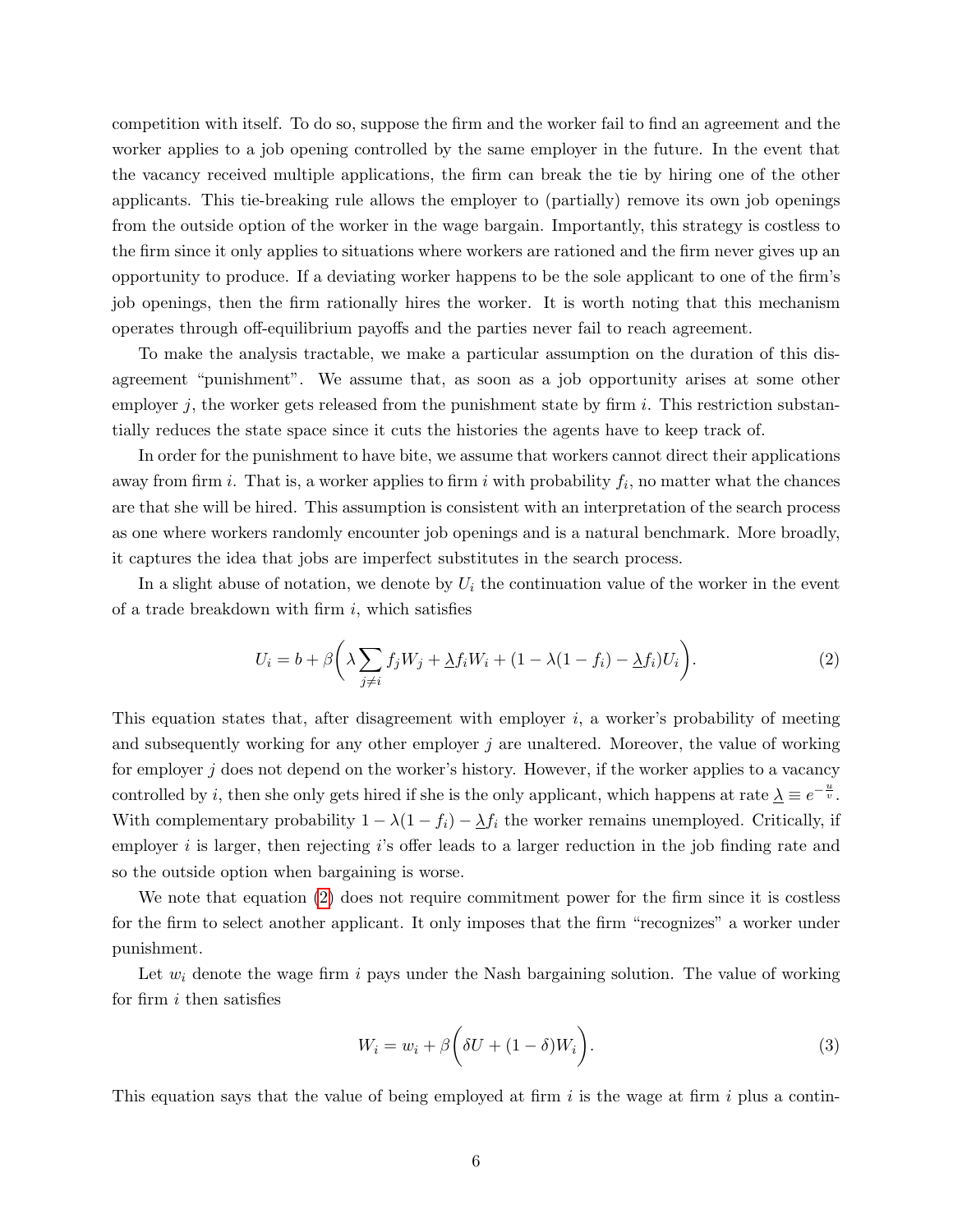uation payoff, which weights the probability of the job being exogenously destroyed and entering unemployment or remaining employed. Importantly, following an exogenous breakdown of an employment spell a worker is free to return to another vacancy posted by the same employer. Thus, the outside option when bargaining and the value of unemployment following a job spell differ.

**Firm value functions:** Firm i values the bilateral relationship with each of its workers at  $J_i$ satisfying

<span id="page-8-2"></span>
$$
J_i = 1 - w_i + \beta(1 - \delta)J_i.
$$
\n<sup>(4)</sup>

This equation says that the value to firm  $i$  of filling the vacancy is the flow output of the match less the wage, and, in the event that the job is not exogenously destroyed, the job continues. Note that this equation reflects the assumption discussed below that the job has no continuation value after an exogenous separation (i.e.,  $V_i = 0$ ). In turn, we have that a job opening has value

<span id="page-8-0"></span>
$$
V_i = -c_i + \beta (1 - e^{-\frac{u}{v}}) J_i.
$$
\n(5)

To keep a vacancy open, firm i pays fixed cost  $c_i$ . The term in parentheses captures the probability that the job opening receives at least one application this period. In equilibrium, trade never breaks down and the match is always formed.

We do not take a stance on the details of the job creation process or on what makes a firm large. Instead, we simply read the  $f_i$  off the data and study its consequences for wages. But we note that since  $c_i$  is firm specific, there exist  $\{c_i\}_{i=1}^N$  such that, in equilibrium,  $V_i = 0 \forall i$  given  $f_i$  and  $\overline{u}$  $\frac{u}{v}$ . Instead of solving for vacancies given a cost function, we simply assume that the cost function satisfies  $c_i = \beta \left(1 - e^{-\frac{u}{v}}\right) J_i$  so that  $V_i = 0 \forall i$ . We view this choice as natural because it allows us to obtain a normalization akin to a free entry condition without having to explicitly model the details of the entry process. As a consequence, we never actually use equation [\(5\)](#page-8-0) in what follows and report it solely for expositional purposes.

Surplus and wage determination: The joint net value of forming a match ("surplus") is given by

$$
S_i \equiv W_i - U_i + J_i. \tag{6}
$$

In words, once the firm has followed up on one of the applications, the pair can form a match or not: if the match forms, then the worker is in state  $W_i$  and the firm moves into state  $J_i$ . In turn, under disagreement, the worker moves into state  $U_i$  while the firm has no continuation value.

We adopt the axiomatic Nash bargaining solution to the bargaining problem. In this case, the wage implements a surplus split such that the net value of forming the match to the worker is

<span id="page-8-1"></span>
$$
\alpha S_i = W_i - U_i,\tag{7}
$$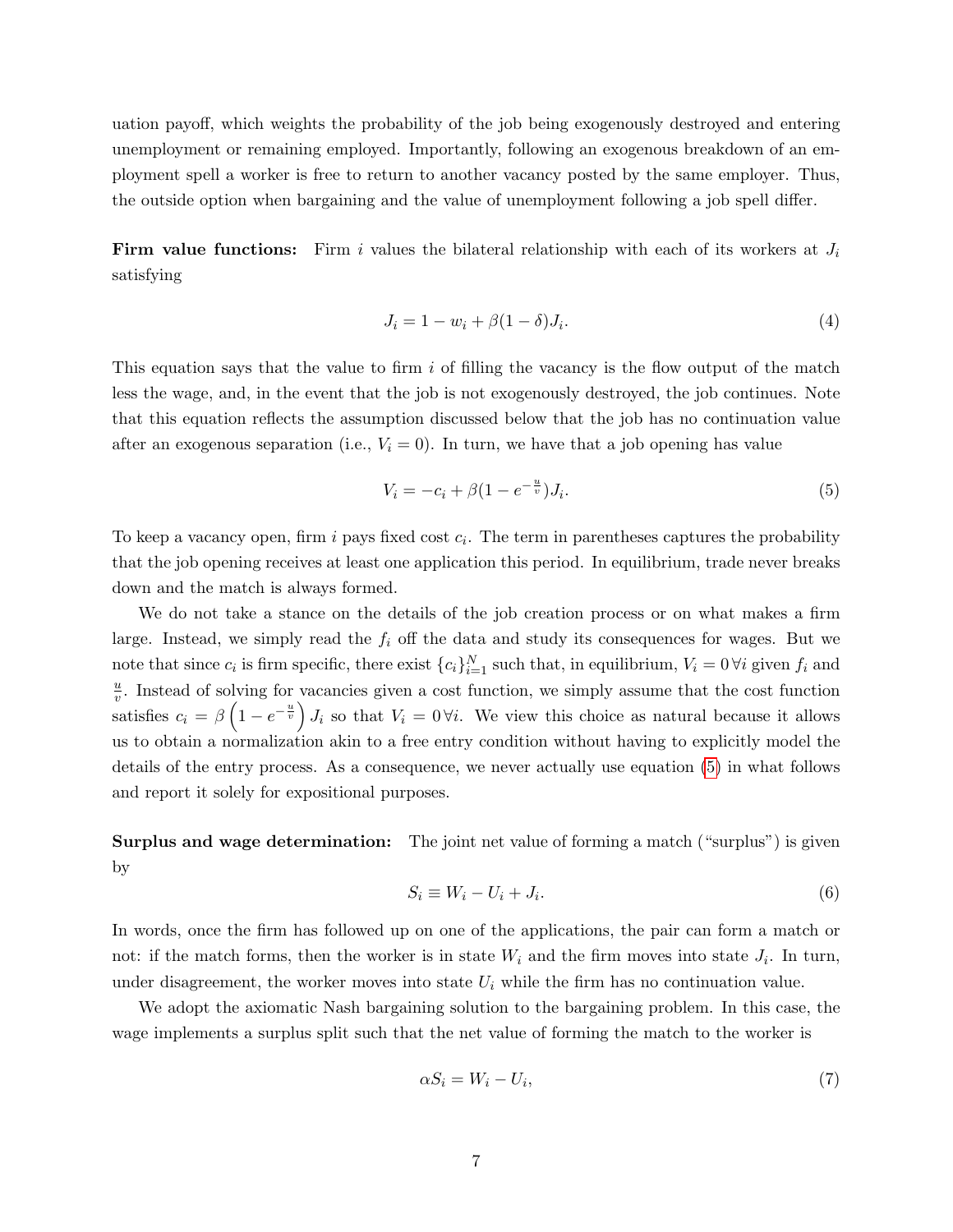while the net value of forming the match to employer  $i$  is

<span id="page-9-0"></span>
$$
(1 - \alpha)S_i = J_i. \tag{8}
$$

Throughout, we already anticipate the result that in equilibrium workers are willing to work for all firms *i*. That is  $S_i \geq 0 \forall i$ .

Summary: Our model combines three conceptual ideas so that concentration of employment affects wages. First, the bargaining implies that competition for workers affects wages. Second, for workers, random search implies that jobs are imperfect substitutes: any job in the offer distribution could be the worker's most preferred job in the future, and so the firm's ability to remove that job from the outside option is a relevant threat. Third, the urn-ball matching function implies that in most situations firms view workers as perfect substitutes. This substitutability introduces the important asymmetry in the model: workers value the possibility of a future encounter the firm, but the firm does not value the possibility of a future encounter with the worker (and, hence, it is costless to the firm to rule out a future match).

The key distinction between our granular search framework and the standard setup with atomistic firms is that with granular firms workers value the possibility of the future relationship with the firm because there is a positive probability of a future re-encounter. Thus, granular employers have the power to shape workers' outside options. We note that both granular and atomistic employers do not value the future relationship with a given worker and so do not compete with themselves. With atomistic employers, however, the mechanism is different: repeated encounters are a zero measure event.

#### 1.2 A Concentration Index

We are interested in the mapping between market structure – in particular, employment concentration – and equilibrium wages. Concentration is frequently measured via the HHI. But concentration has no inherent cardinality so the right choice of units depends on the question and model at hand. This subsection presents a particular concentration index that shares many similarities with the HHI and turns out to be the right way to summarize market structure in our model.

To begin, let  $\tau \equiv \alpha \frac{\beta(\lambda - \lambda)}{1 - \beta(1 - \lambda)}$  $\frac{\beta(\lambda-\Delta)}{1-\beta(1-\lambda)} \in (0,\alpha)$ .  $\tau$  summarizes how costly punishment is for workers: it is increasing in the share of surplus that a worker gives up when under punishment  $(\alpha)$ , and in the strength of the punishment  $(\lambda - \underline{\lambda})$ .

Going forward, we use the approximation  $\tau \approx \alpha \frac{\beta \lambda}{1 - \beta(1)}$  $\frac{\beta \lambda}{1-\beta(1-\lambda)}$ . This form of  $\tau$  enables us to obtain simpler analytic expressions that cleanly capture the main economic forces at work. Economically, this effectively ignores the possibility that the worker, after disagreement, next applies to a job opening by the same firm and ends up being the only applicant. This approximation is highly accurate because with a monthly job finding rate of less than 10 percent the implied probability of being the only applicant is remote (for  $\lambda = 0.093$  we obtain  $\lambda = 0.00002$ ), which is also true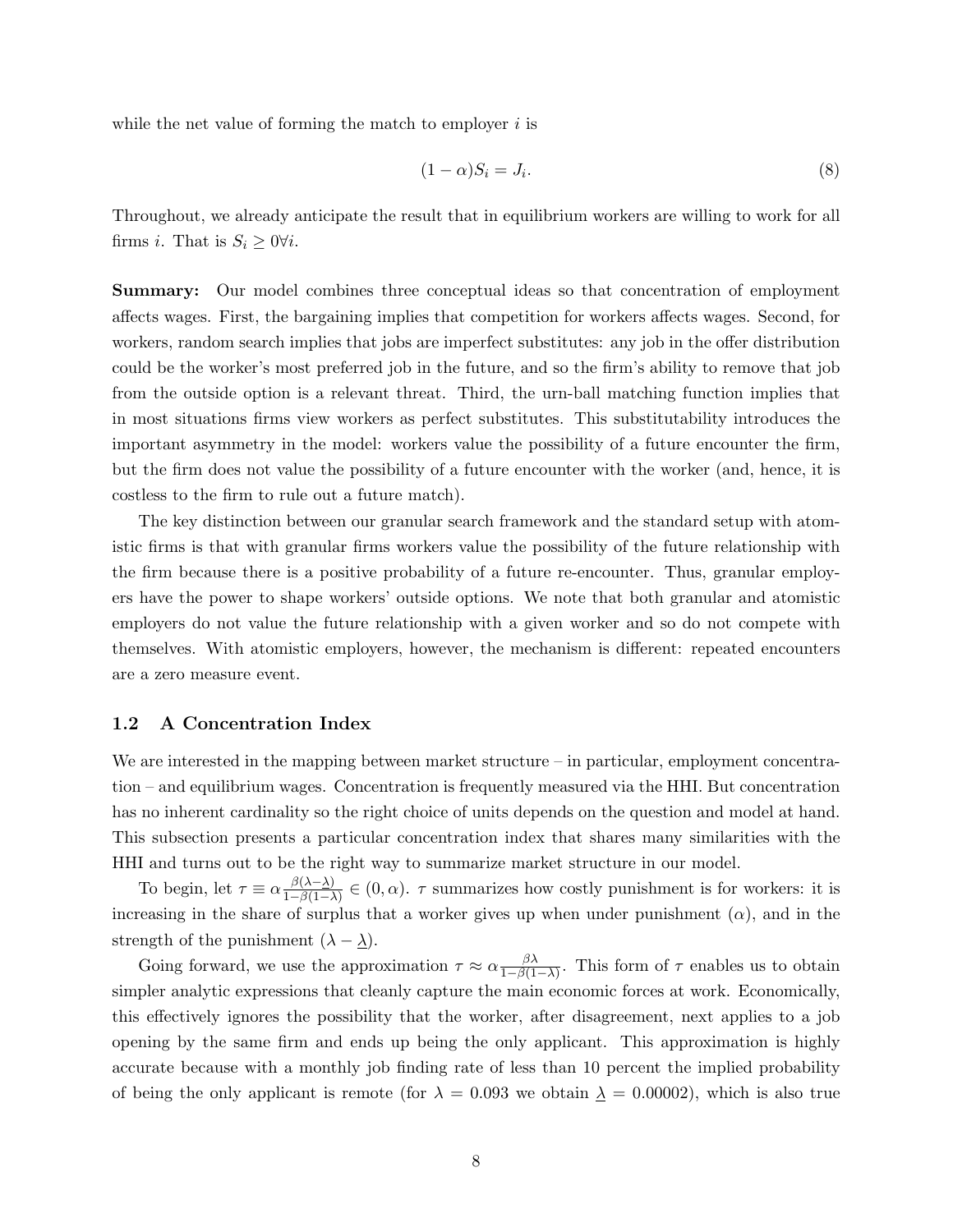in the data (see, e.g., [Davis and Samaniego](#page-30-9) [\(2019\)](#page-30-9)). We note that we derive our main theoretical results under the exact model and only impose the approximation at the very end of the proofs so the reader can find the exact expressions in the appendix. When we implement our framework quantitatively we work with the exact expressions.

Let  $f^k \equiv \sum_i f_i^k$  such that  $f^1 = 1$  and  $f^2$  is the HHI index for employment shares in our labor market with  $0 \leq f^2 \leq 1$ . The following is the relevant concentration index in our environment.

Definition 1. Define concentration as

$$
\mathcal{C} \equiv \frac{\sum_{k=2}^\infty \tau^{k-2} f^k}{1 + \tau \sum_{k=2}^\infty \tau^{k-2} f^k}.
$$

This concentration index is different from—yet very closely related to—the standard HHI. It is closely related to the HHI in that the first element of the sum terms is simply  $f^2$ , the HHI. The reason the HHI shows up is the following: it captures the unconditional probability of contacting the same firm twice in a row. And, in our framework, the possibility of these repeated encounters affects wages because vacancies of the same firm do not compete with each other.

Our index also shares the same bounds as the HHI: in the limit with atomistic employers, we have that  $C = 0$ , just like the HHI. In the limit of a single monopsonistic employer, we have that  $C = 1$ , just like the HHI.<sup>[2](#page-10-0)</sup>

What differs between our index and the HHI is the inclusion of the additional higher order terms, (down)-weighted by  $\tau$ . The reason for these additional terms is that a worker might, in principle, apply to job openings by the same employer not just twice, but multiple times in a row. These events get mediated by  $\tau$  and are less relevant if job seekers infrequently contact job openings.

It also differs in that our index places more weight on the size of the largest firms in the labor market than the HHI.<sup>[3](#page-10-1)</sup> Clearly, the higher order terms are particularly important if  $\tau$  is large while C converges to the HHI as  $\tau \to 0$ . Despite the theoretical possibility that these two measures could be different, empirically we find that the HHI and  $\mathcal C$  are very similar in the Austrian data.

#### 1.3 Concentration, Average Surplus, and Wages

We now derive a structural mapping from C to wages. Define  $\omega_i \equiv \frac{w_i-b}{1-b}$  to be the worker share of flow surplus at firm  $i$  (recall that all firms produce flow output of 1), which we refer to as compensation. Let  $\bar{\omega} \equiv \sum_i f_i \omega_i$  denote mean compensation, which is an affine transformation of mean wages and hence shares its comparative statics. Our first result is the following:

<span id="page-10-0"></span><sup>&</sup>lt;sup>2</sup>To see these bounds, note that  $f^k = 0 \forall k \geq 2$  in case of perfect competition while  $f^k = 1 \forall k \geq 2$  in the case of a monopsonist.

<span id="page-10-1"></span><sup>&</sup>lt;sup>3</sup>In [A](#page-47-0)ppendix A we present an example of two economies where these two measures present different rankings. One economy consists of a monopsonist with a competitive fringe, and another consists of all equal-sized firms. By choosing the relative size of the monopsonist in comparison to the equal-sized firms, we can make these two measures move in opposite direction. The reason is that  $\mathcal C$  places more weight on the largest firm (the monopsonist) than the HHI.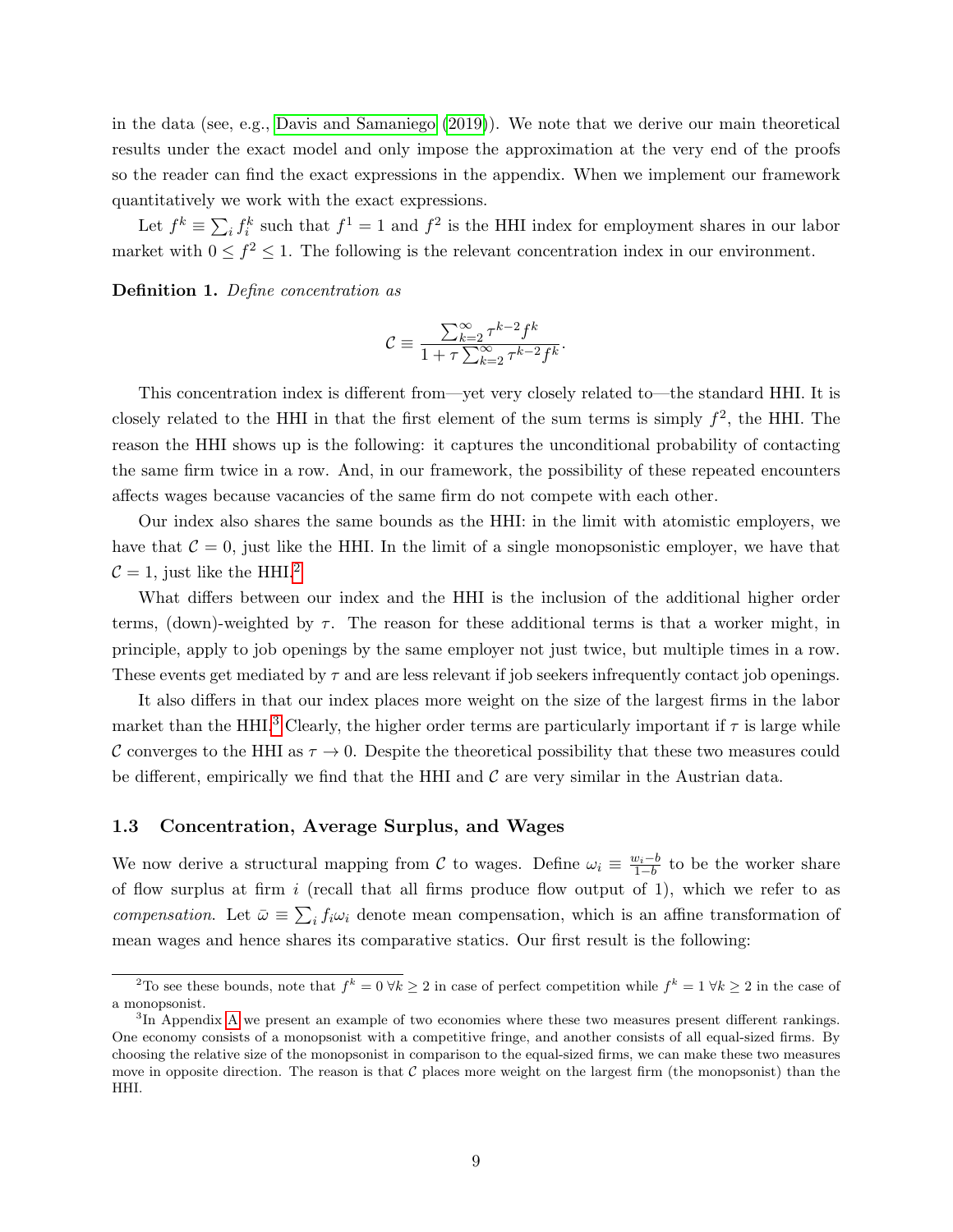<span id="page-11-0"></span>**Proposition 1.** The equilibrium relationship between (employment-weighted) mean compensation and concentration is:

$$
1 - \bar{\omega} = (1 - \alpha) \frac{1 - \beta (1 - \delta)}{1 - \beta \left(1 - \lambda \alpha \underbrace{[1 - C]}_{wedge \ t} - \delta \underbrace{[1 - \tau C]}_{wedge \ t} \right)}.
$$

 $\Box$ 

 $\Box$ 

Proof. See Appendix [B.1.](#page-48-0)

The denominator in this expression shows that granular market power introduces two wedges into the wage equation, which reflect the two mechanisms by which increases in concentration decrease wages. In a static setting, the worker would receive a share  $\alpha$  of net output, and so  $1 - \bar{\omega} = 1 - \alpha$ . In a dynamic setting, the worker's share is increased through competition for workers: the parties recognize that the worker has other options, which is the  $\lambda \alpha$  term.

The reason for the first wedge is that concentration reduces competition: granular employers do not compete with themselves. So a worker's outside option—which encodes competition—is reduced relative to the atomistic benchmark. Hence, as concentration increases, mean wages fall because workers have deflated outside options.

The reason for the second wedge is that part of the value to the worker of forming the match comes once the match ends, rather than in wages (i.e., concentration inflates the inside option). By reaching an agreement, the pair increases the worker's continuation value in unemployment from  $U_i$  to U: forming a match increases the inside option because a worker then has the possibility of returning right away to the firm. This mechanism decreases wages because workers take more of the value of the match in the non-wage continuation value, rather than in flow wages. The strength of this mechanism is decreasing in  $\tau$ : if unemployment spells are long because  $\lambda$  is low, then the worker's return to the firm is further in the future and so is a less important consideration in wage-setting.

Proposition [1](#page-11-0) provides a structural relationship between average wages and market structure. As a consequence, given a set of parameters  $\{\beta, \delta, \alpha, \lambda, b\}$ , it allows us to directly assess the quantitative contribution of empirically observed changes in employment shares to average wages. Given those parameters, measuring  $C$  empirically does not require any more information than the HHI.

We conclude with an important corollary to Proposition [1:](#page-11-0)

#### <span id="page-11-1"></span>Corollary 1. Average wages are monotonically decreasing and strictly concave in concentration C.

*Proof.* Follows from the definition of  $\omega$  and differentiation.

This result provides a theoretical foundation for a negative relationship between concentration as measured by  $C<sub>-</sub>$  and average wages. Furthermore, the strict concavity is a cautionary note on aggregation: the literature on trends in aggregate concentration often aggregates local concentration measures in a weighted linear fashion (e.g., [Rinz](#page-32-0) [\(2018\)](#page-32-0)). But if the mapping between concentration and the outcome of interest is non-linear at the local level, then the aggregated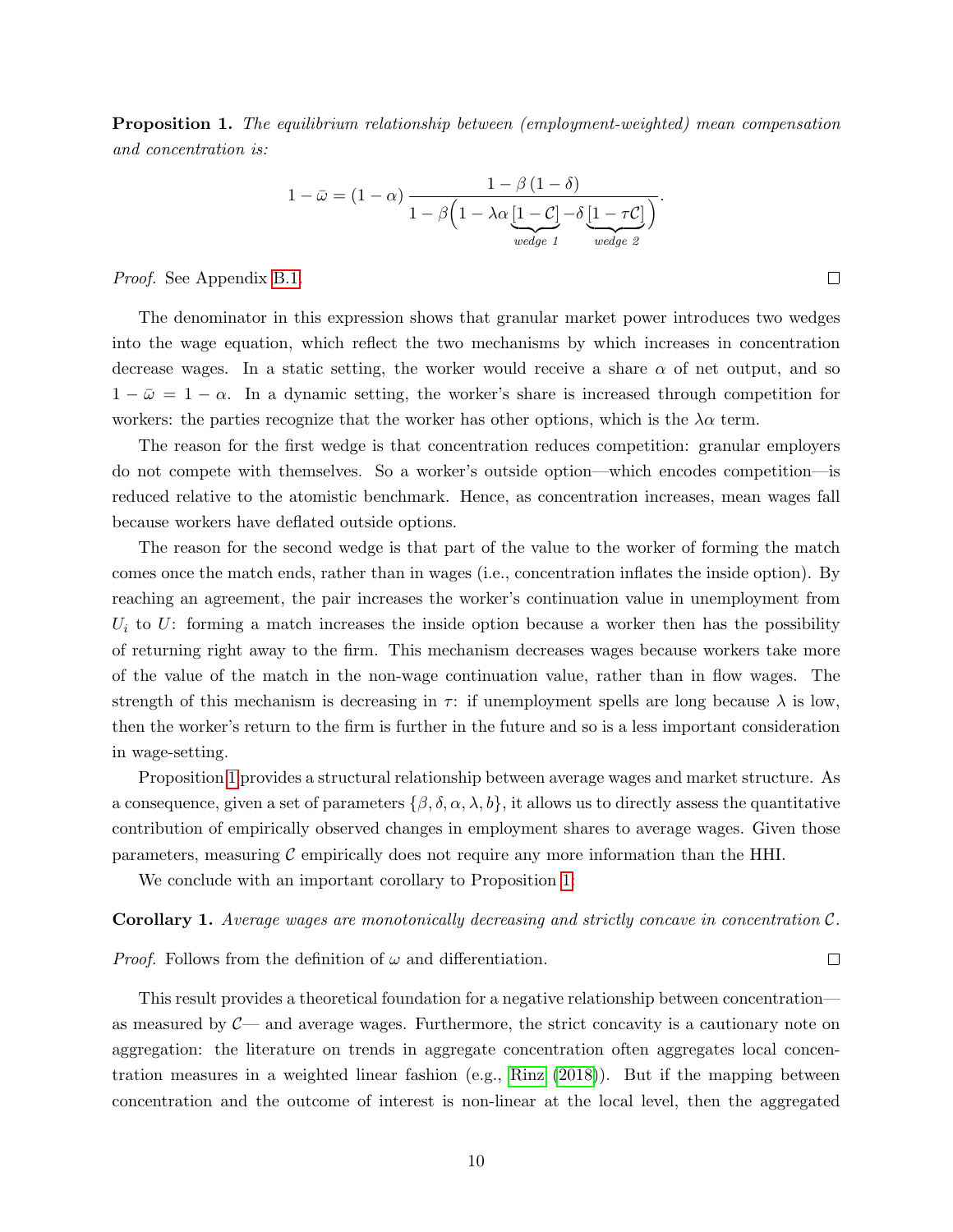trends may be misleading. We later show that there are periods where concentration measured as a simple weighted linear aggregate index fell, but using the model we find that concentration changes depressed wages. The non-linearity in the model is the culprit.

#### 1.4 Concentration and Firm-Level Wages

In the previous section, we related market-wide mean pay to concentration. The model also has implications for firm-level wages  $w_i$ . We are particularly interested in the relationship between firm-level wages  $w_i$ , concentration  $\mathcal{C}$ , and the size of the individual employer i,  $f_i$ .

We summarize our key findings in Proposition [2:](#page-12-1)

<span id="page-12-1"></span>Proposition 2. Firm-specific relative wages are fully characterized by

$$
\frac{1 - w_i}{1 - w_j} = \frac{1 - \tau f_j}{1 - \tau f_i}.
$$

Proof. See Appendix [B.2.](#page-51-0)

Proposition [2](#page-12-1) implies that wages are monotonically decreasing in employer size  $f_i$ . That is, the firm with more market power pays a lower wage. It also shows that relative wages are independent of the level of concentration.

The combination of Proposition [1](#page-11-0) and [2](#page-12-1) implies that individual wages are monotonically decreasing in  $\mathcal C$  at all employers. That is, changes in concentration affect wages at all firms with unchanged market share proportionally.

The proposition also reveals that the profit-size gradient steepens as  $\tau$  increases (recall that  $1-w_i$  is the flow profit of firm i). The reason is that  $\tau$  measures the importance of the mechanism: being able to evade competition is particularly powerful if workers find jobs rapidly and competition for them is intense. Furthermore, we highlight that the returns to size as measured by relative flow profits is independent of the distribution of employment shares across other firms in the market (i.e., market structure).

Proposition [2](#page-12-1) emphasizes that market power affects wages purely through size, which is a distinct mechanism from the typical "markdown" mechanism embedded in monopsony-style models. In those models, the variation in wages fundamentally derives from variation in the elasticity of labor supply to the firm (here, in matches with positive surplus, the elasticity of labor supply to each firm is 0).

## <span id="page-12-0"></span>2 Heterogeneous Productivity

The model presented in the previous section has the virtue of simplicity. But it has a pair of stark and counterfactual implications: size perfectly predicts wages, and wages are decreasing in firm size. To generate an imperfect relationship between size and wages, in this section we add productivity heterogeneity to the model.

 $\Box$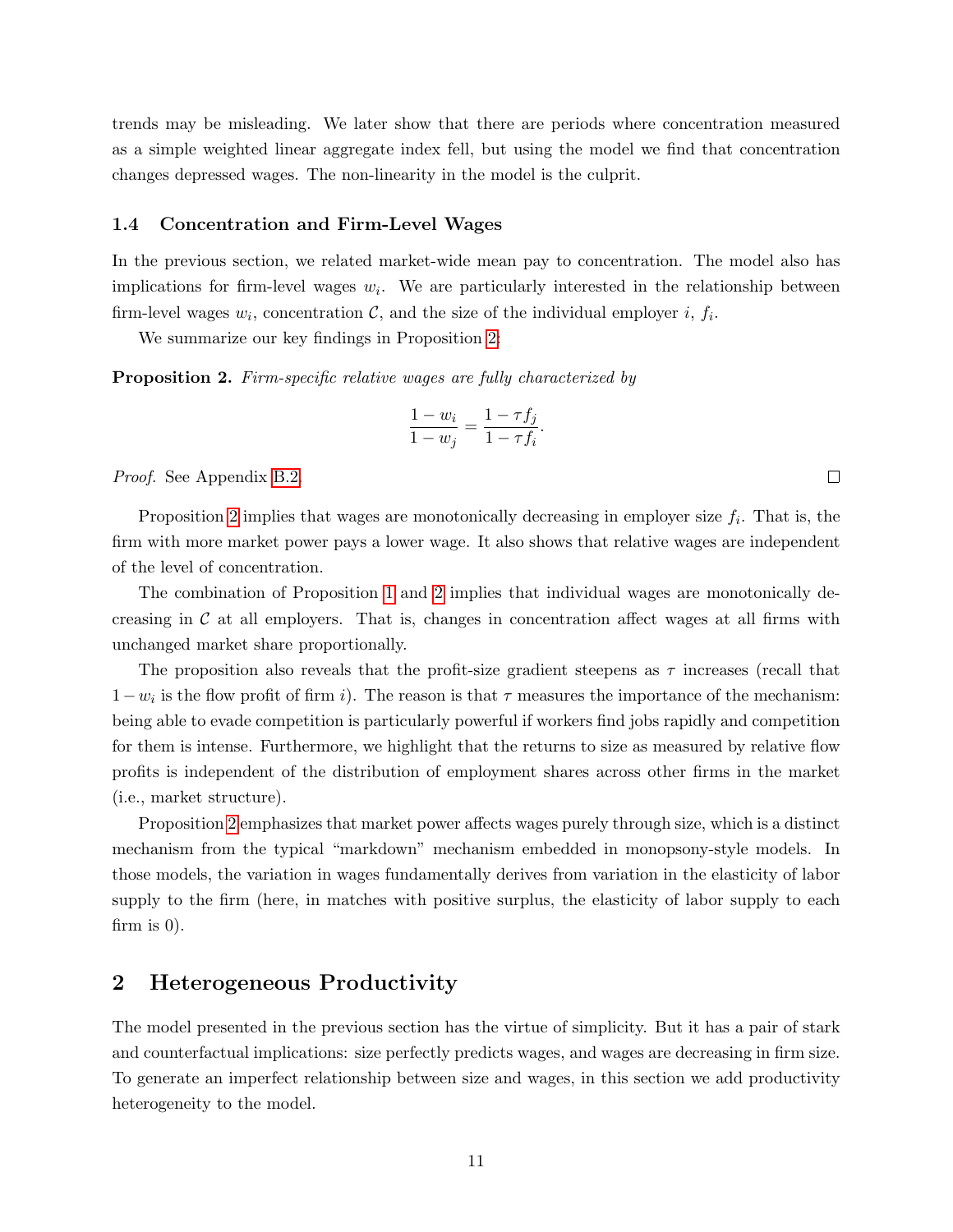This extension allows us to separate the two ways employment shares affect labor market outcomes: first, through the pure size distribution already studied in the previous section. And, second, through how size and productivity are correlated. Our setup yields a clean decomposition between the two, and hence lets us separately quantify the consequences of each dimension. Underlying this decomposition is the result that the model generates size-dependent pass-through of productivity with higher pass-through at smaller firms. Thus, holding aggregate productivity constant, worker wages are lower when productivity is in larger firms. Hence, if the firms with large market shares are more productive firms, then market structure has larger effects on wages than pure employment concentration suggests.

#### 2.1 Concentration, Average Surplus, and Wages

Let  $p_i$  denote output per worker at firm i. As before, let  $f^k \equiv \sum_i f_i^k$  and define  $p^k \equiv \sum_i p_i f_i^k$  such that  $p<sup>1</sup>$  is the employment weighted average output produced by a match. We also define  $\tilde{p}_i = p_i - b$ and  $\tilde{p}^k \equiv \sum_i (p_i - b) f_i^k$  to be net output and the employment weighted average net output. The definition of  $\mathcal C$  is unchanged. We note that, with heterogeneous productivity, not all matches may have positive surplus. Our exposition imposes, however, that all matches are formed.<sup>[4](#page-13-0)</sup>

The following is the productivity counterpart of  $\mathcal{C}$ , namely a productivity-weighted concentration index:

Definition 2. Define productivity-weighted concentration as

$$
\mathcal{C}^P \equiv \frac{\sum_{k=2}^\infty \tau^{k-2} \tilde{p}^k}{\tilde{p}^1 + \tau \sum_{k=2}^\infty \tau^{k-2} \tilde{p}^k}
$$

.

This index is identical to  $\mathcal C$  except the employment shares are productivity-weighted. It shares the same properties as C discussed above. Next, we relate C and  $\mathcal{C}^P$ .

Definition 3. Define the wedge between concentration and productivity-weighted concentration as

$$
\mathcal{P} \equiv \left[ \mathcal{C}^P - \mathcal{C} \right] \left( 1 + \frac{\tau \sum_{k=2}^{\infty} \tau^{k-2} \tilde{p}^k}{\tilde{p}^1} \right).
$$

This wedge has two key properties. First, it is equal to zero if  $p_i$  is identical across firms. Second, the wedge is positive when the weighted covariance between size and productivity is positive. In particular, we show in Appendix [B.3](#page-51-1) that the sign of  $\mathcal P$  is the same sign as  $\sum_i \frac{f_i(\tilde p_i-1)}{1-\tau f_i}$  $\frac{i(p_i-1)}{1-\tau f_i}$ , which is the weighted covariance between size and (normalized) productivity, where the weights are  $\frac{1}{1-\tau f_i}$ , and so are increasing in size.

The object  $P$  effectively measures to what extent productivity is correlated with size. If size and productivity are positively correlated, then effective concentration is higher than implied through a simple measure of employment concentration. Put differently, market structure can depress wages

<span id="page-13-0"></span><sup>4</sup>This will endogenously be the case in our baseline calibration but not in one of the robustness exercises. We hence revisit this assumption in the robustness section [5.2.](#page-24-0)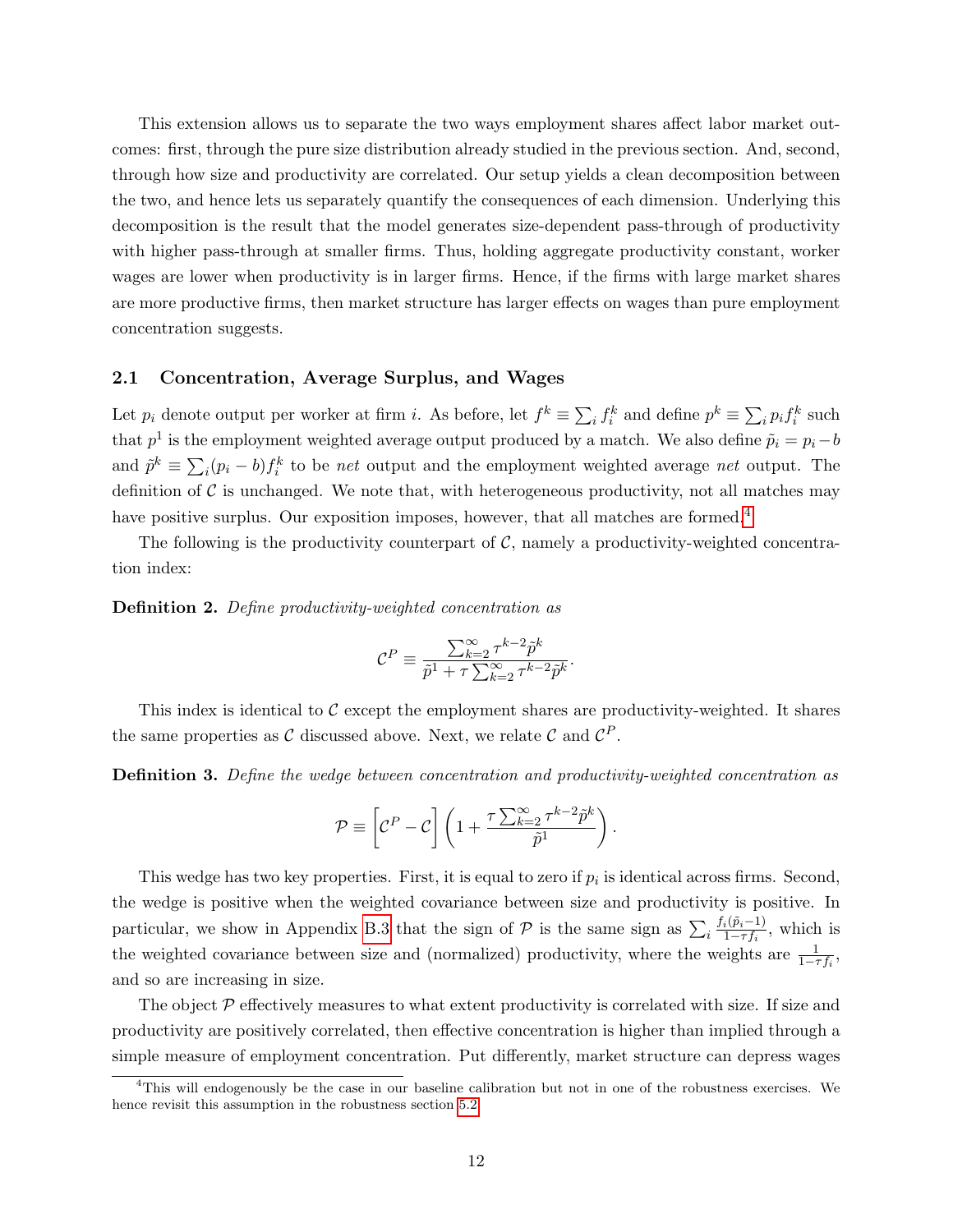either because employment grows more concentrated or because productivity and size become more correlated (the latter case is the "superstar" firms effect of [Autor et al.](#page-30-10)  $(2019)$ ). P separates these forces.

We now relate concentration to wages in this richer environment. Denote by  $\bar{\omega}^*$  average worker compensation in the homogeneous firms benchmark presented in Proposition [1.](#page-11-0) Similar to before let  $\bar{\omega} \equiv \frac{\bar{w}-b}{n^2-b}$  $\frac{\bar{w}-b}{p^1-b} = \frac{\bar{w}-b}{\tilde{p}^1}$  $\frac{\partial^2 b}{\partial \tilde{p}^1}$  be the fraction of the average net flow output that goes to workers. Let  $\hat{\tau} \equiv \tau \left( 1 + \frac{\beta \lambda}{(1 - \beta(1 - \delta))} \right) > 0.$  Our key result is summarized in the following proposition:

<span id="page-14-0"></span>**Proposition 3.** The equilibrium relationship between compensation and concentration satisfies:

$$
1 - \bar{\omega} = (1 - \bar{\omega}^*) (1 + \hat{\tau} \mathcal{P}).
$$

Proof. See Appendix [B.4.](#page-52-0)

Proposition [3](#page-14-0) naturally extends the results in Proposition [1](#page-11-0) to the heterogeneous firms case. It shows that average compensation is given by exactly the same expression as in the baseline case up to an additional wedge  $\hat{\tau}P$ . This wedge is positive if productivity is more concentrated than employment. It reflects the fact that workers' outside options deteriorate if, given a distribution of employment, productivity shares become more concentrated. The reason is that pass-through is lower at larger firms as we discuss further below.

We also have that:

**Corollary 2.** Average wages are monotonically decreasing and strictly concave in concentration  $\mathcal{C}$ and P.

Proof. Follows from differentiating.

This result extends Corollary [1](#page-11-1) to the heterogeneous firms case: there is a negative relationship between the concentration of employment shares as measured by  $\mathcal C$  and wages. What is new is that increases in productivity concentration as measured by  $P$  also depress wages.

#### 2.2 Concentration, Pass-Through, and Firm-Level Wages

We now extend our previous results on firm-level wages to the heterogeneous productivity case. To that end, it is useful to define  $\Pi \equiv \frac{\beta \lambda (1-\alpha)}{1-\beta+\beta(\lambda+1)}$  $\frac{\beta \lambda (1-\alpha)}{1-\beta+\beta(\lambda+\delta)}(b-\bar{w})$ . Importantly,  $\Pi$  depends only on the mean wage and parameters. It is linearly decreasing in the mean wage and, as such, an affine transformation of  $1 - \bar{\omega}$  as defined in Proposition [3.](#page-14-0) As a consequence, it is simply another way of summarizing market power that is useful in the following result:

<span id="page-14-1"></span>**Proposition 4.** Firm level wages  $w_i$  satisfy

 $(1 - \tau f_i)(p_i - w_i) = (1 - \alpha)(p_i - b) + \Pi.$ 

Proof. See Appendix [B.5.](#page-54-0)

 $\Box$ 

 $\Box$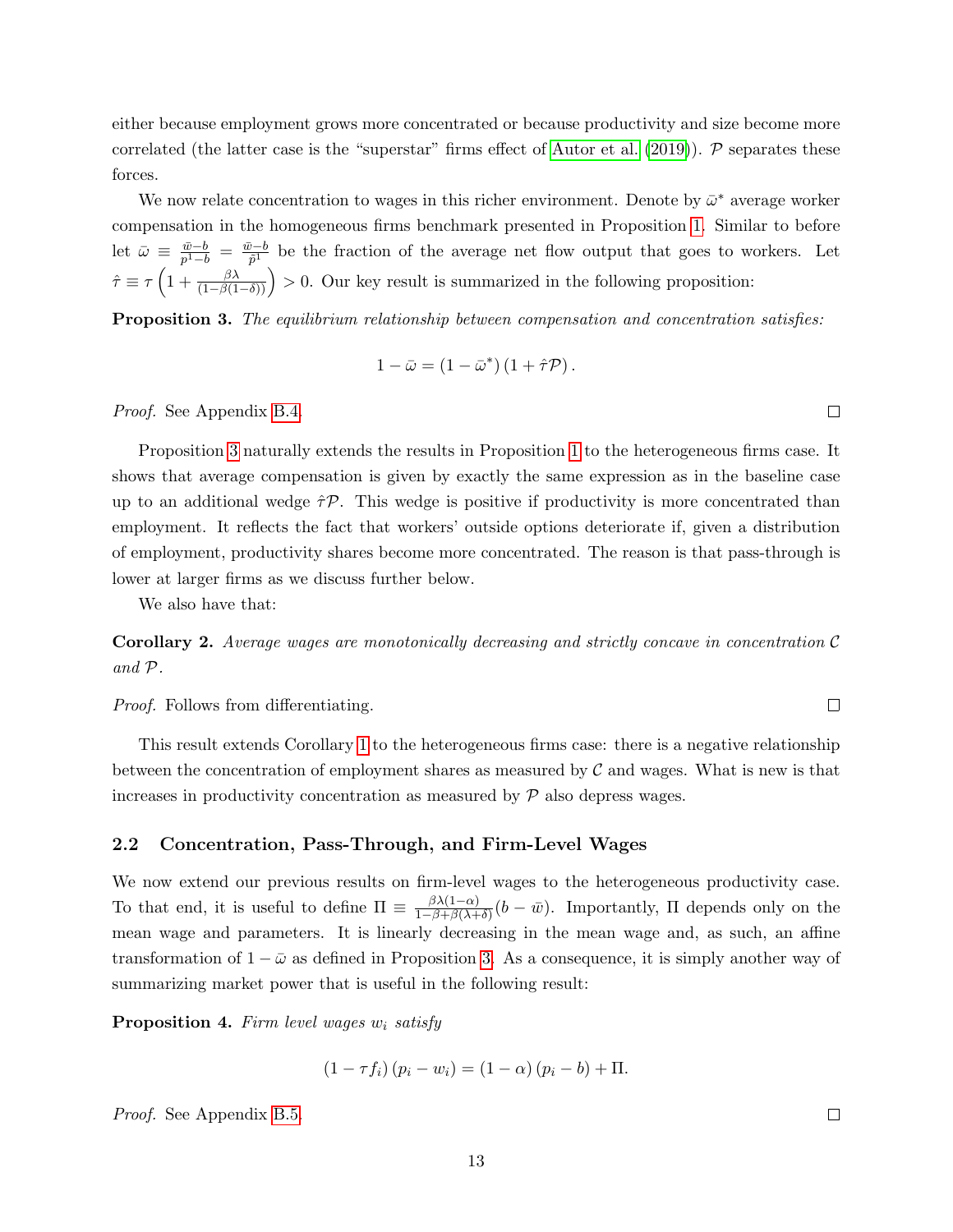To interpret this result, note that  $p_i - w_i = (1 - \alpha)(p_i - b)$  is the solution to the static Nash bargain. Suppose market structure changes, leading to a decline in the mean wage  $\bar{w}$  and an increase in Π. This change affects employers market-wide, even those with unchanged size. In this case, wages at all firms fall. The multiplier  $(1 - \tau f_i)$  is the size mark-down. It again reflects the fact that larger firms have more power to shape workers' outside options.<sup>[5](#page-15-0)</sup>

Of course, the proposition also shows that, all else equal, more productive firms pay higher wages. The following corollary records the coefficient that governs the pass-through from productivity levels to wage levels:

<span id="page-15-2"></span>**Corollary 3.** The firm-level productivity pass-through coefficient  $\left(\frac{\partial w_i}{\partial p_i}\right)$  is:

$$
\frac{\alpha - \tau f_i}{1 - \tau f_i}.
$$

Proof. Follows from rearranging and differentiating the equation in Proposition [4.](#page-14-1)

This expression shows that the model generates size-dependent pass-through of productivity to wages.<sup>[6](#page-15-1)</sup> We can see that the pass-through coefficient is maximized at  $\alpha$  at the smallest firms in the economy. This pass-through reflects the fact that firms and workers divide the surplus, and the worker share is given by  $\alpha$ . As the firm's size-based market power increases, the pass-through rate declines. In the monopsonistic limit, the pass-through coefficient can be arbitrarily close to zero when workers are patient and unemployment spells are short for the same reasons discussed above in the context of Proposition [1.](#page-11-0)

Another important aspect of the corollary is the implication that firm level pass-through in levels is independent of the overall market structure. Hence, market level concentration matters for the level of wages, but not for relative wages across employers.

This corollary revealed a tight connection between pass-through and worker bargaining power,  $\alpha$ . The next corollary shows the relationship between worker bargaining power and the effect of changes in concentration on wages:

<span id="page-15-3"></span>Corollary 4. The elasticity of wages with respect to concentration becomes smaller in magnitude as worker bargaining power  $(\alpha)$  increases.

Proof. See Appendix [B.6.](#page-55-0)

This corollary shows that, all else equal, variation in concentration matters more when worker bargaining power is low. The reason is that, when bargaining power is low, wages are primarily determined by the outside option which is precisely what concentration affects. As a consequence,

$$
(1-\tau f_i)(p_i-w_i) - (1-\alpha)(p_i-b) = (1-\tau f_j)(p_j-w_j) - (1-\alpha)(p_j-b).
$$

 $\Box$ 

 $\Box$ 

<span id="page-15-0"></span> $5$ We can also use proposition [4](#page-14-1) to express relative wages in a form similar to proposition [2,](#page-12-1)

This expression nests Proposition [2.](#page-12-1)

<span id="page-15-1"></span> $6$ One can think of this derivative as a cross-sectional wage-productivity gradient. To interpret it literally as a pass-through coefficient one needs to implicitly also change  $c_i$  to keep  $V_i = 0$ .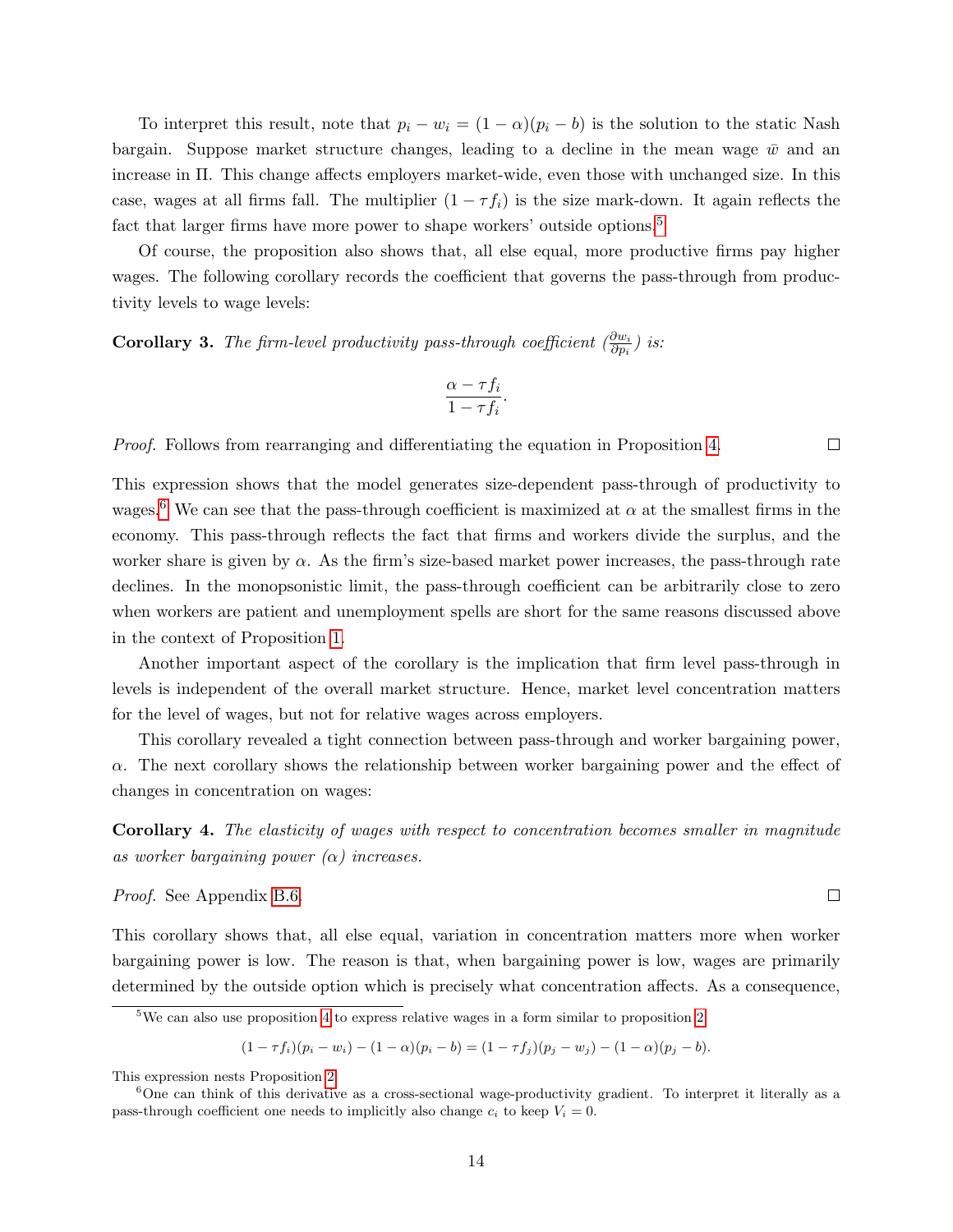lower pass-through of productivity shocks to wages suggests a more important role of concentration for wages.

We conclude by noting that Proposition [4](#page-14-1) implies that wages decrease when firms increase their size. One way firms can increase their size is to merge, which we discuss quantitatively below. We note that the strength of this relationship is again governed by  $\tau$ : the more fluid the labor market, the stronger the relationship between size and wages.

## <span id="page-16-0"></span>3 Data and measurement

In this section we introduce the data that we use and the sample restrictions we impose. We then discuss how we define a labor market, and how we define and measure the variables and parameters that appear in the model.

#### 3.1 Matched employer-employee data

We use the Austrian labor market data base (AMDB) that covers the universe of private sector employment in Austria. For 1997 to 2015, the AMDB provides daily information on employment and unemployment spells, reports annual wages (including base pay and bonus payments) for each worker-firm combination, and contains some worker characteristics (age, gender, nationality) and firm characteristics (industry, geographical location, age). The notion of an employer in the dataset is closer to a firm than an establishment.[7](#page-16-1)

We make the following sample restrictions. First, we restrict our sample to regular workers aged 20-60 years and exclude marginal workers, short-time workers, and apprentices. Second, we restrict the analysis to firm-years with 5 or more workers. See Appendix [C](#page-57-0) for further details.

### 3.2 Market definition

We consider several different market definitions. Following the literature, we consider markets based on observable features of firms such as industry and geography (as well as their interaction). In particular, we examine concentration within 4-digit NACE industry codes, within NUTS-3 regions (slightly smaller than commuting zones in the U.S.), $8$  and within industry by region cells. The latter is the definition most commonly employed in the literature (see [Lamadon, Mogstad, and](#page-31-3) [Setzler](#page-31-3) [\(2019\)](#page-31-3) and [Berger, Herkenhoff, and Mongey](#page-30-2) [\(2019\)](#page-30-2))

As we document below, a large share of worker flows cross industry and regional boundaries.<sup>[9](#page-16-3)</sup> Pre-defined categorizations therefore do not necessarily capture the set of reasonable potential

<span id="page-16-1"></span> $7$ [Fink et al.](#page-30-11) [\(2010,](#page-30-11) pg. 5) contrast the number of employer IDs in the AMDB with the number of firms in the Austrian firm register. The AMDB has more units than the firm register but the difference is small. As a consequence, the authors conclude that employers in the AMDB are mostly firms.

<span id="page-16-2"></span><sup>&</sup>lt;sup>8</sup>There are on average about 440,000 people per commuting zone in the U.S.; there are on average about 250,000 people per NUTS-3 region.

<span id="page-16-3"></span> $9F<sup>9</sup>$  For the importance of cross-industry flows in the U.S., see [Bjelland et al.](#page-30-12) [\(2011\)](#page-30-12), especially Figure 7 documenting that over half of employer-to-empoyer flows are across 11 super-sectors (which are coarser than 1 digit NAICS industries).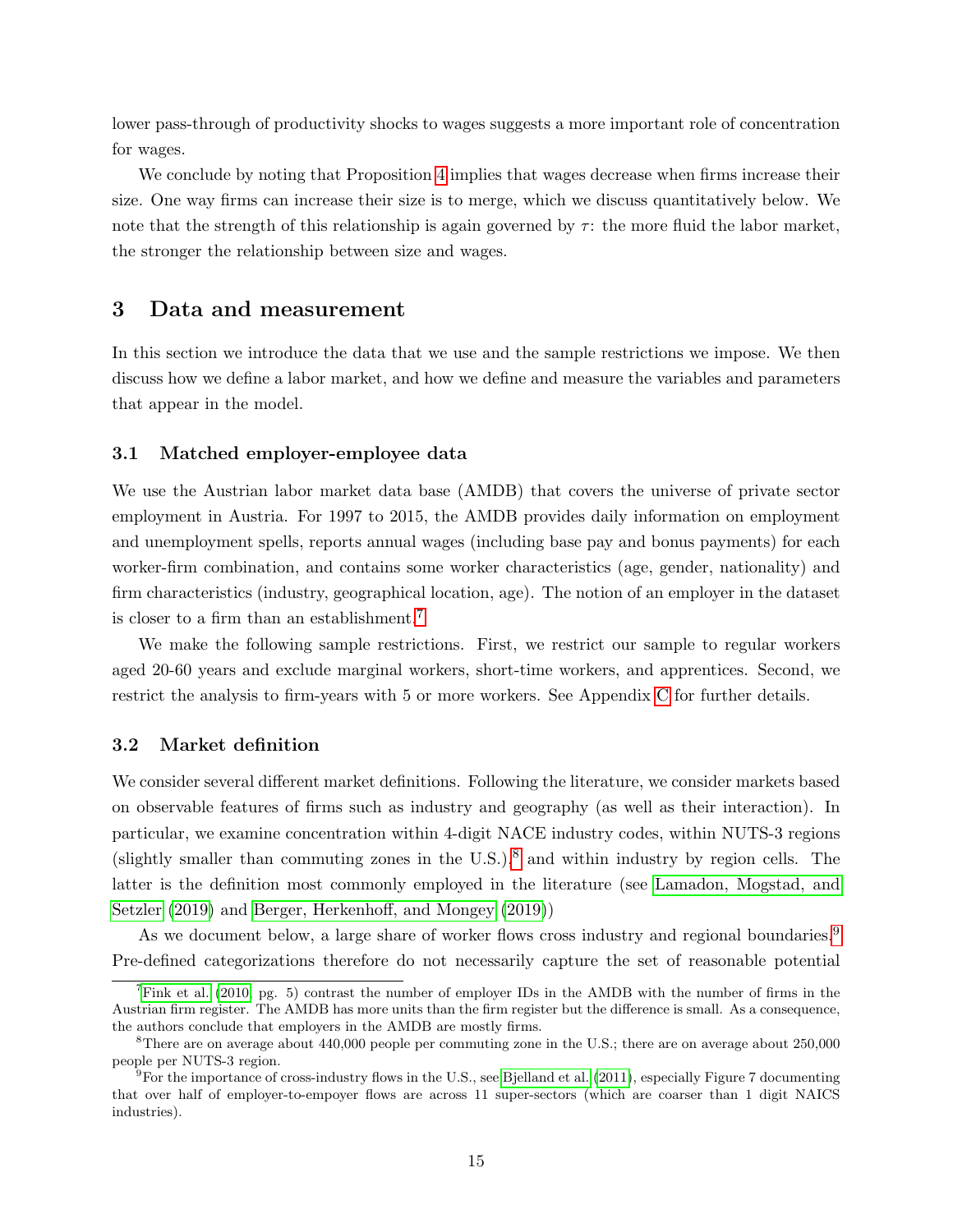employers for a given worker. Likewise, a commensurately long literature discusses whether human capital is industry-, occupation-, or task-specific (e.g., [Neal](#page-31-9) [\(1995\)](#page-31-9), [Kambourov and Manovskii](#page-31-10) [\(2009\)](#page-31-10), and [Gathmann and Schonberg](#page-31-11) [\(2010\)](#page-31-11)).

To address these concerns, we use as our primary definition of a labor market a data-driven notion that clusters firms based on observed worker flows. This definition corresponds to the model in the sense that in the model a labor market is a set of firms where a worker would plausibly go following a spell of unemployment. We follow [Nimczik](#page-31-0) [\(2018\)](#page-31-0) and estimate a stochastic block model on the network of worker flows. The model assumes that worker mobility is driven by unobserved markets and backs out the assignment of each firm to an unobserved market.

To pick the number of markets, we maximize the penalized likelihood of the objective function. Our main choice for regularization is the minimum description length criterion, which penalizes the likelihood with the amount of "information" needed to describe the model (i.e., a particular functional form on the number of parameters). A Bayesian interpretation is that this approach is equivalent to maximizing the posterior probability using uniform priors over the number of markets (i.e. finding the mode of the posterior distribution of the parameters, see, e.g., [\(Peixoto, 2017\)](#page-31-12)).<sup>[10](#page-17-0)</sup>

This approach leads us to 369 labor markets. For comparison, our 2-digit industry by region definition implies over five times as many distinct labor markets.<sup>[11](#page-17-1)</sup> We refer readers to [Nimczik](#page-31-0) [\(2018\)](#page-31-0) for complete details, but in Appendix [D](#page-58-0) we provide a basic sketch of what we do.

We compute measures market-by-market, and then report results on an employment-weighted basis. Independent of market definition, a maintained assumption is that labor markets are isolated islands. Furthermore, we keep the boundaries of labor markets fixed throughout our sample.

#### 3.3 Measuring variables and parameters

Here we discuss how we define and measure variables and parameters in the data. The two key variables that we extract from the matched employer-employee data are firm size and wages. We supplement this with information on the aggregate labor share. The model also depends on 6 parameters:  $\{b, \lambda, \lambda, \delta, \alpha, \beta\}$ . We treat our model as a monthly model and take annual averages of the labor market parameters  $(\lambda, \lambda, \lambda)$  and  $\delta$ . We discuss how we combine the variables and parameters to back out firm-level productivity p.

To the extent that the respective empirical moments can be measured at the market level and over time, we choose market-time-specific parameters. We denote a market by  $m$  and time by  $t$ . We measure year-specific values for these parameters and variables because we want to speak to

<span id="page-17-0"></span><sup>&</sup>lt;sup>10</sup>To see the equivalence, let A be the observed  $N \times N$  matrix of transitions between firms,  $z = \{z_i\}$  be the assignment of firms to one of K markets for  $i = 1, \ldots, N$ , and let the  $K \times K$  matrix M denote transitions between markets. The posterior probability of observing the data A given parameters is  $P(z, M|A) = \frac{P(A|z, M)P(z, M)}{P(A)}$ . The numerator can be expressed as  $\exp(-\Sigma)$  where  $\Sigma = -\ln P(A|z, M) - \ln P(z, M)$  is the description length. The first term in the description length is the negative log likelihood of the model given parameters  $z$  and  $M$ . The second term is the penalization term that measures the number of bits necessary to describe the model parameters.

<span id="page-17-1"></span> $11$ In a robustness check, we use modularity maximization as an alternative choice of regularization which yields a far coarser classification into 9 labor markets. The modularity score measures the share of transitions that are within market relative to the null of random mobility holding the inflow and outflow probabilities at the firm-level constant.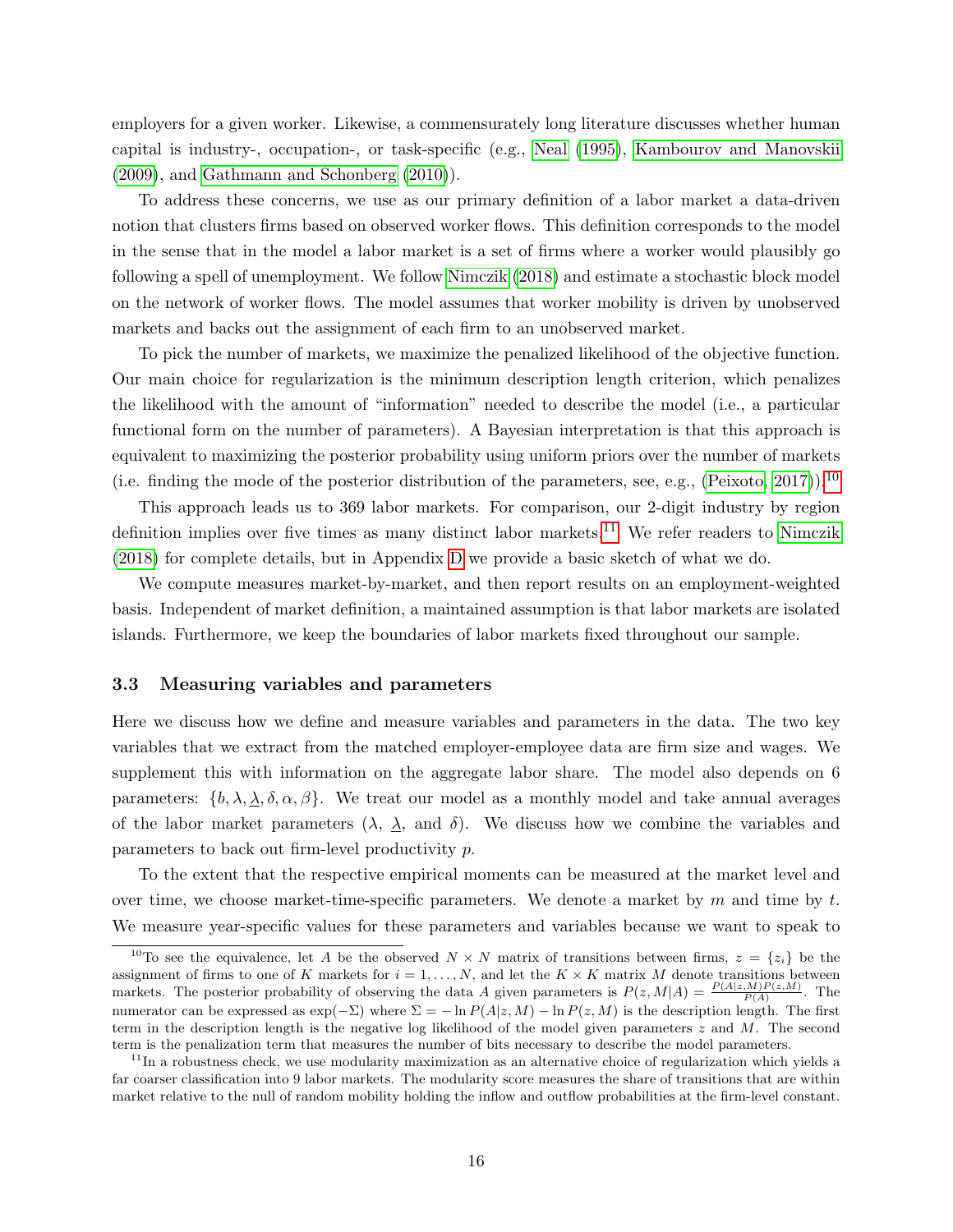the evolution of concentration and their contribution to wages over time. We recognize that the model imposes a steady state with time-invariant employment and productivity shares. We believe that the resulting discrepancies are small because the model is known to have fast-moving state variables and because of the high-persistence of firm-level employment and wages.

**Firm market share**  $f_{it}$ : We employ the following measure of firm market share  $f_{it}$ : We count the number of regular employees in a given firm at a reference date (August 1st) each year. We then divide it by the total number of employees in the relevant market. This measure has the virtue of simplicity and comparability to previous studies that have computed employment-based HHI (e.g., [Azar, Marinescu, and Steinbaum](#page-30-0) [\(2017\)](#page-30-0), [Benmelech, Bergman, and Kim](#page-30-13) [\(2018\)](#page-30-13) and [Rinz](#page-32-0) [\(2018\)](#page-32-0)). We also report our main results when we measure  $f_{it}$  as the share of new hires and as the share of new hires from unemployment.

**Wages**  $w_{it}$ : Our notion of a wage is a daily wage (or, daily earnings). The AMDB provides annual information on gross base wages and bonus payments for each match between a worker and a firm. The wage data are capped at the social security contribution limit. We compute daily earnings by combining annual base and bonus payments and dividing by the number of days employed. We convert daily salaries to real wages using the consumer price index provided by Statistik Austria with 2000 as base year.

The model-relevant notion of a wage is a firm-specific wage in levels. Because it is a firm specific wage and the model features homogeneous workers, we control for compositional differences across firms by using a residualized wage measure. To do the residualization, we work in logs. We regress log wages on functions of the observable characteristics in our data: a fourth degree polynomial in age, a second degree polynomial in tenure at the firm, a gender dummy, a dummy for Austrian nationality, and a set of interactions between the dummy variables and the polynomials. We then compute residualized individual wages in levels as the exponential function of the sum of residuals and the predicted value at average characteristics.

We use the median of the residualized wages in a firm as our firm-specific wage measure. This measure has the additional benefit of reducing the role of censoring of wages relative to taking mean (residualized) wages. We report sensitivity to considering alternative quantiles of the wage distribution. See Appendix [C](#page-57-0) for further details.

**Productivity**  $p_{it}$ : We use Proposition [4](#page-14-1) to back out firm-level productivity. Given variables that we discussed above and parameters that we discuss below, the Proposition implies one equation in one unknown per firm and so we can use the model to recover the productivities.

Aggregate labor share: We use the 2017 release of the KLEMS data [\(O'Mahony and Timmer](#page-31-13) [\(2009\)](#page-31-13), see also <http://www.euklems.net/>) to measure the trend in the labor share in Austria. The labor share in this data is defined as aggregate payments to labor over aggregate value-added for all industries in Austria.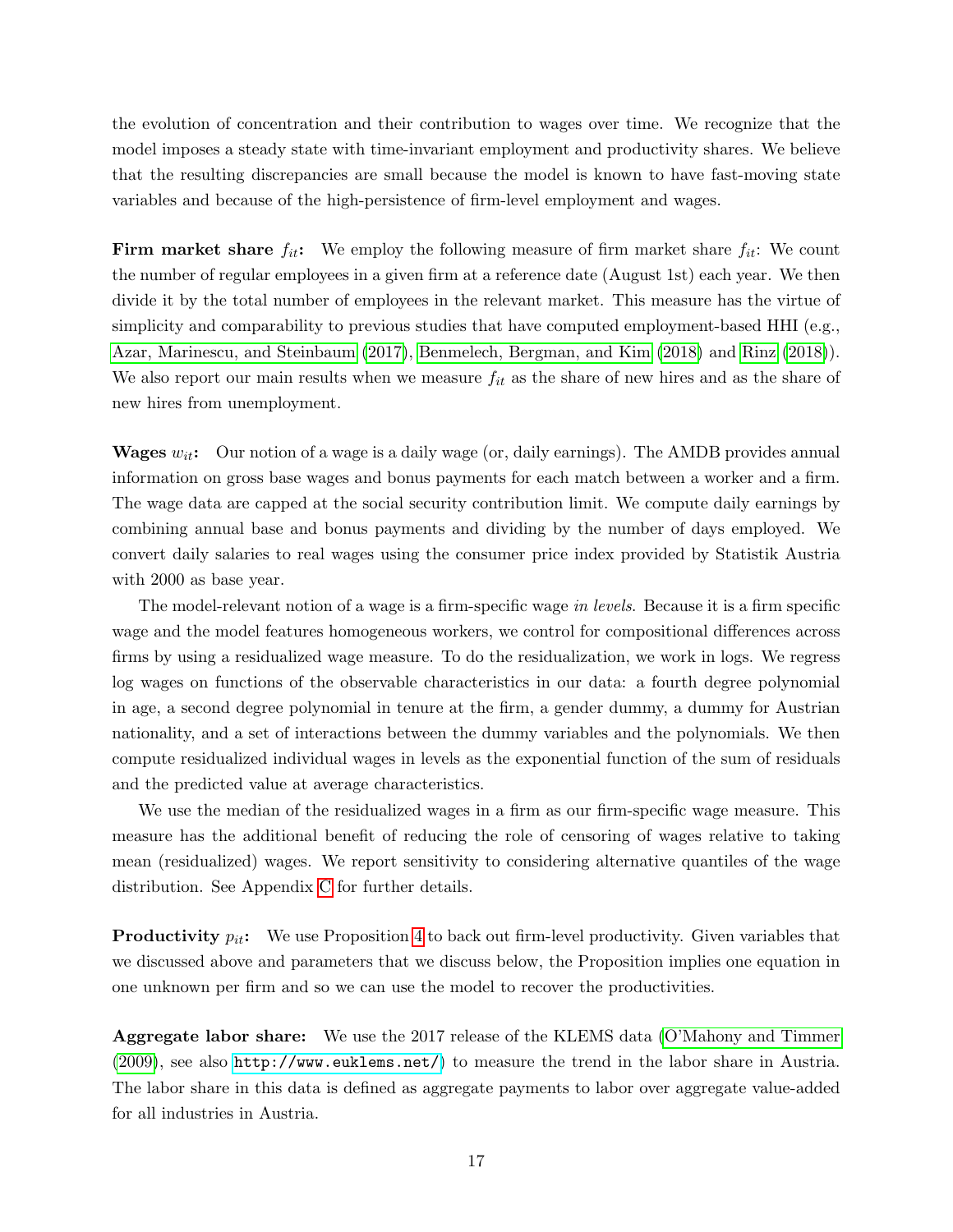**Job finding rate**  $\lambda_{mt}$ : We measure market and time specific parameters  $\lambda_{mt}$  by calculating the share of workers unemployed in market m in month t who are employed in month  $t+1$ . We classify by "destination", that is we classify a worker as unemployed in market  $m$  if her spell ends with a job in market m. Across years, the employment-weighted average of the job finding rate drops from 16% to 10% (see Appendix Figure [A1\)](#page-63-0). There is also substantial heterogeneity in job finding rates across markets. In 2015, the 25th to 75th percentile ranges from 7% to 12% on a monthly basis.

Likelihood of being the only applicant  $\Delta_{mt}$ : Let  $\theta \equiv \frac{v}{u}$  $\frac{v}{u}$ . The urn-ball matching function implies a unique value of  $\theta_{mt}$  associated with a  $\lambda_{mt}$ , which in turn implies  $\lambda_{mt}$ . That is, the rate at which workers exit unemployment dictates the probability of being the only applicant for a job. Given that workers exit unemployment at a very sluggish pace, the implied median value of  $\Delta_{mt}$ is 0.00002. There is some heterogeneity in  $\Delta_{mt}$  across markets with a large right tail so that the average is 0.0006.

**Job destruction rate**  $\delta_{mt}$ : We measure market and time specific parameters  $\delta_{mt}$  by computing the share of workers who are employed in a firm in market  $m$  in month  $t$  and are unemployed in month  $t + 1$ . In 2015, the monthly unemployment inflow rate measured this way is 0.9%.

Using standard mass balance arguments, the steady state unemployment rate is given by  $u =$ δ  $\frac{\delta}{\lambda+\delta}$ . If we compute market-month specific steady state unemployment rates associated with the market-month specific flows we measure and then aggregate we match the increase in Austrian unemployment from about 7 to 9% (Statistik Austria) over our sample period quite precisely.

Worker bargaining power and flow value of unemployment  $\alpha_t$  and  $b_{mt}$ : We jointly calibrate workers' bargaining power and the flow value of unemployment to match two targets: First, we target the time-varying aggregate labor share. Second, we set those parameters such that the least productive firm in a market pays the reservation wage or, equivalently, just breaks even. As a consequence, all matches have (weakly) positive surplus. This strategy gives us a time-varying, country-wide  $\alpha_t$ , and a market-time specific  $b_{mt}$ .

Intuitively,  $\alpha$  governs the "split of the pie" and, as such, the share of income going to workers. In turn,  $b_{mt}$  determines the "size of the pie" and, as such, whether there is non-negative surplus in all matches: if we see firms with vastly different pay co-exist in the market, then  $b_{mt}$  must be low for all matches to have non-negative surplus.

Importantly, if we calibrate so as to match the aggregate labor share, then the remaining output gets fully absorbed by the  $c_i$ . We can thus no longer interpret  $c_i$  as a vacancy creation cost in the standard sense. Instead, we view  $c_i$  as also capturing the fixed and variable cost of (pre-installed) capital that is complementary to a worker, similar to [Acemoglu and Shimer](#page-30-14) [\(1999\)](#page-30-14).

This strategy gives us an  $\alpha$  of 0.48 in 2015, and a mean value of b of  $-227$ , where the units are euros per day (adjusted to the year 2000). This compares to a mean daily wage of 77 euros. Why is our b so negative? Intuitively, we are asking our model to match the empirical extent of residual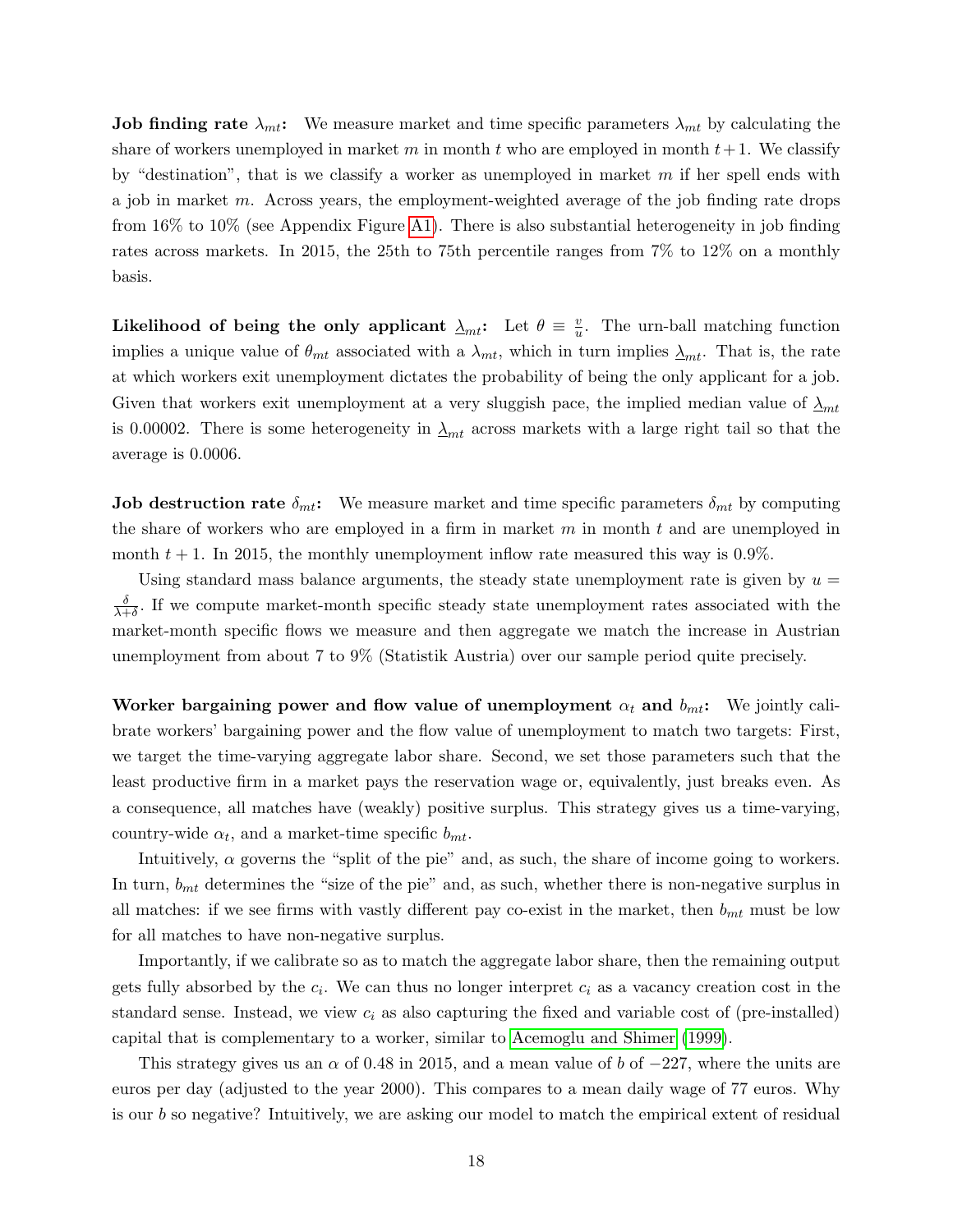wage dispersion. As [Hornstein, Krusell, and Violante](#page-31-14) [\(2011\)](#page-31-14) emphasize, in a benchmark search model, unemployment must be very painful for workers to rationally accept the lowest paying jobs in the economy. How plausible is our  $\alpha$ ? We use Corollary [3](#page-15-2) to convert our  $\alpha$  into measures of pass-through and find a mean value (across firms and markets) of 0.45. There is limited evidence on pass-through of productivity shocks to wages in levels; for example, the central estimate in [Kline](#page-31-15) [et al.](#page-31-15) [\(Forthcoming,](#page-31-15) Table 8, Panel A, Column 1b) is 0.29, but this masks substantial heterogeneity between incumbents and new hires that our model does not capture (the value for incumbents is 0.61; see Table 8, Panel A, Column 4b). Below, we consider extensive sensitivity for  $\alpha$  and b.

**Time discount:**  $\beta$  There is no information in the data that informs this parameter, and so we follow standard convention and set  $\beta$  so that the annual discount factor is 0.95. On a monthly basis this gives us  $\beta = 0.95^{1/12} = 0.9957$ .

Summary: Table [1](#page-33-0) provides summary statistics on the main variables and summarizes our parameter values. In terms of summary statistics, the average market has about 5000 workers and around 100 firms. The main idea of the paper is that, with 100 firms in a labor market, their granularity could have important implications for competition for workers.

## <span id="page-20-0"></span>4 Descriptive facts

We begin by presenting a number of descriptive facts.

#### 4.1 Trends in the labor share and wages

Figure [1](#page-40-0) shows that over our sample period the labor share has declined and wage growth has been slow. A similar development in the U.S. has led to speculation that changes in market structure might be the culprit. The top panel shows that the labor share has declined over our sample period by about three percentage points. This overall pattern masks a u-shape, where in the mid-2000s the labor share had declined by over five percentage points from its level at the start of the sample period. The bottom panel shows that real wages rose slowly over the sample period. The annualized real wage growth is under half a percentage point a year.

#### 4.2 Data-driven labor markets

We now provide some descriptive understanding of the labor markets.

The data-driven labor markets frequently cross the boundaries of regions and (4-digit) industries. For each labor market, we compute the share of employment that is in the "dominant" industry or region, which is the industry or region accounting for the largest share of employment in the labor market. If a data-driven labor market lies completely within an industry or region, then this share is 1. Instead, Figure [2](#page-41-0) shows that there are many low values of this measure, indicating that most labor markets contain a substantial fraction in employment outside the dominant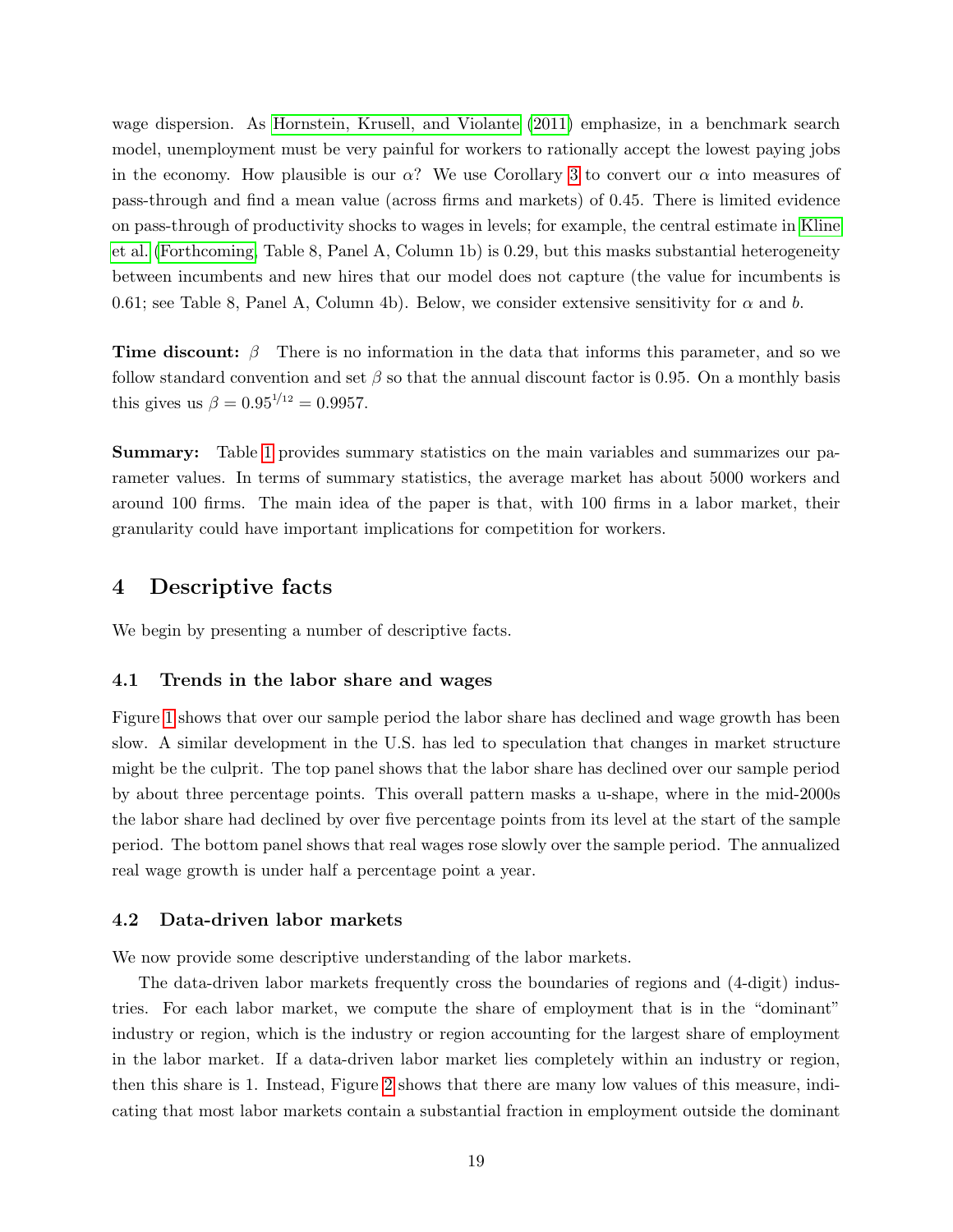industry or region. The top panel shows that the average share of the dominant region is below 0.6 (there are 35 regions compared to 369 data-driven labor markets). The bottom panel shows that labor markets are even less well-described by 4-digit industry.

We now show two senses in which data-driven labor markets are more isolated islands than labor market definitions based on industry or industry-region. The first column of Table [2](#page-34-0) shows that relative to defining a labor market by industry or industry-region, a larger share of transitions happens within the data-driven labor markets. That said, the absolute level is fairly low: about 40% of transitions are within the data-driven labor markets. For context, when we look at 2-digit industry  $\times$  region, only 25% of transitions are within these labor markets.

A second metric which adjusts for mechanical effects due to the number of markets and more clearly shows that data-driven markets better capture isolated islands than traditional definitions is the modularity score. The modularity score adjusts for the number of distinct labor markets by comparing the number of within market transitions to the random null. Thus, if we had a single labor market, all transitions would be within the labor market, but we would expect this to happen even if all moves were random. The last column of the table shows that the modularity scores for the data-driven markets far exceeds the modularity score obtained when employing standard industry-region labor market definitions.

#### 4.3 Trends in market structure

Figure [3](#page-42-0) shows that concentration in Austria is low, has followed a u-shaped pattern from 1997-2015, and that these patterns are not sensitive to the particular concentration measure. The figure shows four different measures of concentration: HHI, wage-bill HHI (emphasized by [Berger, Herkenhoff,](#page-30-2) [and Mongey](#page-30-2)  $(2019)$ , our concentration index  $(C)$  and our productivity-weighted concentration index  $({\cal C}^P)$ . In terms, of levels, simply reading the nature of competition off of the HHI would suggest that on average the Austrian labor market is not very concentrated. The threshold for a market to be considered "moderately concentrated" according to U.S. antitrust authorities is 0.15 and all the concentration measures are always below this number.<sup>[12](#page-21-0)</sup> While it is logically possible for our model-based concentration index to depart in important ways from the HHI, the gap is small in practice. Reflecting the positive size-wage correlation in our data (see Figure [A3\)](#page-64-0), the wage bill HHI is always higher than the HHI, and our productivity-weighted concentration index  $({\cal C}^P)$  is always higher than our concentration index. All four measures show similar trends of a u-shape.

In the Appendix, we present some alternative ways of summarizing these trends. First, Appendix Figure [A4](#page-65-0) shows the same figure when we weight markets equally, rather than weighting by employment. Reflecting the fact that smaller markets tend to be more concentrated, the figure shows higher levels than in the weighted version. There is still a u-shape, though the shape of the u differs. Second, Appendix Figure [A5](#page-66-0) shows the same figure for alternative market definitions with combinations of regions and 2-, 3-, and 4-digit industries. Naturally, the level of concentration

<span id="page-21-0"></span> $12$ See <https://www.justice.gov/atr/herfindahl-hirschman-index>.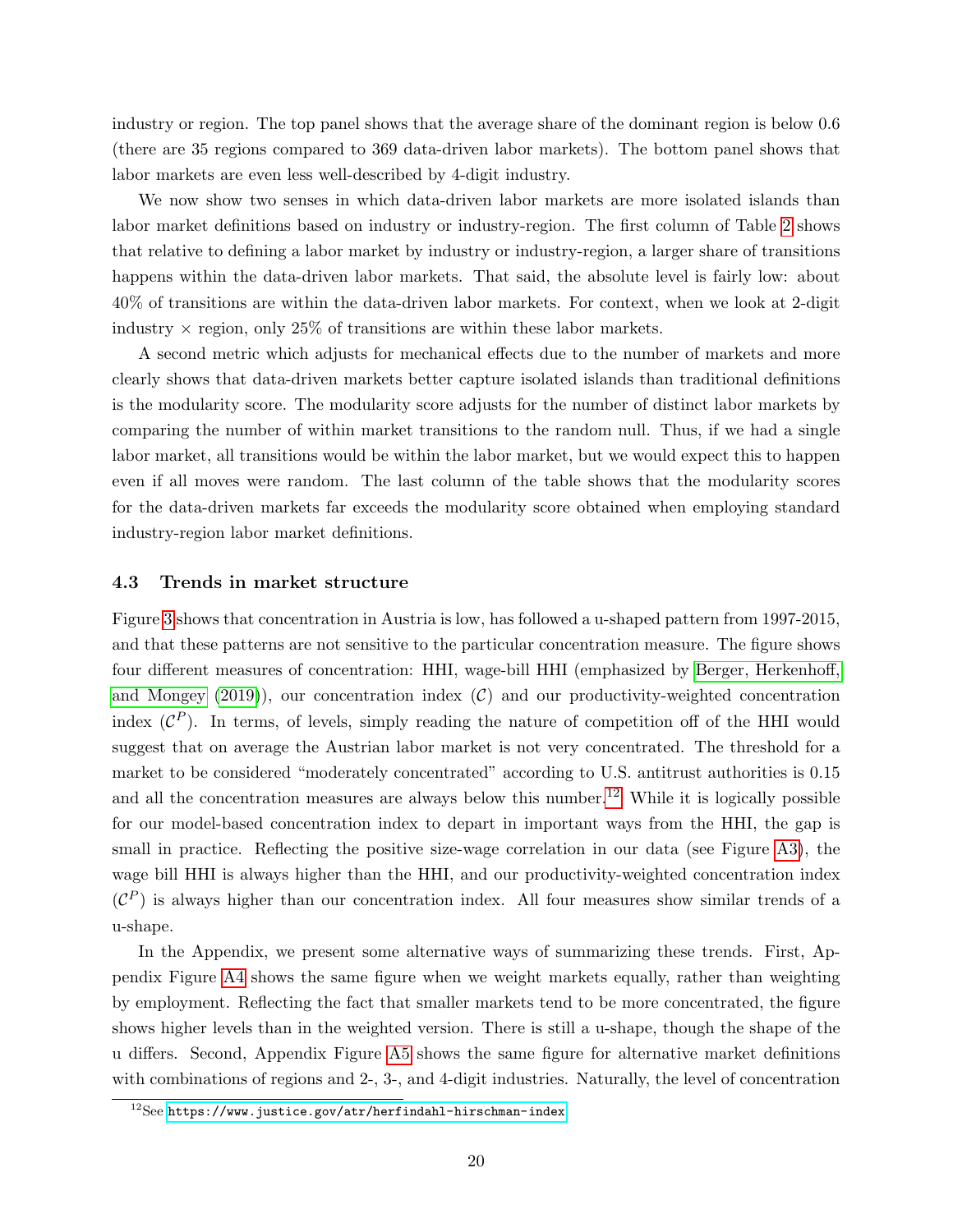is lower for market definitions that generate fewer markets. Similarly, the patterns differ across market definitions.

One tempting inference to draw from comparing the trends in concentration in Figure [3](#page-42-0) to the trends in the labor share in Figure [1](#page-40-0) is that changes in concentration are not a good candidate explanation for the decline in the labor share because the aggregate patterns do not align temporally. In periods when aggregate concentration was declining—and thus competition for workers and the labor share should have increased—the labor share was decreasing; when aggregate concentration was increasing the labor share was decreasing. We emphasize that because the underlying marketlevel relationship between concentration and wages is nonlinear (as we emphasized in Corollary [1\)](#page-11-1), one cannot draw inferences from these aggregate trends about the effects of changes in concentration on wages. Thus, we next use the model to measure the consequences of concentration for wages in Austria.

## <span id="page-22-0"></span>5 The effect of market power on the labor share

We now use our model to quantify the impact of granularity-based market power on the Austrian labor market. Our first exercise considers the effect on wages of shifting from the existing market structure to the atomistic benchmark. Our second exercise uses the model to quantify how the observed evolution of market structure from 1997 to 2015 has affected wages in Austria.

#### 5.1 The nonlinear relationship between the labor share and concentration

We begin by highlighting the nonlinear relationship between labor share and concentration in our model. In particular, all changes in concentration are not the same: a given change in concentration from a high initial value of concentration has a larger effect on wages than from a lower initial value. The reason to emphasize this feature of our model is that the quantitative importance of these nonlinearities shapes our quantitative results. To illustrate this nonlinearity, we consider what happens to the labor share as we move concentration from 0 to 1. We do this exercise in all labor markets to average over the parameter values. Figure [4a](#page-43-0) shows, consistent with Corollary [1,](#page-11-1) that wages are decreasing in concentration. But for a given increase in concentration, this decrease is small at low levels of concentration and becomes much more dramatic at high-levels of concentration. Put differently, as Panel B shows, the elasticity of wages to concentration grows (in magnitude) as concentration increases. This figure highlights that what will matter in our quantitative exercises is the small number of markets with concentration at very high levels: above  $C = 0.73$ , say, which is the top 5% of the most concentrated markets.

#### 5.2 Effects of levels of concentration: the atomistic benchmark

We use Proposition [3](#page-14-0) to quantify the change in wages from moving to the atomistic benchmark over time. This exercise provides a sense of the magnitude of the effects of imperfect competition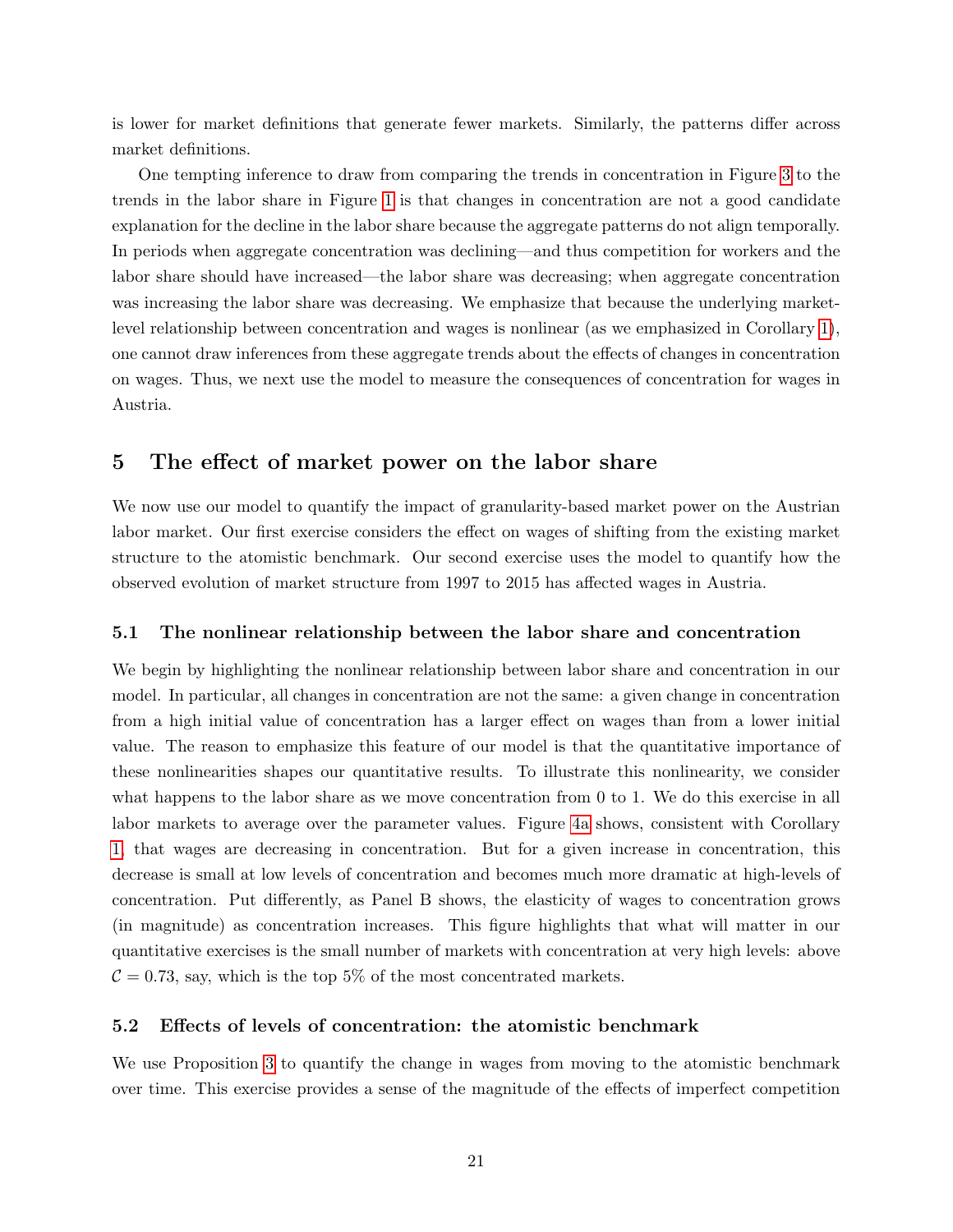of the form highlighted in this paper on wages.<sup>[13](#page-23-0)</sup> In each year, we consider the change in the labor share from sending first  $P$  to zero, and then sending  $C$  to zero. The first step isolates the role of the size-productivity correlation while the second step isolates the role of pure employment concentration.

Figure [5a](#page-44-0) shows that moving to the atomistic benchmark would increase the labor share by about nine to 13 percent, depending on the year. The Figure shows that employment concentration accounts for the bulk of this increase: the existing productivity-size relationship depresses wages by merely one to two percent while the remainder is accounted for by employment concentration. The relative magnitude of effects can be anticipated from Figure [3](#page-42-0) which shows that  $\mathcal C$  and  $\mathcal C^P$  are quantitatively similar, implying a limited role for size-productivity covariance.

Are these effects big or small? We now contextualize and interpret the magnitudes in three ways. First, we note that simply reading the nature of competition off of the HHI would suggest that the Austrian labor market is not very concentrated. Nonetheless, we find that imperfect competition as measured through concentration depresses wages by more than nine percent per year. This highlights the value of our structural framework which allows us to translate measures of concentration into wages.

Second, our setup implies that the labor market is much closer to perfect competition than to a monopsonist. To see this, we compute the labor share in the monopsonistic benchmark. We do this by sending  $C$  to 1 and recomputing wages in each market. We then compare the increase in the labor share from moving the observed economy to one with atomistic firms with the gains from moving the monopsonistic economy to one with atomistic firms. The top row of Table [4](#page-36-0) shows our baseline effects are only 4.6 percent of the gains from eliminating market power in a perfectly uncompetitive labor market.<sup>[14](#page-23-1)</sup> Thus, when translated into wage space, the Austrian labor market is far closer to perfect competition than to a perfectly uncompetitive world.

Third, another way to gauge the quantities is to ask what decline in labor market frictions would deliver the same wage gains to workers. We solve for the change in the job finding rate such that the labor share would rise by as much as it does when we move to the atomistic benchmark. We find that this percentage change is about  $41.6\%$ . To put this number in perspective, Figure [A1](#page-63-0) displays the trends over time in the job finding rate and shows that from 1997 to 2015 it declined by almost 40 percent (from about 16 percent to about 10 percent).

We highlight that inference from aggregated statistics about the effects of trends in concentration on wages may be misleading. The comparison between Figure [5a](#page-44-0) and Figure [3](#page-42-0) shows that there exist years where all aggregate concentration indices declined yet market power got worse (since eliminating it gained workers more). The reason again is the underlying non-linearity. If concentration rises in concentrated markets yet declines even more in competitive markets, then one may mistakenly diagnose a reduction in market power.

<span id="page-23-0"></span><sup>&</sup>lt;sup>13</sup>We view these calculations as "accounting exercises" and not counterfactuals because our model does not provide a theory of the driving forces of levels and trends in concentration.

<span id="page-23-1"></span><sup>&</sup>lt;sup>14</sup>The reason this number is even smaller than the labor share gains implied by Figure [5a](#page-44-0) is that wages in the perfectly uncompetitive world would be negative (since  $b < 0$ ).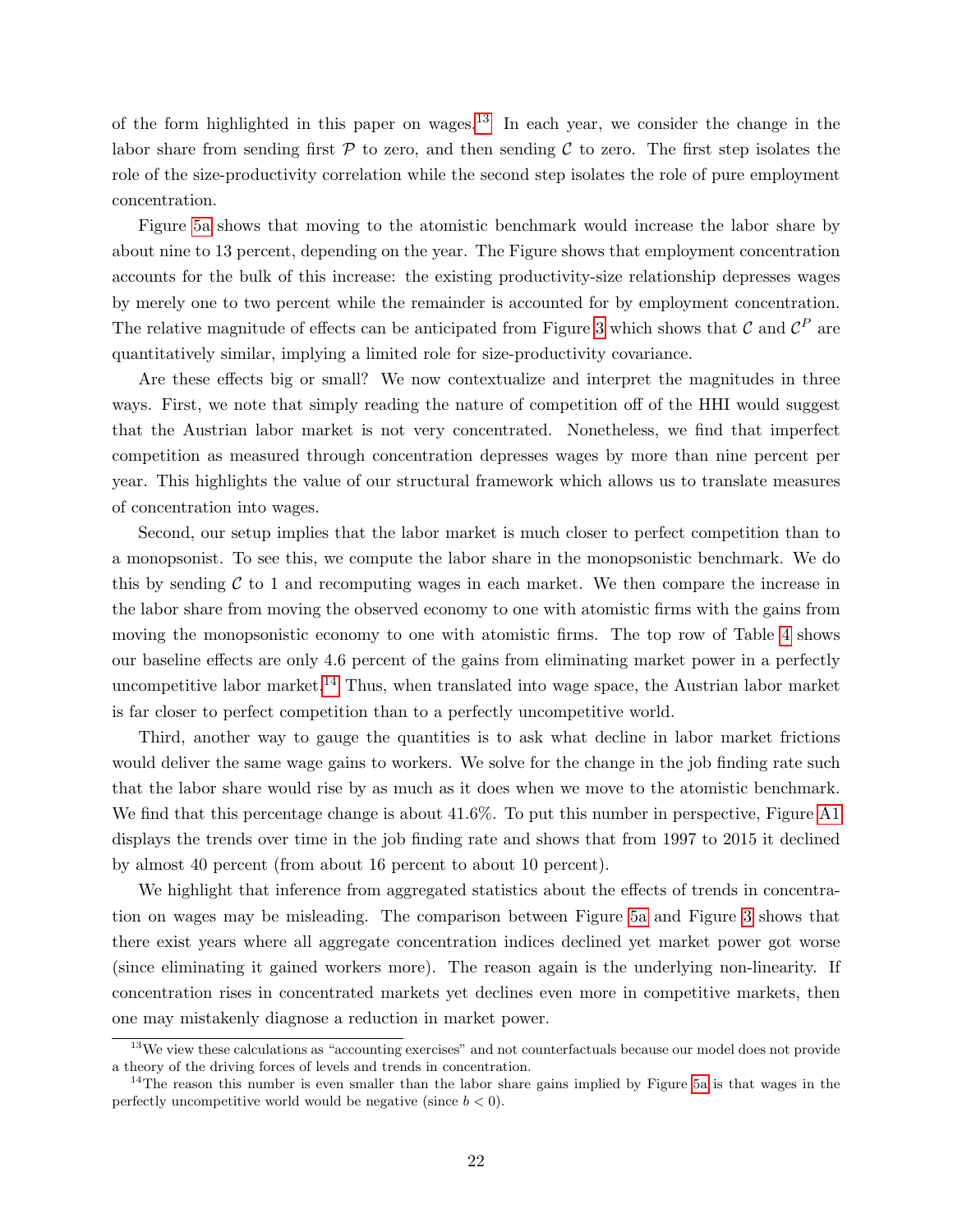We conclude this exercise by showing the substantial distributional consequences of granular market power. Figure [6](#page-45-0) shows that moving to the atomistic benchmark would increase inequality; equivalently, it is higher-earnings workers who experience the largest losses from employer market power because they tend to be in more concentrated labor markets. The Figure ranks workers with uncensored wages by their earnings. We compute the percent increase in their firm-level earnings in moving to the atomistic benchmark. We then take the euro-weighted average of the increase in earnings in each percentile. The Figure shows that the most highly paid workers benefit almost three times as much from moving to the atomistic benchmark—in terms of percent wage gains—compared with the lowest paid workers.

#### Heterogeneity across markets

Our results reflect employment-weighted averages over 369 distinct labor markets. Table [3](#page-35-0) provides some sense of how concentration and our accounting results of moving to the atomistic benchmark vary across labor markets.

Panel A shows that most labor markets are not very concentrated, but there are a few labor markets that are very concentrated. Two statistics emphasize this point. First, while the employment-weighted HHI and  $\mathcal C$  are on average 0.12, the median of these statistics are less than half the size. Similarly, the 95th percentile of concentration measures is more than an order of magnitude larger than the median.

Panel B shows that the adverse effects of concentration are also concentrated in a few labor markets. For example, while on average moving to the atomistic benchmark raises wages by 12.6%, in the median labor market this increase is only 2.2%. But at the 95th percentile of labor markets, wages would increase by 23% in the atomistic benchmark. Combining the two panels, this emphasizes that our average results mask considerable heterogeneity. Specifically, to the extent that concentration affects wages, these effects are concentrated in a small number of labor markets.

#### <span id="page-24-0"></span>Robustness

Table [4](#page-36-0) reports how our results vary as a function of market definition, parameter choices and variable definitions.

Market definition: Our baseline results use the data-driven labor market boundaries. We now consider alternative market definitions. For each alternative, we recalibrate the model. The first few rows of Panel A show that concentration has a smaller effect on wages when we define labor markets by either region or geography separately rather than our data-driven markets: the largest effect comes from 4 digit industries, where moving to the atomistic benchmark results in a 6 percent change in the labor share (as opposed to 13 percent in our baseline).

We find fairly similar, if somewhat larger, effects than our baseline when we follow conventional definitions in the literature and interact region and industry. For example, when we interact region and 2 digit industry (comparable to [Lamadon, Mogstad, and Setzler](#page-31-3) [\(2019,](#page-31-3) pg. 11)) we find that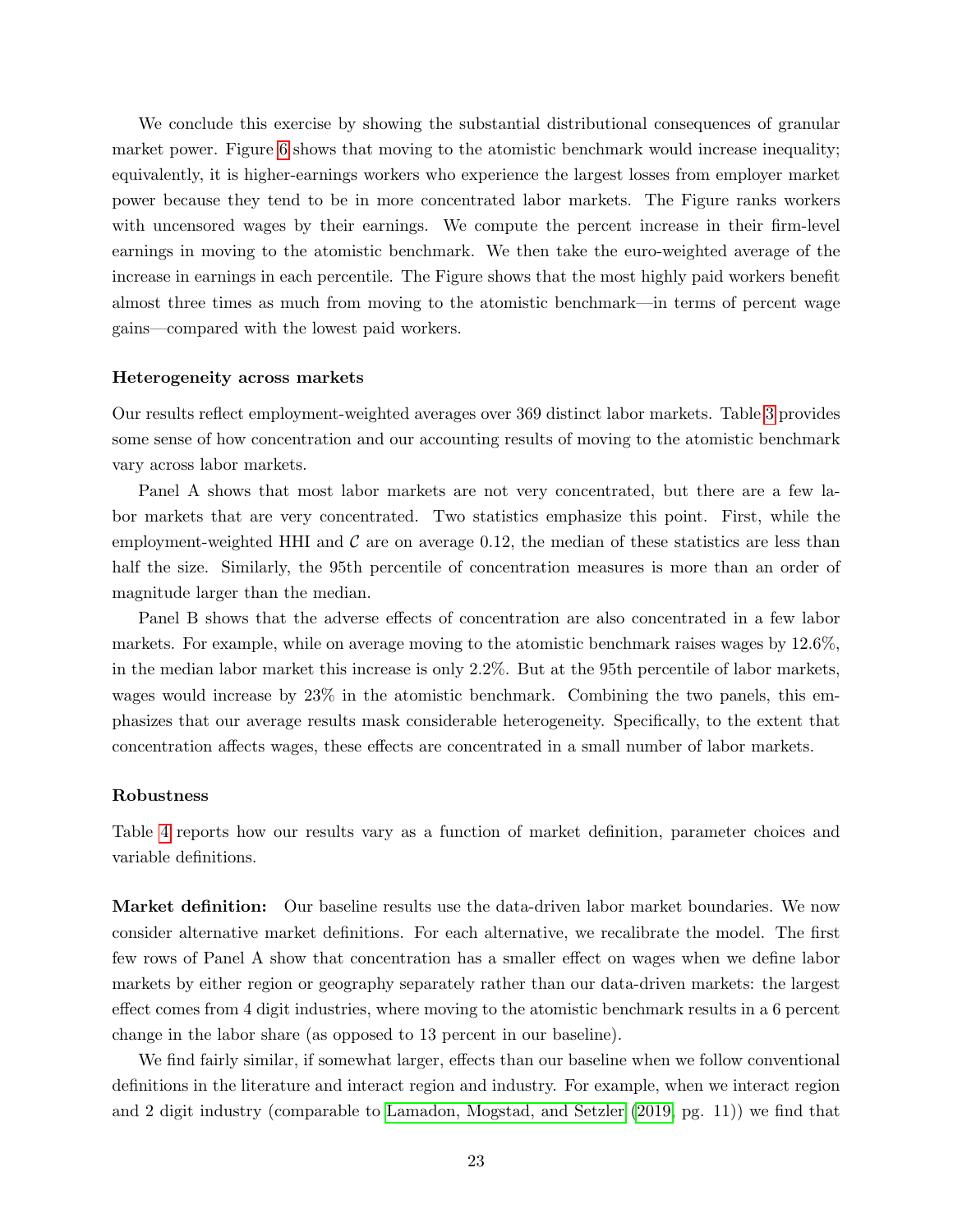moving to the atomistic benchmark increases wages by 14 percent. When we interact region and 3 digit industry (comparable to [Berger, Herkenhoff, and Mongey](#page-30-2) [\(2019\)](#page-30-2)) we find that moving to the atomistic benchmark increases wages by 19 percent. When we interact region and 4 digit industry (comparable to [Rinz](#page-32-0) [\(2018\)](#page-32-0)), we find that the atomistic benchmark increases wages by 25 percent.

Firm-level wage: Our baseline results use the median firm-level wage. Panel B shows that if we instead use the 25th or the 75th percentiles of the firm-level wage distribution that our results are virtually unchanged.

**Measure of firm size:** Our baseline results use employment shares to measure firm size. While employment and hiring shares are the same in our model they are not in a world with on-the-job search. For that reason, we consider two alternative definitions of firm size: the firm-level share of new market-year hires, and the firm-level share of new market-year hires from unemployment. In both of these alternatives we find somewhat smaller effects than in our baseline results.

Value of unemployment and worker bargaining power: Our baseline results use two targets to pick the value of unemployment and worker bargaining power: first, we hit the economy-wide labor share, and second, the least productive active firm pays the reservation wage. This strategy gives rise to very low levels of  $b$  for reasons explained in [Hornstein, Krusell, and Violante](#page-31-14) [\(2011\)](#page-31-14). To ensure that our results are insensitive to this choice, we shrink surplus by increasing the flow value of unemployment. Specifically, we continue to match the labor share but increase all  $b_{mt}$  in a way that shrinks  $\bar{w}_{mt} - b_{mt}$  proportionally. This strategy allows us to generate more conventional flow values of unemployment but comes with a downside: the larger b implies a larger fraction of employers with negative surplus.<sup>[15](#page-25-0)</sup>

Figure [7](#page-46-0) shows how our results move as we increase the average b from its baseline level of -227 up to 32.71 (the minimum value of wages in our data). Panel A shows that the increase in b implies that  $\alpha$  falls to keep the labor share stable. On the right-hand side,  $\alpha$  equals 0.13. Panel B shows that as we shrink flow surpluses we get an increasing share of firms earning negative profits (and, correspondingly, workers in nonviable jobs): on the right hand side, this share approaches 33%. Most importantly, panel C shows that our baseline result—the gains workers derive from eliminating employer market power—are remarkably stable across a very wide range of unemployment flow values.

#### 5.3 Effects of changes in concentration on the labor share

We are next interested in the effects of the observed changes in market structure on wages over time. Naturally, in the data it is typically difficult to isolate exogenous shifts in market structure

<span id="page-25-0"></span><sup>&</sup>lt;sup>15</sup>Specifically, our derivations did not impose that surplus is positive. They solely imposed that all matches are formed and workers receive a split  $\alpha$ . In our baseline calibration all surplus is endogenously positive. This is no longer the case as b rises. In case of negative surplus, the Nash-bargain implements a "pain-split": Firms make negative flow profits,  $w_i > pi$  and workers derive negative net value  $W_i - U_i = \alpha S_i < 0$  from the employment relationship.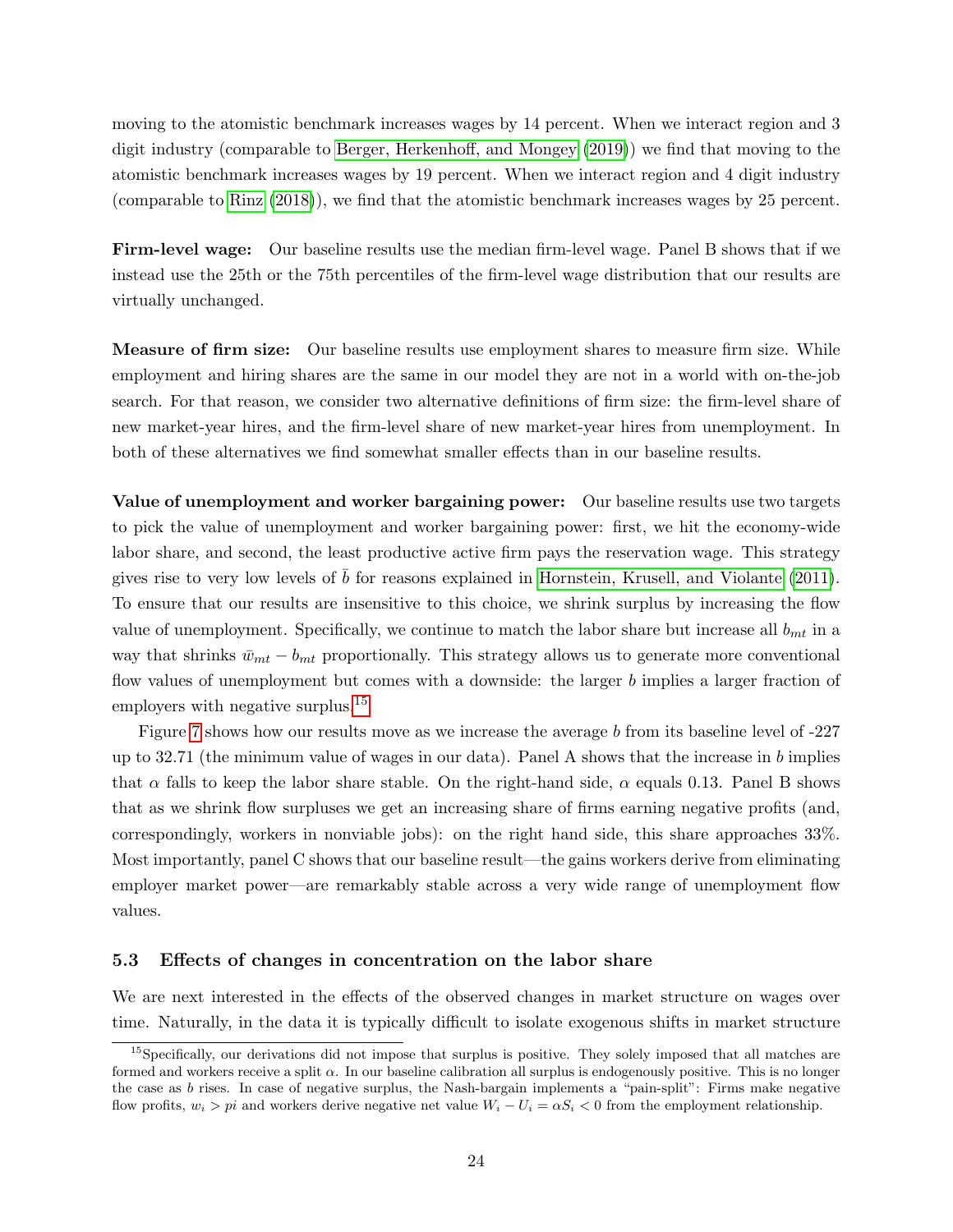that do not have independent effects on labor share. Here, we use the structure of the model to isolate the role of market structure. In particular, we use Proposition [3](#page-14-0) to quantify the effects of these changes in market structure on the labor share,  $\frac{\bar{w}}{p^1}$ .

Our goal is to capture changes in wages that reflect changes in concentration, and to strip out the variation that comes from changes in the level of productivity or other labor market parameters (such as the job finding rate). To do so, we construct two alternative time series for the aggregate labor share using our model. Recall that our calibrated model exactly fits the evolution of the aggregate labor share in Austria. In the first exercise, we fix  $P$  at its baseline (1997) value and let everything else evolve as before. The difference between the observed and the alternative time series thus isolates the impact of shifts in  $\mathcal P$  over time. In the second exercise, we fix both  $\mathcal P$  and  $\mathcal C$  at their 1997 values. The difference between the observed and the second alternative time series thus isolates the impact of shifts in both  $P$  and  $C$  over time. The difference between the first and second exercises isolates the role of changes in pure size-driven market power over time.

Figure [5b](#page-44-0) shows that changes in market structure over time substantially contributed to the decline in the Austrian labor share. The first exercise shows that changes in the covariance between size and productivity have reduced the labor share over our sample period by almost one percent. The second exercise shows that, over the entire sample period, shifts in employment concentration reduced the labor share by about as much as shifts in productivity shares. Taken together, market power thus reduced the Austrian labor share by about two percent over our sample period, which can explain over 40 percent of the overall decline depicted in Figure [1a.](#page-40-0)

There are two things worth emphasizing about the patterns in this figure. First, as before, the time path is not a simple monotone transformation of the path of the concentration measures displayed in Figure [3.](#page-42-0) This finding emphasizes that in the context of our model it is not sufficient to compute a weighted linear average of local concentration to infer the contribution of trends in local concentration to trends in labor share. Second, one appealing feature of our framework is that we can separate the effect of changes in concentration from changes in productivity-weighted concentration, which turn out to have different temporal patterns. Moreover, this separation allows us to quantify the "superstar" firm effect of [Autor et al.](#page-30-10) [\(2019\)](#page-30-10), and here it turns out to contribute to about a one percentage point decline in the labor share.[16](#page-26-0)

In contrast to the atomistic benchmark results, market definition matters for whether trends in concentration explain trends in the labor share. Table [5](#page-37-0) shows that different market definitions generate qualitatively (and quantitatively) different accounts of the implications of changes in market structure for the labor share than what we get in our baseline labor markets. This highlights the importance of carefully drawing the boundaries of labor markets.

<span id="page-26-0"></span> $^{16}$ In Appendix [E,](#page-59-0) we report a [Melitz and Polanec](#page-31-16) [\(2015\)](#page-31-16) decomposition of the change in labor share using our model-inferred productivity.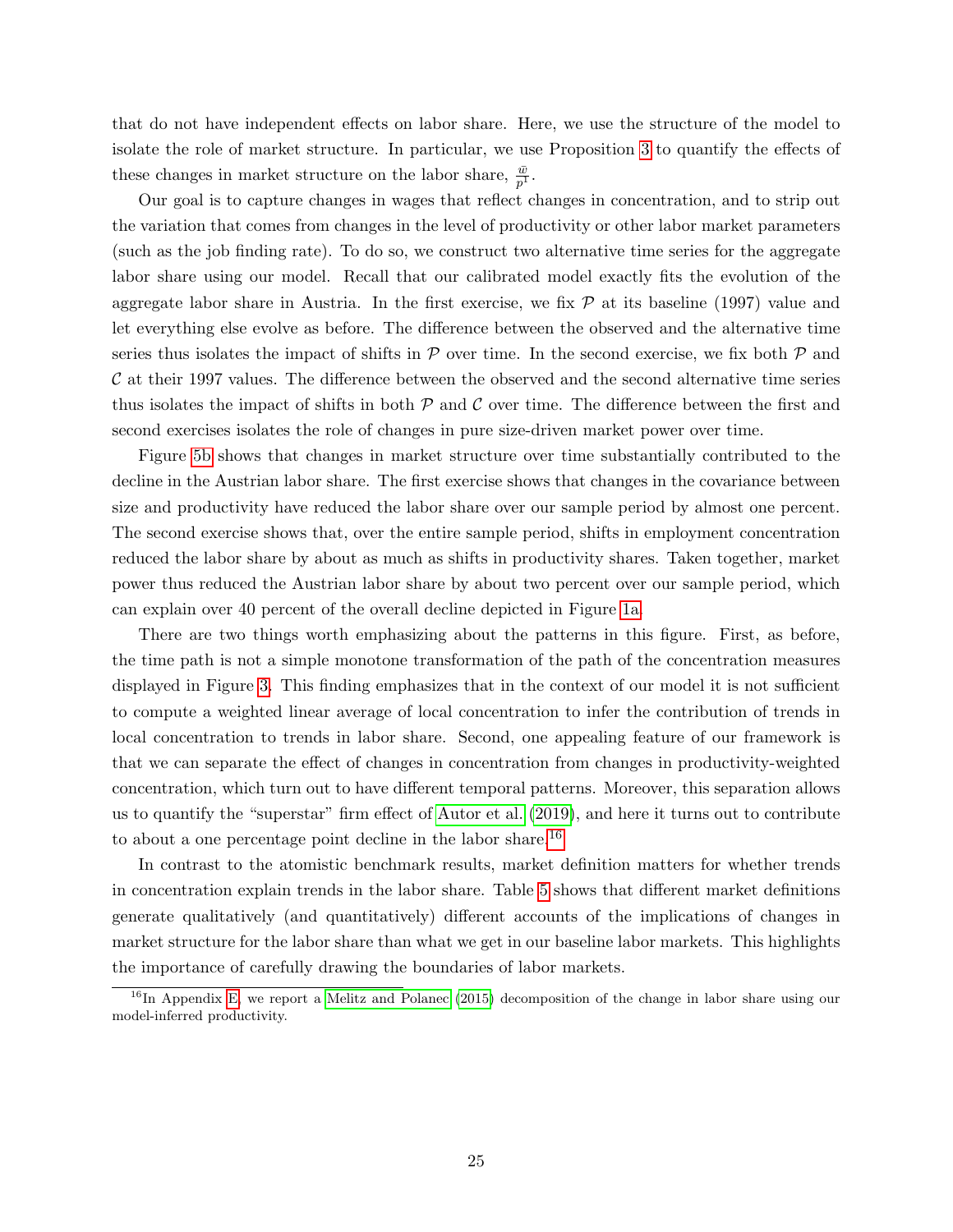## <span id="page-27-0"></span>6 Merger simulation

In this section, we use our model to simulate the effects of mergers on labor markets. [Naidu, Posner,](#page-31-1) [and Weyl](#page-31-1) [\(2018\)](#page-31-1), [Marinescu and Hovenkamp](#page-31-2) [\(2019\)](#page-31-2), and [Shapiro](#page-32-6) [\(2019\)](#page-32-6) argue that antitrust authorities should take labor market implications of mergers into account when approving mergers. Our model allows us to quantify how big these effects might be. In particular, our model explicitly takes into account the overall structure of the market under consideration. The impact of mergers depends not only on the merging firms but the remaining firms in the market. Indeed, mergers affect wages at all firms in a market, including the non-merging firms.

We simulate mergers as follows. In each labor market in 2015, we merge the two largest employers. We assume that the combined employer has the employment weighted average productivity of the two constituent firms. Given the new concentration of employment shares  $\mathcal C$  (and correlation between employment and productivity as captured by  $\mathcal{P}$ ), we simply recompute wages at each firm using the model. This allows us to consider effects on wages at the merging firms as well as the remaining firms in the market.<sup>[17](#page-27-1)</sup>

Panel A of Table [6](#page-38-0) shows that these mergers would, on average, increase the HHI by 0.05 compared to an average level of 0.12. This change reduces wages by about 6 percent. As before, the average effect is significantly larger than the median effect again highlighting that the force we model here becomes particularly powerful in markets which are already highly concentrated. The panel also shows that there is very large spillovers to the remaining firms in the markets with wages at non-merging firms declining by 3 percent on average: All market participants recognize the reduction in demand-side competition associated with the merger and consequently lower wages.

The last row of Panel A emphasizes that our model features pure rent extraction: market power shifts the distribution of match surplus. Hence, when firms merge, wages change without employment changing. In contrast, in standard models of monopsony quantities and prices are tightly linked: firms reduce wages by reducing employment.

We now discuss tests proposed by [Naidu, Posner, and Weyl](#page-31-1)  $(2018)$ , which point to mergers that would generate more scrutiny. The benefit of looking at these statistics in our data and model is that first, we can ask how common is it for hypothetical mergers to pass the relevant thresholds, and second, we can use our model to convert the change in HHI thresholds into wages. First, they emphasize (pg. 577) various thresholds of the change in HHI from the merger that would generate extra scrutiny. One region is a change in HHI of 0.1 to 0.2. For our markets, Panel B shows that this happens in fewer than 10 percent (33 of 356) of the mergers. In our model, the median decrease in market-wide wages in such mergers is about nine percent. A more lenient threshold emphasized by [Naidu, Posner, and Weyl](#page-31-1) [\(2018\)](#page-31-1) is mergers where HHI increases by more than 0.2. This happens in about five percent of mergers (19 of 356) and the median decrease in wages in our model is almost 50 percent. Second, they suggest (pg. 575) that mergers where merging-firm wages would decline by 5% or more are mergers deserving extra scrutiny. For our market definition, this

<span id="page-27-1"></span><sup>&</sup>lt;sup>17</sup>We drop the 13 markets where there are fewer than three firms because in these markets it is not possible to compute the wage effects on non-merging firms.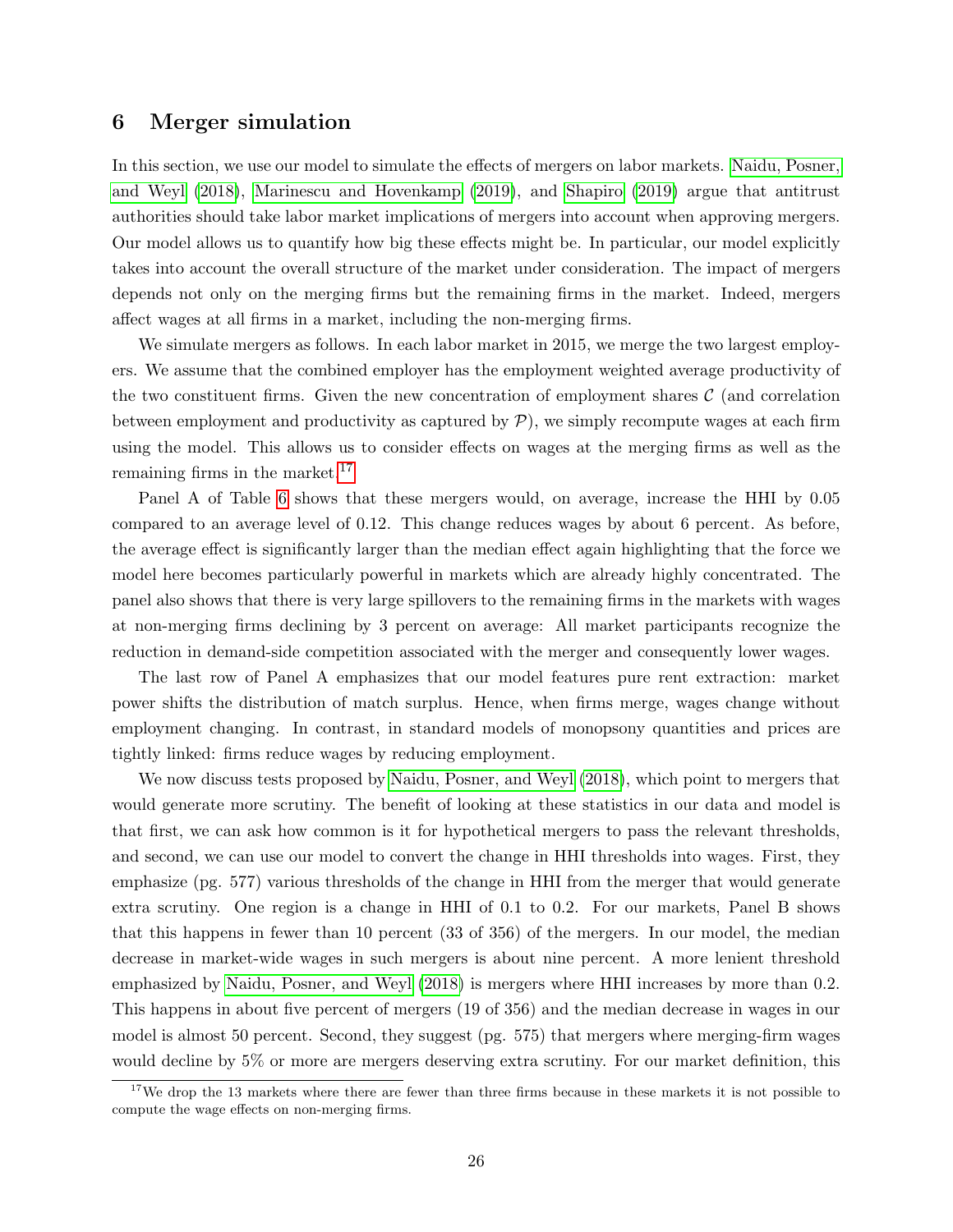includes almost fourty percent of mergers (in about a quarter of cases would market-wide wages fall by this much).

Panel C shows that fewer than half the simulated mergers are in the same region, and only a third are in the same 2-digit industry. These statistics highlight how our definition of labor markets deviates from traditional definitions and emphasize that even mergers of spatially disconnected firms may reduce wages substantially.

Panel D emphasizes the nonlinearity in the model. We show the wage effects of increasing  $\mathcal C$  by 0.025 (i.e., the median increase in HHI in mergers) at various levels of concentration and averaging over the effects across all markets.<sup>[18](#page-28-1)</sup> As can be anticipated from Figure [4a,](#page-43-0) the effects of the same change in concentration depend on the initial level of concentration. From the 25th to the 75th percentile of concentration distribution, such a merger would depress market-wide wages by about 1 percent. Increasing the baseline level of concentration by a factor of six (from 0.11 to 0.60), increases the effect of the same increase in concentration by more than a factor of six.

Appendix Table [A2](#page-61-0) shows how the effects of merging the two largest firms in each market depends on labor market definition. Not surprisingly, the coarser market definitions imply much smaller effects than the finer market definitions.

## <span id="page-28-0"></span>7 Wage-concentration regressions in the model

So far we have used the structure of our model to quantify the effects of concentration on wages. Here, we compare the model-implied effects of concentration on wages to those found in the lit-erature that relates concentration and wages.<sup>[19](#page-28-2)</sup> We use our model to sidestep the fundamental identification challenge in the literature: we generate data where the only source of variation in wages is concentration. We then run the same regressions that the literature has considered.

We build a dataset where the only variation over time in wages is caused by changes in concentration. We take each labor market in 1997 and compute the path of concentration  $(C)$  from 1997 to 2015. We then use Proposition [1](#page-11-0) to simulate the effects of these changes in concentration on wages. Thus, we end up with a dataset with 19 years and 369 markets where the only variation over time in wages is caused by variation in concentration.

We then follow the functional form of the regression specification in [Azar, Marinescu, and](#page-30-0) [Steinbaum](#page-30-0) [\(2017,](#page-30-0) Table 2) and [Rinz](#page-32-0) [\(2018,](#page-32-0) Table 5) and regress log average wages on log HHI with market and time fixed effects:

$$
\ln \bar{w}_{mt} = \beta \ln H H I_{mt} + \gamma_m + \gamma_t + \epsilon_{mt}.
$$
\n(9)

<span id="page-28-1"></span><sup>&</sup>lt;sup>18</sup>Here, there are not actual firms in our data that correspond to these changes in concentration and so we only move  $\mathcal{C}$ , we leave  $\mathcal{P}$  unchanged.

<span id="page-28-2"></span> $19$  [Boal and Ransom](#page-30-15) [\(1997\)](#page-30-15) suggest that [Bunting](#page-30-16) [\(1962\)](#page-30-16) represents the earliest version of this regression. Bunting [\(1962,](#page-30-16) Appendix 16) finds a positive relationship between wages and concentration. A presumably incomplete list of recent papers includes: [Azar, Marinescu, and Steinbaum](#page-30-0) [\(2017\)](#page-30-0), [Azar et al.](#page-30-17) [\(2018\)](#page-30-17), [Benmelech, Bergman, and Kim](#page-30-13) [\(2018\)](#page-30-13), [Hershbein, Macaluso, and Yeh](#page-31-17) [\(2018\)](#page-31-17), [Lipsius](#page-31-18) [\(2018\)](#page-31-18), [Qui and Sojourner](#page-32-7) [\(2019\)](#page-32-7), [Rinz](#page-32-0) [\(2018\)](#page-32-0), and [Schubert,](#page-32-8) [Stansbury, and Taska](#page-32-8) [\(2019\)](#page-32-8).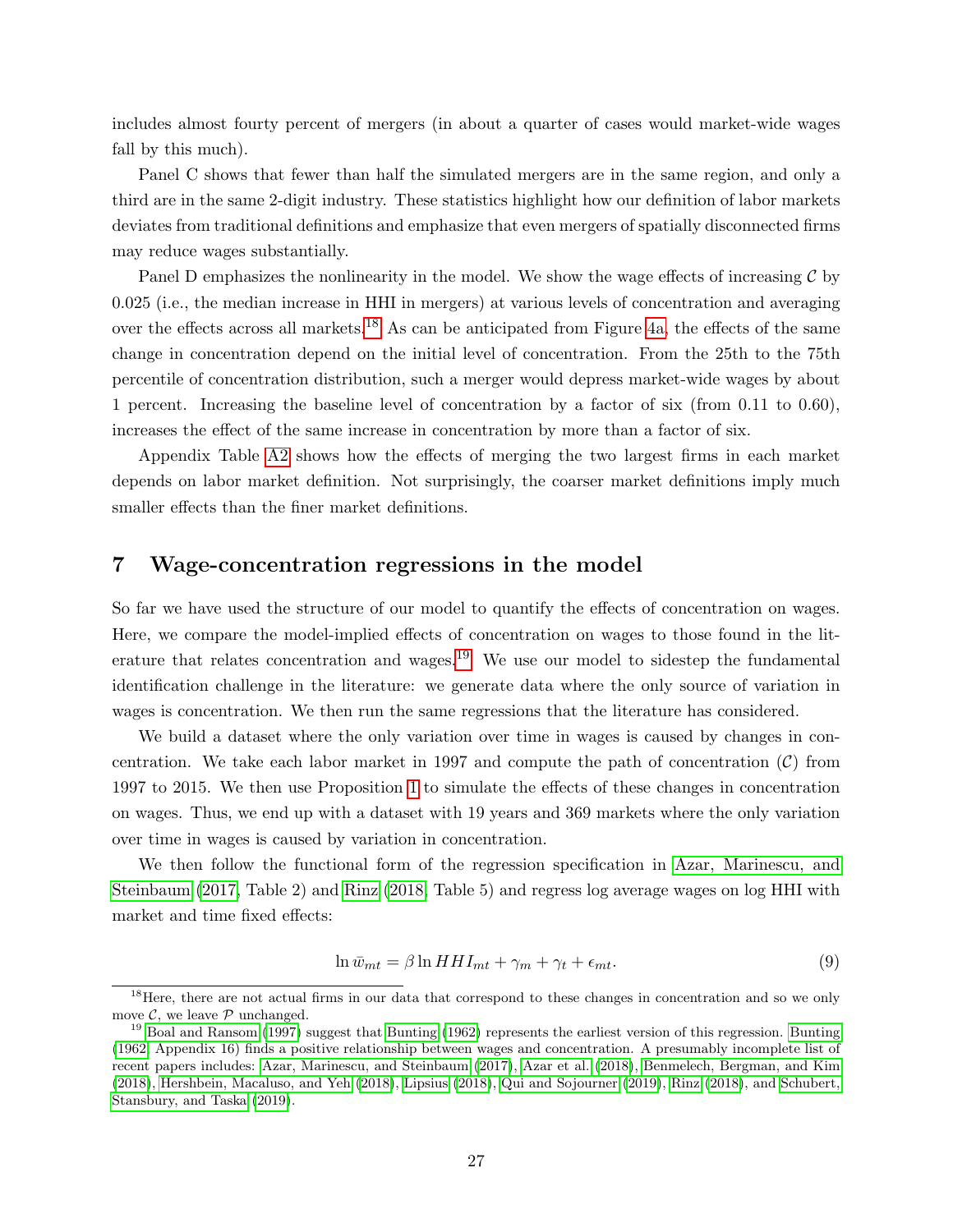Our coefficient of interest is  $\beta$ : the elasticity of average wages with respect to HHI.

Table [7](#page-39-0) shows that the elasticity we estimate is broadly in line with the literature. For our datadriven labor markets, we find an elasticity of  $-0.097<sup>20</sup>$  $-0.097<sup>20</sup>$  $-0.097<sup>20</sup>$  By way of comparison, [Azar, Marinescu, and](#page-30-0) [Steinbaum](#page-30-0) [\(2017,](#page-30-0) Table 2, Panel A, column (6)) estimate an elasticity of −0.127. And, using data from 2005 to 2015, [Rinz](#page-32-0) [\(2018,](#page-32-0) Table 5, column (5)) finds an elasticity of −0.161 (for 1976-2015, [Rinz](#page-32-0) [\(2018,](#page-32-0) Table 4, column (5)) finds an elasticity of  $-0.282$ .

The Table also shows that the elasticity increases as we use finer markets. We perform the same exercise for alternative market definitions and find elasticities ranging from −0.006 when we use regions, to −0.174 when we use 4-digit industry × region. A general pattern is that we find larger elasticities when we use narrower definitions of labor markets. The reason is the nonlinearity in the model that we highlighted in Figure [4b:](#page-43-0) narrower definitions of labor markets place us further to the right on that Figure, where there are larger elasticities of wages with respect to concentration.

## <span id="page-29-0"></span>8 Discussion

This paper develops a new model of size-based market power that provides a microfoundation for an equilibrium relationship between market structure—in particular, concentration—and wages. In our model, the job openings of granular employers do not compete with each other for workers and, as a consequence, the distribution of employment shares matters for wages. Wages are lower at large firms and at firms in more concentrated markets.

The model also provides a natural intuition for why a concentration index includes the sum of squared market shares. Under random search, it captures the probability that an unemployed worker encounters the same firm two times in a row. And it is the possibility of this second encounter that gives rise to market power.

The model allows us to transparently assess the effects of (changes in) market structure on levels and trends in wages, and, similarly, to assess the effects of hypothetical mergers on all workers in a labor market. We implement our framework in Austrian matched employer-employee data. We complement standard definitions of labor markets with data-driven labor markets based on worker flows. We find that granular market power depresses Austrian wages by about ten percent and has contributed substantially to the decline of the Austrian labor share in our sample period. Moreover, the mergers we simulate have large effects: even workers at non-merging suffer substantial wage losses.

This paper offers a new perspective on imperfect competition in labor markets and thus opens up numerous exciting avenues for future research. The model could be extended in a variety of directions. For example, one could add on the job search, or endogenize the size distribution. Similarly, one could analyze various labor market policies such as non-compete clauses and unions, or any shock that affects the distribution of employment and productivity across firms.

<span id="page-29-1"></span> $^{20}$ To compare to Figure [4b,](#page-43-0) recall that a regression is a variance-weighted average of effects and so the relevant way to aggregate over the Figure is using the levels of concentration in markets with the largest changes in concentration, rather than the distribution of the level of concentration.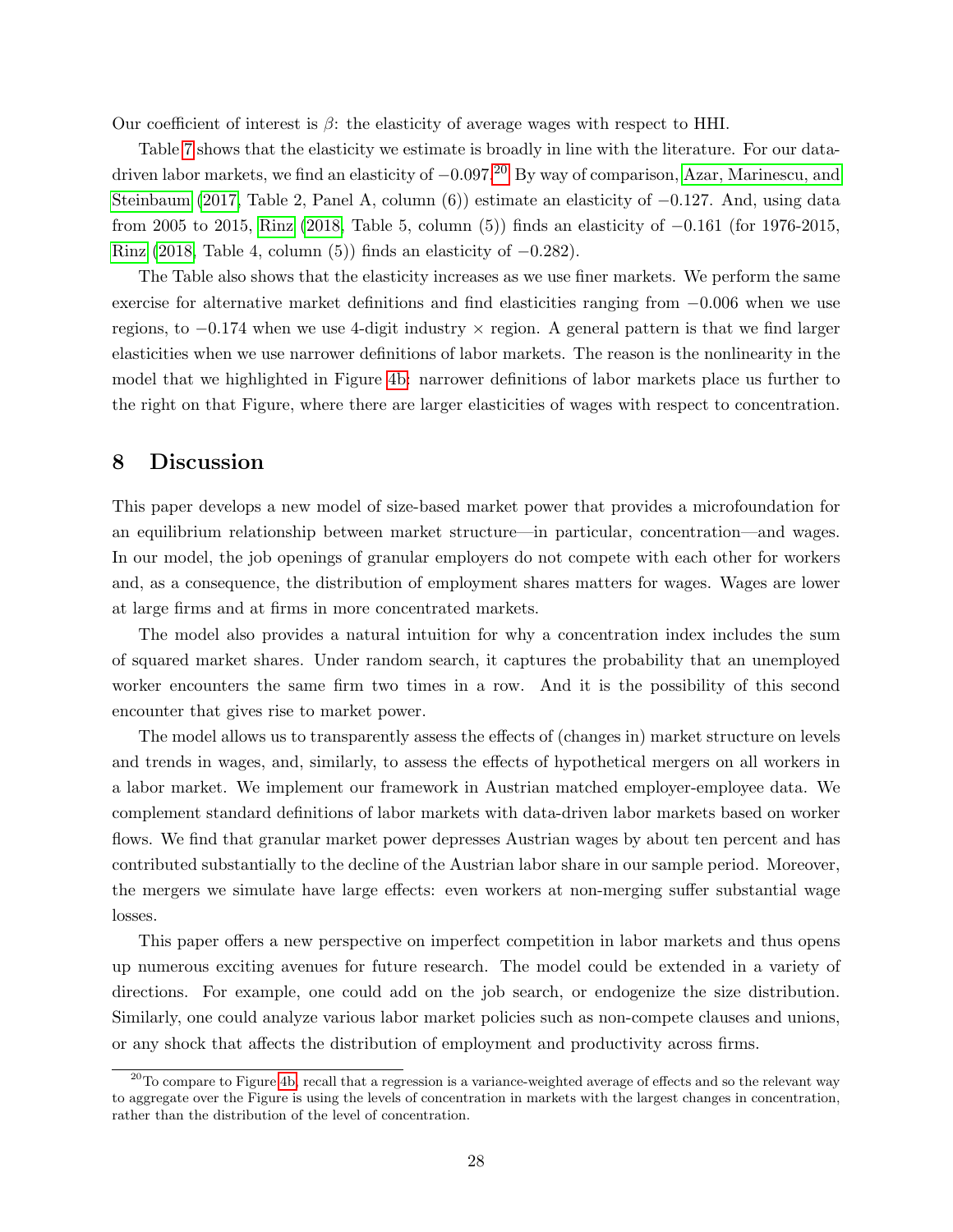## References

- <span id="page-30-14"></span>Acemoglu, Daron and Robert Shimer. 1999. "Efficient Unemployment Insurance." Journal of Political Economy 107 (5):893–928.
- <span id="page-30-6"></span>Arnoud, Antoine. 2018. "Automation Threat and Wage Bargaining." Working paper.
- <span id="page-30-10"></span>Autor, David, David Dorn, Lawrence F. Katz, Christina Patterson, and John Van Reenen. 2019. "The Fall of the Labor Share and the Rise of Superstar Firms." Working paper.
- <span id="page-30-0"></span>Azar, Jose, Ioana Marinescu, and Marshall Steinbaum. 2017. "Labor Market Concentration." Working paper.
- <span id="page-30-17"></span>Azar, Jose, Ioana Marinescu, Marshall Steinbaum, and Bledi Taska. 2018. "Concentration in US Labor Markets: Evidence from Vacancy Data." Working paper.
- <span id="page-30-4"></span>Beaudry, Paul, David A. Green, and Benjamin Sand. 2012. "Does industry composition matter for wages? A test of search and bargaining theory." Econometrica 80 (3):1063–1104.
- <span id="page-30-13"></span>Benmelech, Efraim, Nittai Bergman, and Hyunseob Kim. 2018. "Strong Employers and Weak Employees: How does employer concentration affect wages?" Working Paper 24307, NBER.
- <span id="page-30-2"></span>Berger, David W., Kyle Herkenhoff, and Simon Mongey. 2019. "Labor Market Power." Working paper.
- <span id="page-30-12"></span>Bjelland, Melissa, Bruce Fallick, John Haltiwanger, and Erika McEntarfer. 2011. "Employer-to-Employer Flows in the United States: Estimates Using Linked Employer-Employee Data." Journal of Business and Economic Statistics 29 (4):493–505.
- <span id="page-30-8"></span>Blanchard, Olivier Jean and Peter Diamond. 1994. "Ranking, Unemployment Duration, and Wages." The Review of Economic Studies 61 (3):417–434.
- <span id="page-30-15"></span>Boal, William M. and Michael R. Ransom. 1997. "Monopsony in the labor market." *Journal of* Economic Literature 35 (1):86–112.
- <span id="page-30-16"></span>Bunting, Robert L. 1962. *Employer Concentration in Local Labor Markets*. University of North Carolina Press.
- <span id="page-30-3"></span>Burdett, Kenneth and Dale T. Mortensen. 1998. "Wage Differentials, Employer Size, and Unemployment." International Economic Reviewl 39 (2):257–273.
- <span id="page-30-5"></span>Caldwell, Sydnee and Oren Danieli. 2018. "Outside options in the labor market." Working paper.
- <span id="page-30-1"></span>Card, David, Ana Rute Cardoso, Joerg Heining, and Patrick Kline. 2018. "Firms and Labor Market Inequality: Evidence and Some Theory." Journal of Labor Economics 36 (S1):S13–S70.
- <span id="page-30-9"></span>Davis, Steven J. and Brenda Samaniego. 2019. "Application Flows." Working paper.
- <span id="page-30-11"></span>Fink, Martina, Esther Segalla, Andrea Weber, and Christine Zulehner. 2010. "Extracting Firm Information from Administrative Records: The ASSD Firm Panel." Working Paper 1004, NRN: The Austrian Center for Labor Economics and the Analysis of the Welfare State.
- <span id="page-30-7"></span>Galenianos, Manolis, Philipp Kircher, and Gabor Virag. 2011. "Market power and efficiency in a search model." International Economic Review 52 (1):188–215.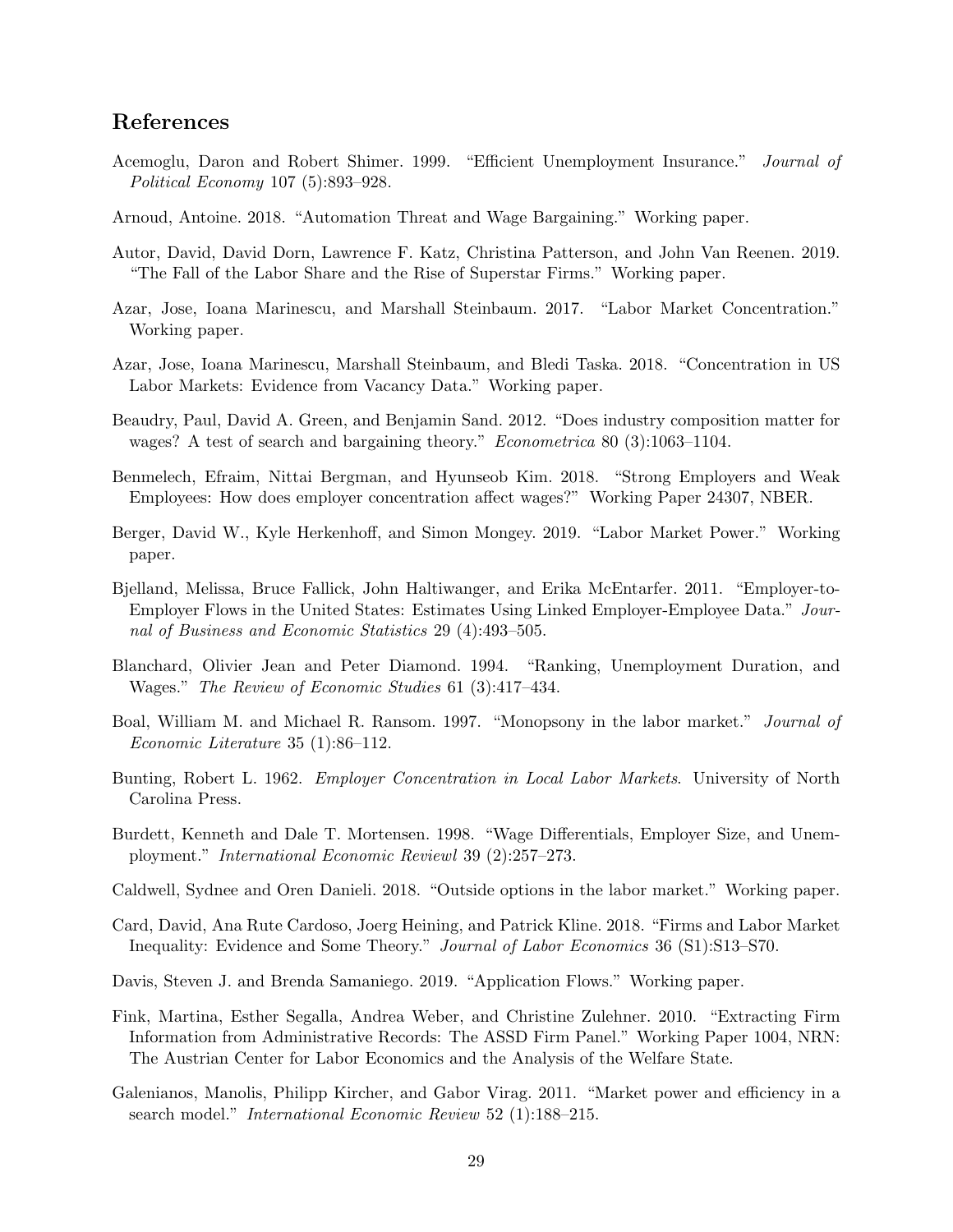- <span id="page-31-11"></span>Gathmann, Christina and Uta Schonberg. 2010. "How General Is Human Capital? A Task-Based Approach." Journal of Labor Economics 28 (1):1–49.
- <span id="page-31-7"></span>Gouin-Bonenfant, Emilien. 2018. "Productivity Dispersion, Between-Firm Competition, and the Labor Share." Working paper.
- <span id="page-31-5"></span>Haanwinckel, Daniel. 2018. "Supply, Demand, Institutions, and Firms: A Theory of Labor Market Sorting and the Wage Distribution." Working paper.
- <span id="page-31-17"></span>Hershbein, Brad, Claudia Macaluso, and Chen Yeh. 2018. "Concentration in U.S. local labor markets: evidence from vacancy and employment data." Working paper.
- <span id="page-31-14"></span>Hornstein, Andreas, Per Krusell, and Giovanni L. Violante. 2011. "Frictional Wage Dispersion in Search Models: A Quantitative Assessment." American Economic Review 101 (7):2873–2898.
- <span id="page-31-10"></span>Kambourov, Gueorgui and Iourri Manovskii. 2009. "Occupational Specificity of Human Capital." International Economic Review 50 (1):63–115.
- <span id="page-31-15"></span>Kline, Patrick, Neviana Petkova, Heidi Williams, and Owen Zidar. Forthcoming. "Who Profits from Patents? Rent-Sharing at Innovative Firms." Quarterly Journal of Economics .
- <span id="page-31-3"></span>Lamadon, Thibaut, Magne Mogstad, and Bradley Setzler. 2019. "Imperfect Competition, Compensating Differentials, and Rent Sharing in the U.S. Labor Market." Working Paper 25954, NBER.
- <span id="page-31-18"></span>Lipsius, Ben. 2018. "Labor market concentration does not explain the falling labor share." Working paper.
- <span id="page-31-4"></span>MacKenzie, Gaelan. 2018. "Trade and Market Power in Product and Labor Markets." Working paper.
- <span id="page-31-6"></span>Manning, Alan. 2003. Monopsony in Motion. Princeton University Press.
- <span id="page-31-2"></span>Marinescu, Ioana Elena and Herbert J. Hovenkamp. 2019. "Anticompetitive Mergers in Labor Markets." Indiana Law Journal 94.
- <span id="page-31-16"></span>Melitz, Marc J. and Saso Polanec. 2015. "Dynamic Olley-Pakes productivity decomposition with entry and exit." Rand Journal of Economics 46 (2):362–375.
- <span id="page-31-8"></span>Menzio, Guido and Nicholas Trachter. 2015. "Equilibrium Price dispersion with sequential search." Journal of Economic Theory 160:188–215.
- <span id="page-31-1"></span>Naidu, Suresh, Eric A. Posner, and Glen Weyl. 2018. "Antitrust remedies for labor market power." Harvard Law Review 132 (2):536–601.
- <span id="page-31-9"></span>Neal, Derek. 1995. "Industry-Specific Human Capital: Evidence from Displaced Workers." Journal of Labor Economics 13 (4):653–677.
- <span id="page-31-0"></span>Nimczik, Jan Sebastian. 2018. "Job mobility and endogenous labor markets." Working paper.
- <span id="page-31-13"></span>O'Mahony, Mary and Marcel P. Timmer. 2009. "Output, Input and Productivity Measures at the Industry Level: The EU KLEMS Database." The Economic Journal 119 (538):F374–F403.
- <span id="page-31-12"></span>Peixoto, Tiago P. 2017. "Nonparametric Bayesian inference of the microcanonical stochastic block model." Phys. Rev. E 95:012317.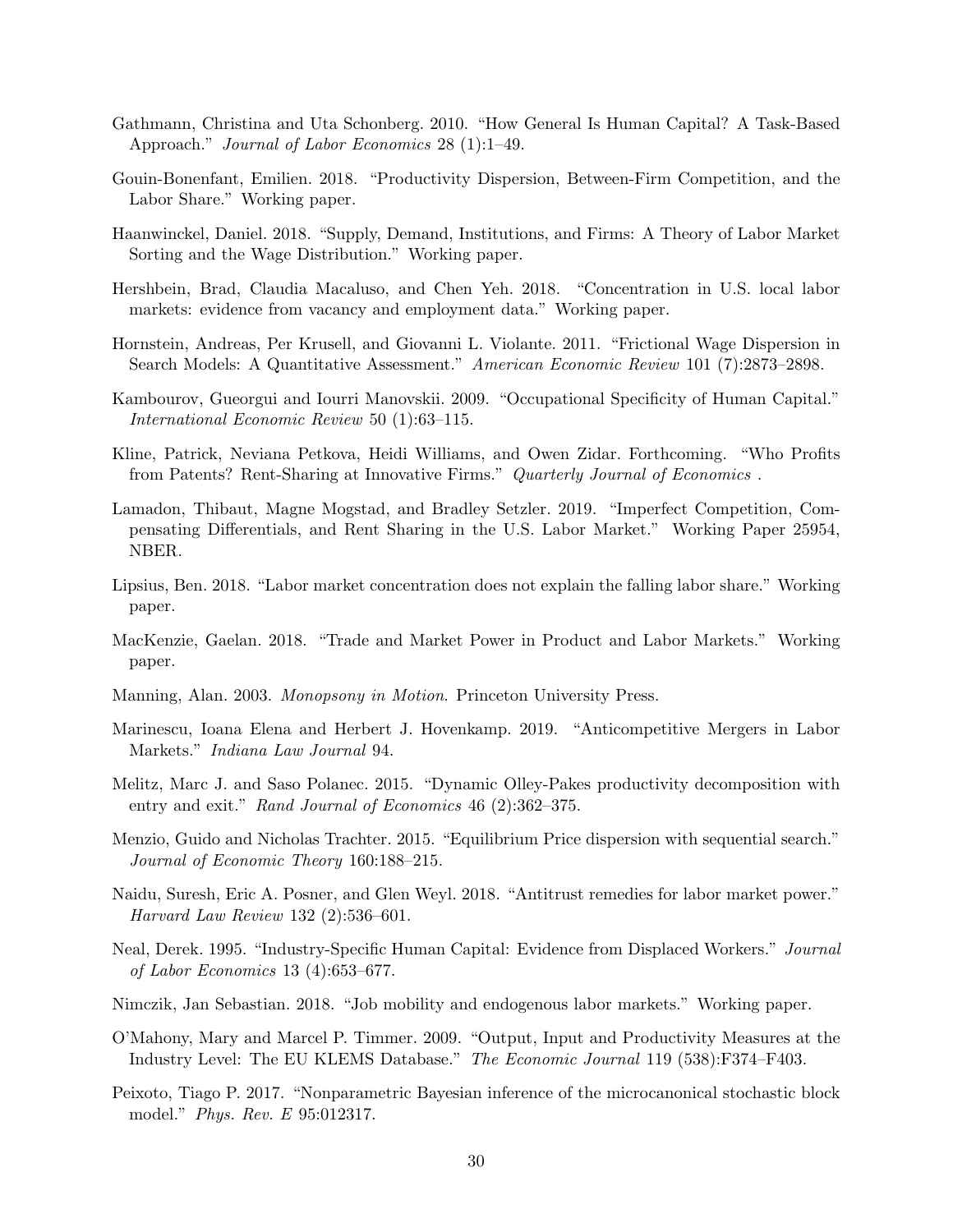- <span id="page-32-7"></span>Qui, Yue and Aaron Sojourner. 2019. "Labor-Market Concentration and Labor Compensation." Working paper.
- <span id="page-32-0"></span>Rinz, Kevin. 2018. "Labor Market Concentration, Earnings Inequality, and Earnings Mobility." Working paper.
- <span id="page-32-8"></span>Schubert, Gregor, Anna Stansbury, and Bledi Taska. 2019. "Getting labor markets right: occupational mobility, outside options, and labor market concentration." Working paper.
- <span id="page-32-6"></span>Shapiro, Carl. 2019. "Protecting Competition in the American Economy: Merger Control, Tech Titans, Labor Markets." Journal of Economic Perspectives 33 (3):69–93.
- <span id="page-32-5"></span>Shimer, Robert. 2005. "The Assignment of Workers to Jobs in An Economy with Coordination Frictions." Journal of Political Economy 113 (5):996–1025.
- <span id="page-32-1"></span>Stole, Lars A. and Jeffrey Zwiebel. 1996. "Intra-firm bargaining under non-binding contracts." Review of Economic Studies 63:375–410.
- <span id="page-32-2"></span>Webber, Douglas A. 2015. "Firm market power and the earnings distribution." Labour Economics 35:123–134.
- <span id="page-32-3"></span>———. 2018. "Employment Competition over the Business Cycle: The impact of competition in the labor market." Working paper.
- <span id="page-32-4"></span>Zhu, Haoxing. 2012. "Finding a good price in opaque over-the-counter markets." Review of Financial Studies 25 (4):1255–1285.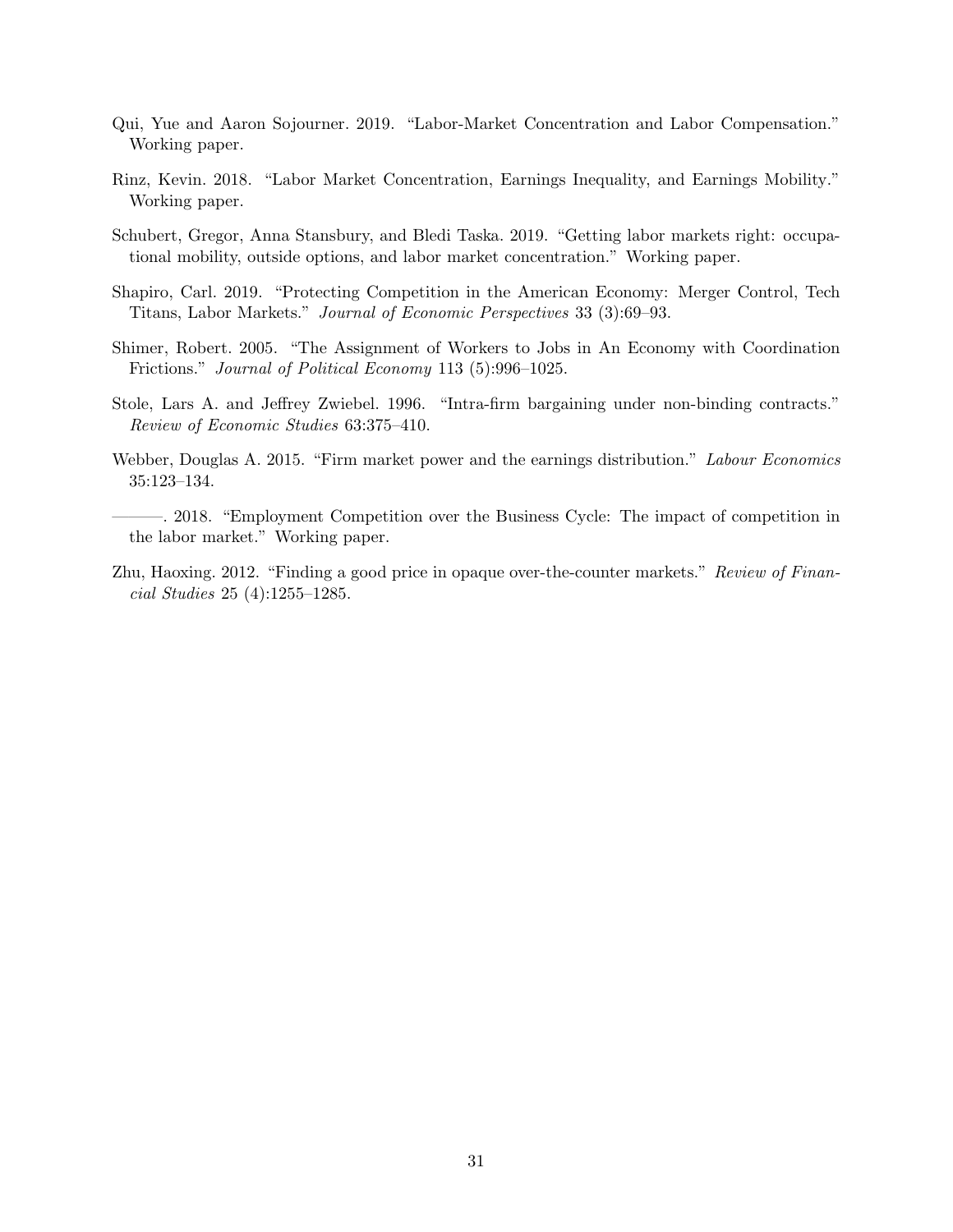<span id="page-33-0"></span>

|                                            | Average   | Median         | 25th           | 75th      |
|--------------------------------------------|-----------|----------------|----------------|-----------|
| Panel A. Summary Statistics                |           |                |                |           |
| $w_i$                                      | 77.13     | 74.99          | 69.59          | 84.50     |
| Firm Employment                            | 45.93     | 13             | 8              | 29        |
| Hires                                      | 12.24     | 4              | $\overline{2}$ | 9         |
| Hires from $u$                             | 7.12      | $\mathfrak{D}$ | 1              | 5         |
| Workers per market                         | 4953.27   | 3303           | 1995.5         | 5966.75   |
| Employers per market                       | 111.74    | 90             | 44             | 142       |
| Panel B. Parameters                        |           |                |                |           |
| $\lambda_m$                                | 0.098     | 0.093          | 0.070          | 0.119     |
| $\Delta_m$                                 | 0.00065   | 0.00002        | 0.00000        | 0.00023   |
| $\delta_m$                                 | 0.009     | 0.008          | 0.005          | 0.012     |
| $\alpha$                                   | 0.4845    |                |                |           |
| $b_m$                                      | $-226.66$ | -195.37        | $-319.40$      | $-108.75$ |
| β                                          | 0.9957    |                |                |           |
| Panel C. Average pass-through coefficients |           |                |                |           |
| Productivity                               | 0.4475    | 0.4712         | 0.4579         | 0.4773    |

Table 1: Summary statistics and parameter values

Notes: All statistics are for 2015 and when there are market-specific parameters these reflect employment-weighted averages. Panel A of this table reports summary statistics on the distribution of firm-level wages and firm size. Wages,  $w_i$  are measured as the firm-level median of residualized daily individual wages in Euros  $(2000)$  at firm i. Firm size is measured at a reference date (August 1st). We also measure size as the number of total yearly hires or hires from unemployment. Panel B reports parameter values. For market- and time-specific parameters  $\lambda$ ,  $\lambda$ ,  $\delta$ , and b, it reports employment-weighted summary statistics.  $\lambda$ ,  $\underline{\lambda}$  and  $\delta$  are at a monthly frequency. b is in the same units as wages. Panel C reports the average pass-through of productivity changes to wages, where the distribution is across employment-weighted markets.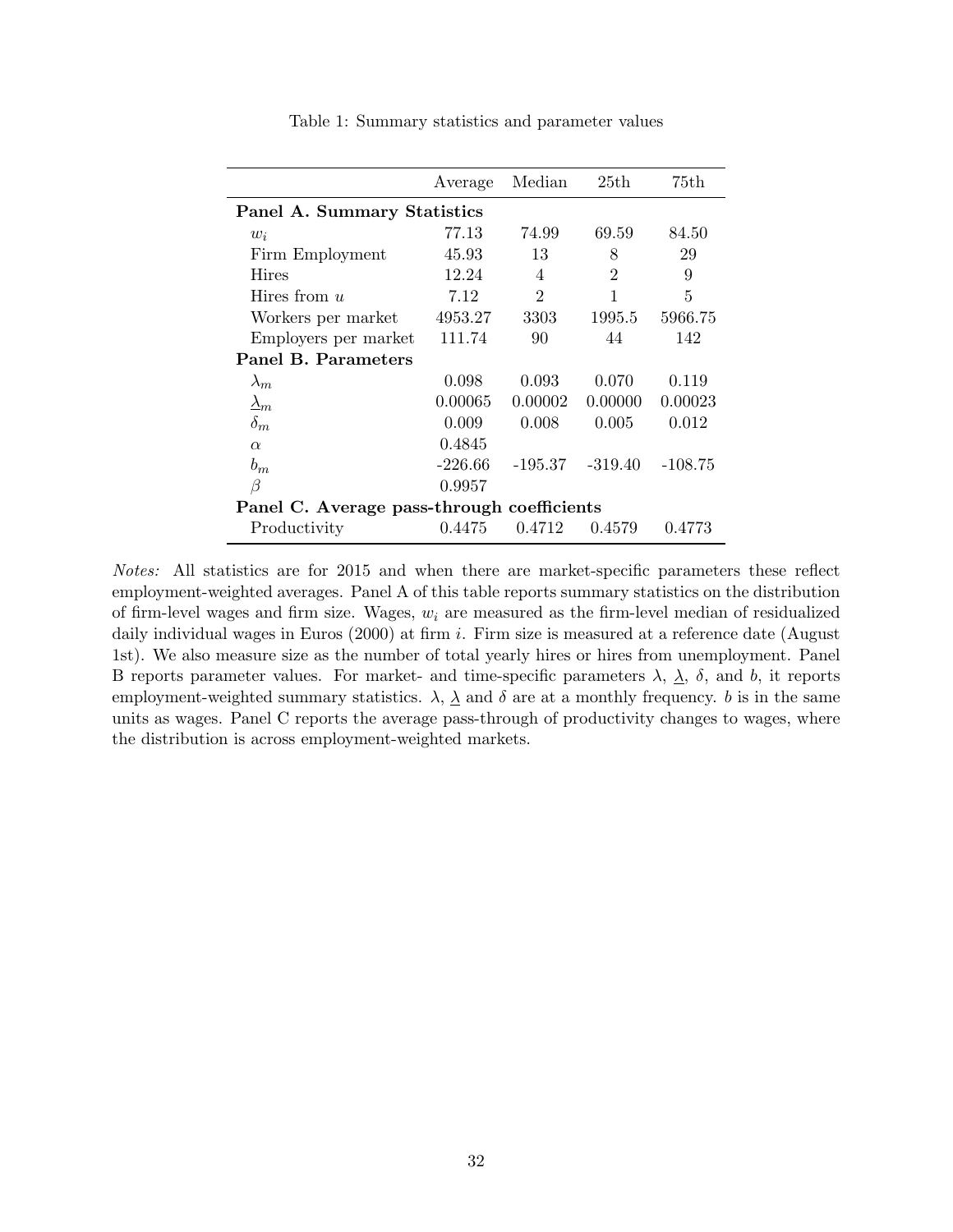<span id="page-34-0"></span>

|                                            |         | Share of within-market transitions |      | Modularity score |      |
|--------------------------------------------|---------|------------------------------------|------|------------------|------|
|                                            | Average | Median                             | 25th | 75th             |      |
| Data-driven Labor Markets (369)            | 0.41    | 0.52                               | 0.07 | 0.62             | 0.41 |
| Alternative market definitions             |         |                                    |      |                  |      |
| Data-driven Labor Markets (9)              | 0.82    | 0.80                               | 0.78 | 0.86             | 0.69 |
| States $(9)$                               | 0.76    | 0.75                               | 0.75 | 0.85             | 0.60 |
| $NUTS3-regions (35)$                       | 0.60    | 0.71                               | 0.43 | 0.77             | 0.49 |
| 2-digit Industries $(80)$                  | 0.40    | 0.39                               | 0.25 | 0.52             | 0.36 |
| 3-digit Industries $(255)$                 | 0.34    | 0.35                               | 0.19 | 0.47             | 0.32 |
| 4-digit Industries (538)                   | 0.30    | 0.31                               | 0.14 | 0.42             | 0.29 |
| 2-digit Industries $\times$ Regions (1838) | 0.25    | 0.24                               | 0.12 | 0.34             | 0.24 |
| 3-digit Industries $\times$ Regions (3615) | 0.21    | 0.18                               | 0.05 | 0.30             | 0.21 |
| 4-digit Industries $\times$ Regions (5384) | 0.18    | 0.14                               | 0.03 | 0.28             | 0.18 |

Table 2: Share of transitions within markets

Notes: This Table reports summary statistics on the share of within-market transitions among all employer-employer (EE) transitions between the firms in our sample. An EE transition is defined as a change of the firm with at most 30 days of non-employment between the two spells and at least one year of tenure in the old and the new job. The first set of columns shows the share of EE transitions. The last column shows the modularity score, which is the excess share of within-market transitions over a null model of random transitions.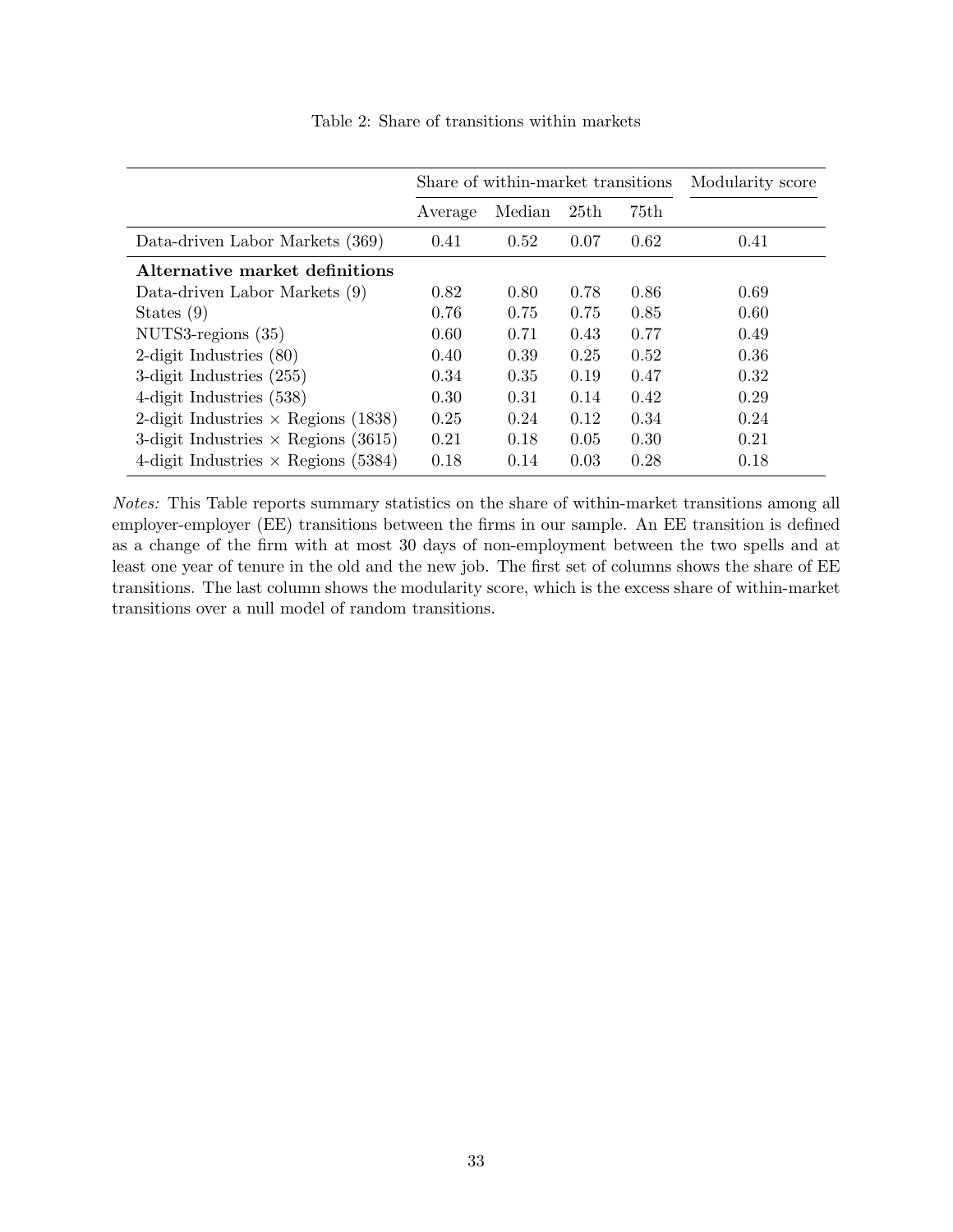|                                                                |       | Average Median 5th |          | 25th     | 75th  | 95th  |  |
|----------------------------------------------------------------|-------|--------------------|----------|----------|-------|-------|--|
| Panel A. Concentration measures                                |       |                    |          |          |       |       |  |
| <b>HHI</b>                                                     | 0.120 | 0.053              | 0.012    | 0.029    | 0.102 | 0.691 |  |
| $\mathcal C$                                                   | 0.124 | 0.056              | 0.012    | 0.030    | 0.108 | 0.729 |  |
| $\mathcal{C}^P$                                                | 0.125 | 0.055              | 0.012    | 0.031    | 0.112 | 0.643 |  |
| $\mathcal{P}$                                                  | 0.001 | 0.001              | $-0.003$ | $-0.000$ | 0.003 | 0.024 |  |
| Panel B. $\% \Delta$ in labor share in the atomistic benchmark |       |                    |          |          |       |       |  |
| $\mathcal{P}=0$                                                | 1.8   | 0.1                | $-0.3$   | $-0.0$   | 0.6   | 4.0   |  |
| $\mathcal{P} = \mathcal{C} = 0$                                | 12.6  | 2.2                | 0.5      | 1.0      | 5.0   | 22.7  |  |

<span id="page-35-0"></span>Table 3: Heterogeneity of effects of market structure across markets

Notes: This Table reports how a variety of measures vary across markets. All measures are calculated for the year 2015. The average column reflects employment-weighted averages. The remaining columns report results for employment-weighted quantiles of the markets. Panel A shows the distribution of the Hirschman-Herfindahl index (HHI), our concentration index  $C$ , our productivityweighted concentration index  $\mathcal{C}^P$ , and our productivity-concentration weighted wedge  $\mathcal{P}$ . In Panel B, we compute the distribution of the change in the labor share due to moving to the atomistic benchmark by setting  $P = 0$  or  $P = C = 0$ , and then report quantiles of this distribution across markets.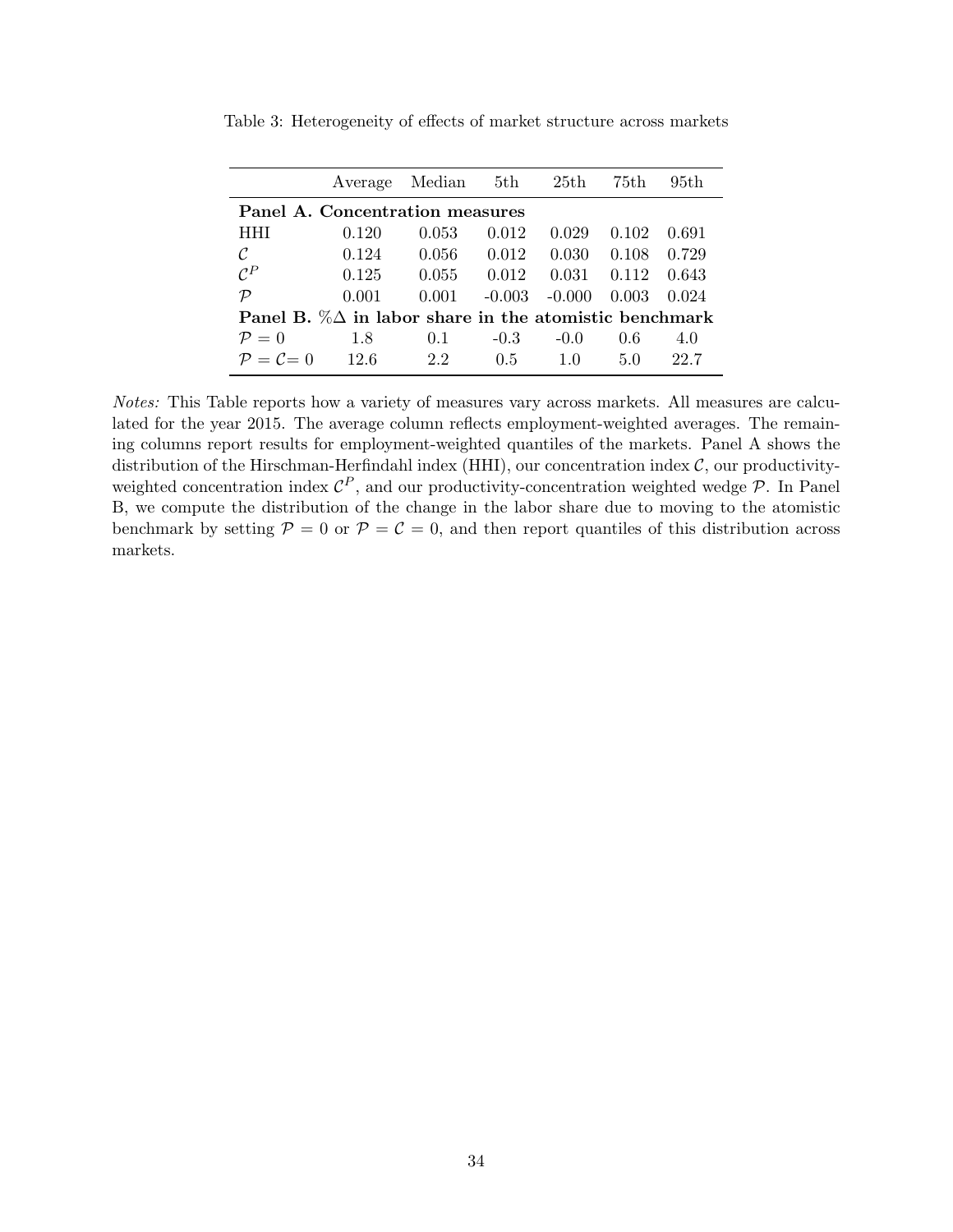|                                                                                 |             | Setting $P=0$ |              |             | Setting $\mathcal{C} = \mathcal{P} = 0$ |              |
|---------------------------------------------------------------------------------|-------------|---------------|--------------|-------------|-----------------------------------------|--------------|
|                                                                                 | $\%\Delta$  | $\%$          | $\% \Delta$  | $\%\Delta$  | $\%$                                    | $\%\Delta$   |
|                                                                                 | labor share | of Max        | in $\lambda$ | labor share | of Max                                  | in $\lambda$ |
| Baseline (369, $\alpha = 0.48, b = -227$ )                                      | 1.8         | 0.7           | 4.7          | 12.6        | 4.6                                     | 41.6         |
| Panel A. Alternative market definitions                                         |             |               |              |             |                                         |              |
| Data-driven markets $(9, \alpha = 0.50, \bar{b} = -302)$                        | 0.04        | 0.01          | 0.08         | 0.45        | 0.13                                    | 0.98         |
| NUTS-3 regions (35, $\alpha = 0.48, \bar{b} = -276$ )                           | 0.06        | 0.02          | 0.12         | 0.52        | 0.16                                    | 1.16         |
| 2-digit industries (80, $\alpha = 0.46, \bar{b} = -262$ )                       | 0.16        | 0.06          | 0.37         | 1.31        | 0.44                                    | 2.99         |
| 3-digit industries (255, $\alpha = 0.43, \overline{b} = -226$ )                 | 0.51        | 0.19          | 1.19         | 3.39        | 1.25                                    | 8.27         |
| 4-digit industries (538, $\alpha = 0.43, b = -202$ )                            | 0.84        | 0.34          | 2.03         | 5.65        | 2.25                                    | 14.89        |
| 2-digit industry $\times$ region (1838, $\alpha = 0.45, b = -186$ )             | 2.11        | 0.94          | 5.62         | 13.80       | 5.83                                    | 46.75        |
| 3-digit industry $\times$ region (3615, $\alpha = 0.42, b = -136$ )             | 2.84        | 1.53          | 8.30         | 19.34       | 9.57                                    | 79.28        |
| 4-digit industry $\times$ region (5384, $\alpha = 0.42, b = -109$ )             | 3.67        | 2.30          | 11.80        | 25.44       | 14.01                                   | 126.18       |
| Panel B. Alternative wage and size definitions                                  |             |               |              |             |                                         |              |
| $w_i$ 25th percent. of firm-level wage distr. $(\alpha = 0.48, \bar{b} = -186)$ | 1.82        | 0.70          | 4.81         | 12.58       | 4.64                                    | 41.62        |
| $w_i$ 75th percent. of firm-level wage distr. $(\alpha = 0.50, \bar{b} = -290)$ | 1.75        | 0.63          | 4.58         | 12.81       | 4.46                                    | 42.14        |
| $f_i$ share of new hires $(\alpha = 0.48, b = -187)$                            | 1.14        | 0.42          | 2.89         | 9.80        | 3.46                                    | 29.40        |
| $f_i$ share of new hires from $u$ ( $\alpha = 0.44, \bar{b} = -158$ )           | 0.60        | 0.23          | 1.44         | 5.66        | 2.10                                    | 14.84        |

Table 4: Sensitivity of increase in labor share in atomistic benchmark in 2015

<span id="page-36-0"></span>Notes: This Table reports the sensitivity of the effects of moving to the atomistic benchmark to market definition, and alternative definitions of wages and employer size. The first row shows our baseline results where we use 369 data-driven labor markets. We considertwo quantitative exercises: setting  $P$  to zero and setting  $P$  and  $C$  to zero. Columns 1 and 4 report the percent increase in the labor share in these exercises. Columns <sup>2</sup> and <sup>5</sup> express those gains relative to the largest possible gains from eliminating concentration (going from full monopsonist to atomistic firms). Columns <sup>3</sup> and <sup>6</sup> report the percent change in the job finding rate that would deliver the same gains to workers as moving to the atomistic benchmark. In each row we recalibrate the model. In parentheses, we report the number ofmarkets,  $\alpha$ , and  $\bar{b}$  (in units of euros per day). Panel A considers alternative market definitions. Panel B considers alternative definitions of the firm-level wage, where our baseline results use the median firm-level wage. It also considers alternative definition of  $f_i$  based on share of new hires in year  $t$  and the share of new hires from unemployment in year  $t$ .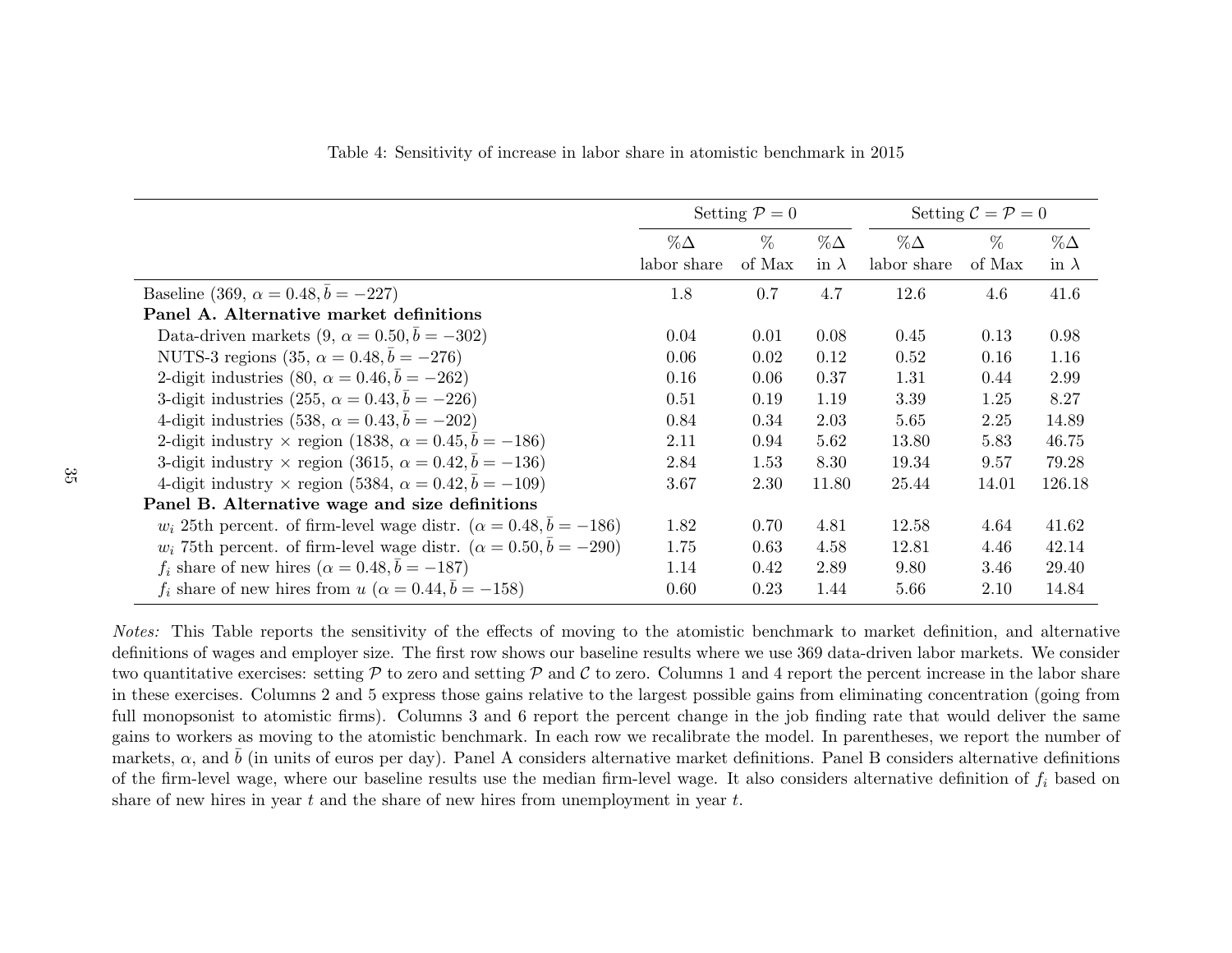|                                         | Contribution of                 |                   |  |  |  |  |
|-----------------------------------------|---------------------------------|-------------------|--|--|--|--|
|                                         | $\mathcal{P}$ and $\mathcal{C}$ | $\mathcal P$      |  |  |  |  |
|                                         | (1)                             | $\left( 2\right)$ |  |  |  |  |
| Baseline (369)                          | $-1.19$                         | $-0.65$           |  |  |  |  |
| Alternative market definitions          |                                 |                   |  |  |  |  |
| Data-driven markets $(9)$               | 0.07                            | $-0.01$           |  |  |  |  |
| NUTS-3 regions $(35)$                   | 0.02                            | $-0.02$           |  |  |  |  |
| 2-digit industries $(80)$               | 0.17                            | 0.02              |  |  |  |  |
| 3-digit industries $(255)$              | 0.28                            | $-0.03$           |  |  |  |  |
| 4-digit industries (538)                | 0.48                            | -0.06             |  |  |  |  |
| 2-digit industry $\times$ region (1838) | 0.26                            | $-0.14$           |  |  |  |  |
| 3-digit industry $\times$ region (3615) | 0.27                            | 0.67              |  |  |  |  |
| 4-digit industry $\times$ region (5384) | $-0.57$                         | 0.98              |  |  |  |  |

<span id="page-37-0"></span>Table 5: Effects of changes in market structure on the labor share

Notes: This Table reports the percentage point change in the labor share explained by changes in  $P$  and  $C$  from 1997 to 2015 in our baseline market definition, as well as various alternative market definitions. The numbers in the baseline row correspond to the last point (scaled by the level of the labor share to convert to percentage points) in Figure [5b.](#page-44-0) The remaining rows report the parallel exercise for other market definitions.

 $\overline{a}$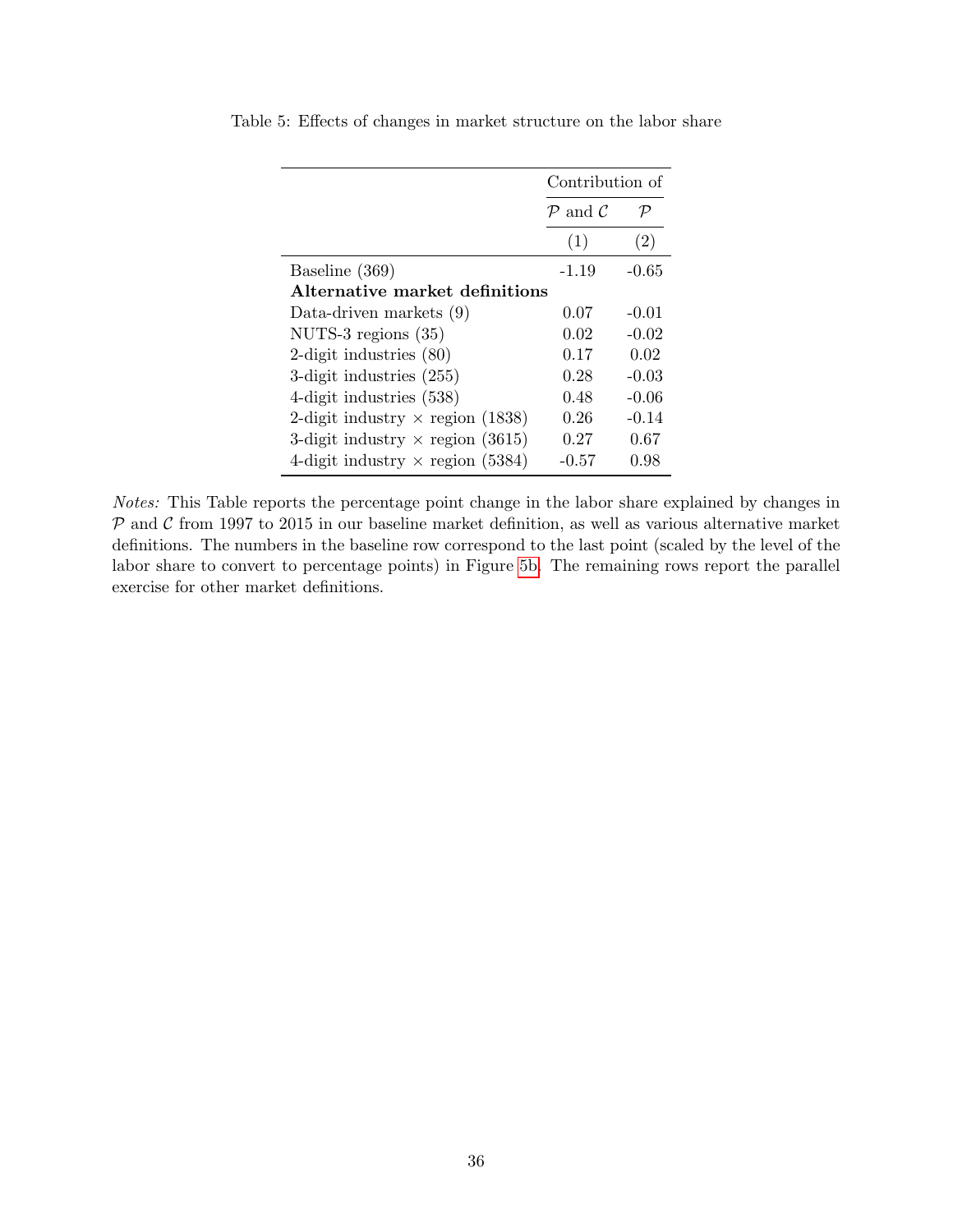<span id="page-38-0"></span>

|                                                                                         | Average        | Median         | 25th     | 75th     |  |  |  |
|-----------------------------------------------------------------------------------------|----------------|----------------|----------|----------|--|--|--|
| Panel A. Distribution of effects                                                        |                |                |          |          |  |  |  |
| $\Delta$ HHI                                                                            | 0.046          | 0.025          | 0.013    | 0.058    |  |  |  |
| $\%\Delta$ wages at merging firms                                                       | $-7.9$         | $-3.5$         | $-6.2$   | $-2.0$   |  |  |  |
| $\%\Delta$ wages at non-merging firms                                                   | $-3.0$         | $-0.6$         | $-1.7$   | $-0.2$   |  |  |  |
| $\%\Delta$ market-wide wages                                                            | $-5.6$         | $-1.4$         | $-3.6$   | $-0.6$   |  |  |  |
| $\%\Delta$ employment                                                                   | $\overline{0}$ | $\overline{0}$ | $\theta$ | $\theta$ |  |  |  |
| Panel B. $\% \Delta$ market-wide wages given certain HHI changes                        |                |                |          |          |  |  |  |
| $\Delta HHI \in [0.1, 0.2]$ (33)                                                        | $-13.7$        | $-9.2$         | $-16.2$  | $-8.4$   |  |  |  |
| $\Delta H H I > 0.2$ (19)                                                               | $-64.3$        | $-45.6$        | $-67.3$  | $-27.7$  |  |  |  |
| Panel C. Percent of mergers satisfying various criteria                                 |                |                |          |          |  |  |  |
| Market-wide wages $\downarrow$ > 5%                                                     | 23.0           |                |          |          |  |  |  |
| Merging firm wages $\downarrow$ > 5%                                                    | 38.2           |                |          |          |  |  |  |
| Same region                                                                             | 44.4           |                |          |          |  |  |  |
| Same 2-digit industry                                                                   | 33.4           |                |          |          |  |  |  |
| Same 3-digit industry                                                                   | 28.4           |                |          |          |  |  |  |
| Same 4-digit industry                                                                   | 24.7           |                |          |          |  |  |  |
| Panel D. $\%\Delta$ market-wide wages of a merger that increases $\mathcal{C}$ by 0.025 |                |                |          |          |  |  |  |
| From $C = 0.030$ (25th)                                                                 | $-1.0$         |                |          |          |  |  |  |
| From $C = 0.108$ (75th)                                                                 | $-1.2$         |                |          |          |  |  |  |
| From $C = 0.250$                                                                        | $-1.7$         |                |          |          |  |  |  |
| From $C = 0.500$                                                                        | $-4.4$         |                |          |          |  |  |  |
| From $C = 0.600$                                                                        | $-8.0$         |                |          |          |  |  |  |
| From $C = 0.650$                                                                        | $-12.6$        |                |          |          |  |  |  |
| From $C = 0.729$ (95th)                                                                 | $-66.2$        |                |          |          |  |  |  |

Table 6: Merger simulation

Notes: Panels A through of C of this Table report the effects of combining the two largest employers in each data-driven labor market in 2015. We report results for the 356 markets where there are more than two firms. Panel A and B report employment-weighted statistics, while Panel C reports unweighted statistics across markets. Panel  $D$  reports the effects of increasing  $C$  from various levels by 0.025. We average over markets and leave the size-productivity correlation unchanged.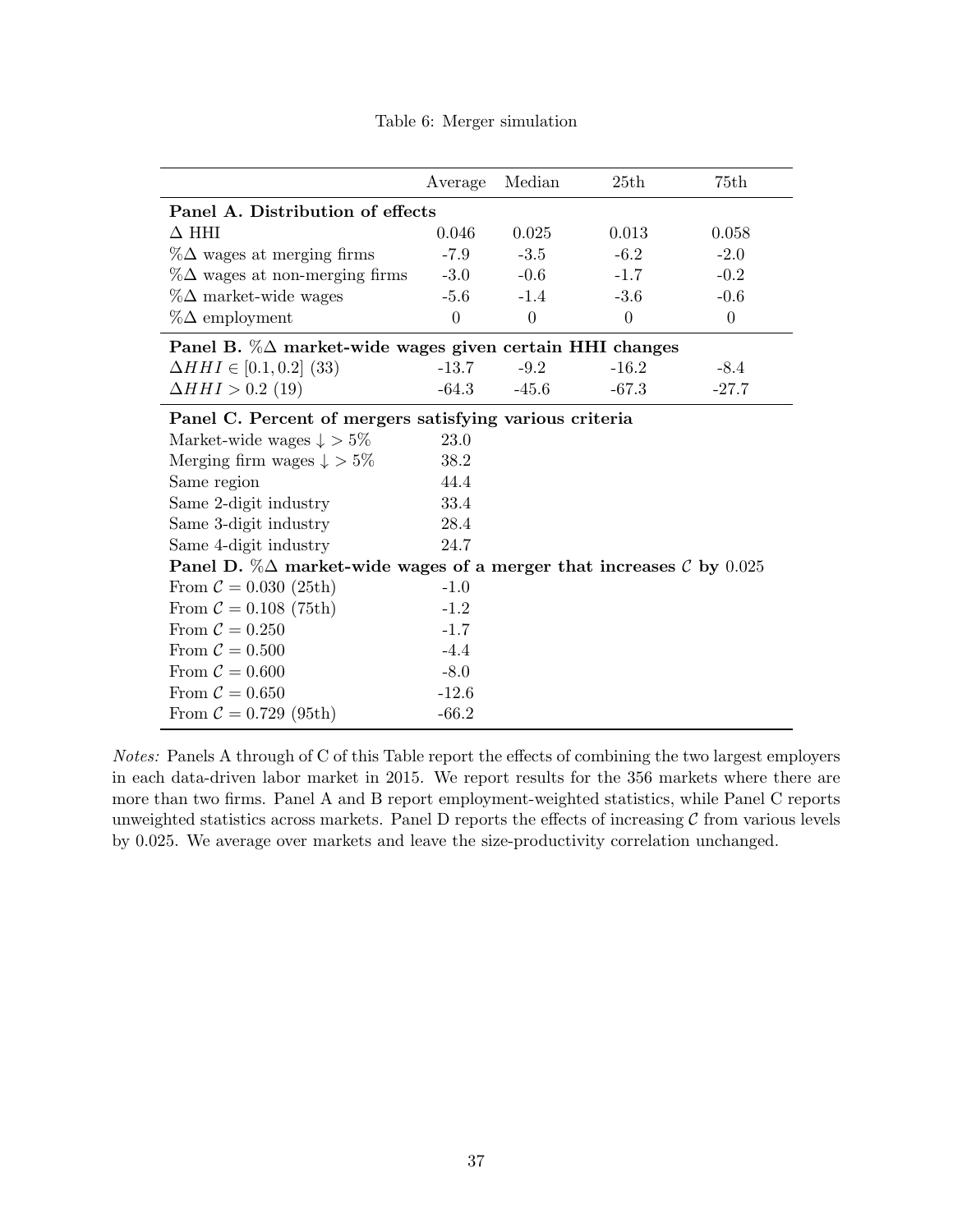<span id="page-39-0"></span>

|                                         | Elasticity of wages to HHI |
|-----------------------------------------|----------------------------|
| Baseline (369)                          | $-0.097$                   |
|                                         | (0.004)                    |
| Alternative market definitions          |                            |
| Data-driven markets $(9)$               | $-0.003$                   |
|                                         | (0.000)                    |
| NUTS-3 regions $(35)$                   | $-0.006$                   |
|                                         | (0.000)                    |
| 2-digit industries $(80)$               | $-0.015$                   |
|                                         | (0.001)                    |
| 3-digit industries $(255)$              | $-0.040$                   |
|                                         | (0.002)                    |
| 4-digit industries $(538)$              | $-0.070$                   |
|                                         | (0.002)                    |
| 2-digit industry $\times$ region (1838) | $-0.097$                   |
|                                         | (0.002)                    |
| 3-digit industry $\times$ region (3615) | $-0.140$                   |
|                                         | (0.002)                    |
| 4-digit industry $\times$ region (5384) | $-0.174$                   |
|                                         | (0.002)                    |

Table 7: Wage-concentration regressions in the model

Notes: This Table reports the elasticity of wages with respect to the HHI from a regression estimated on data simulated from the model. Simulated wages for year  $t$  are the actual wage in the initial year (1997) plus the variation in wages that derives from changes in  $\mathcal C$  (holding productivity and parameters fixed at their initial value). The Table reports regression coefficients and standard errors (in parenthesis). We regress simulated log wages on observed log HHI on the market-year level. All regressions include market and year fixed effects.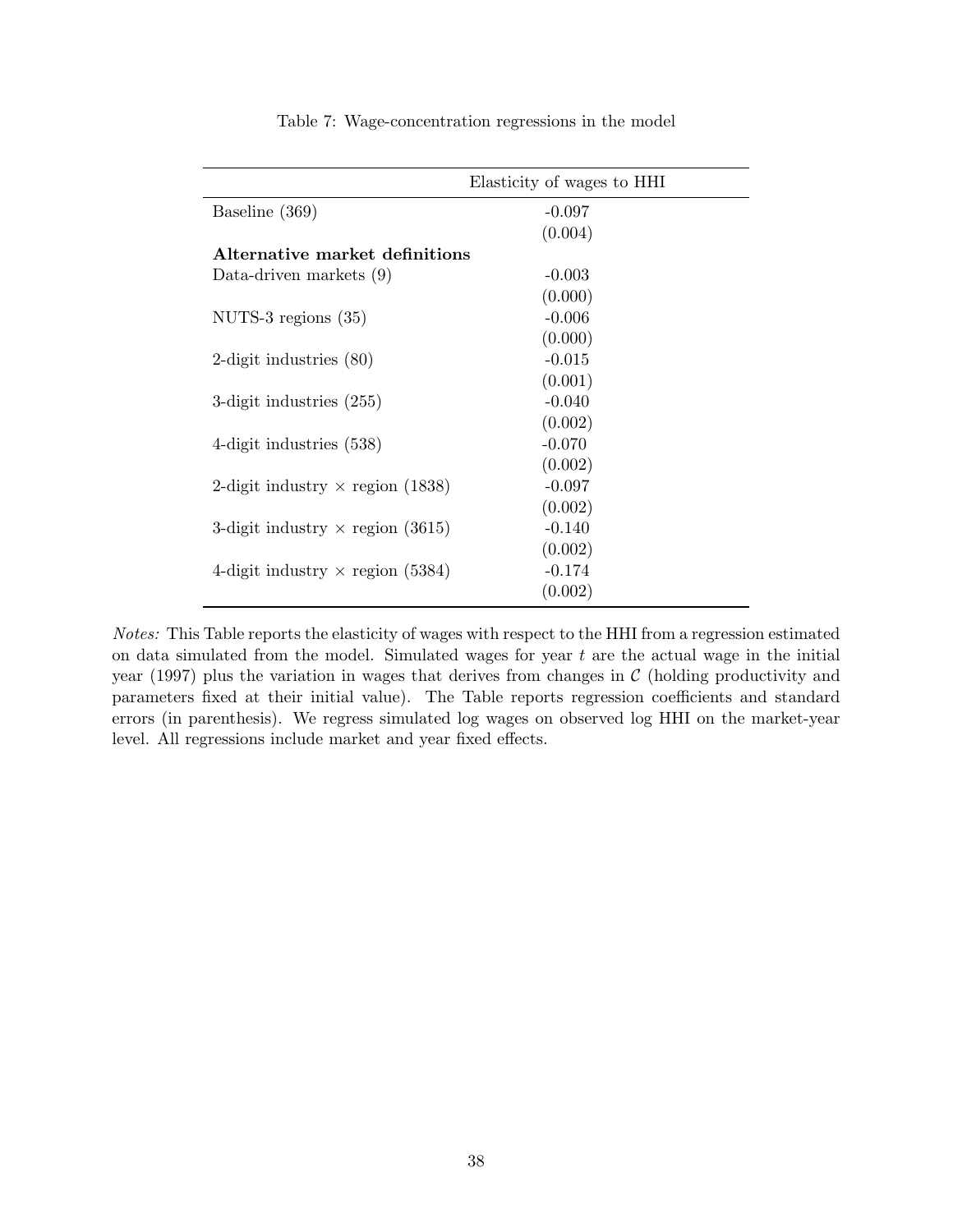Figure 1: Trend in labor market aggregates in Austria

<span id="page-40-0"></span>

(a) Labor Share

Notes: Panel A of this Figure plots the labor share in Austria based on KLEMS data for the sample period from 1997 to 2015. The labor share is defined as aggregate compensation over aggregate value added for all industries in Austria. Panel B plots employment-weighted median and mean of real daily earnings in our sample using the CPI from Statistic Austria with base year 2000 as the deflator.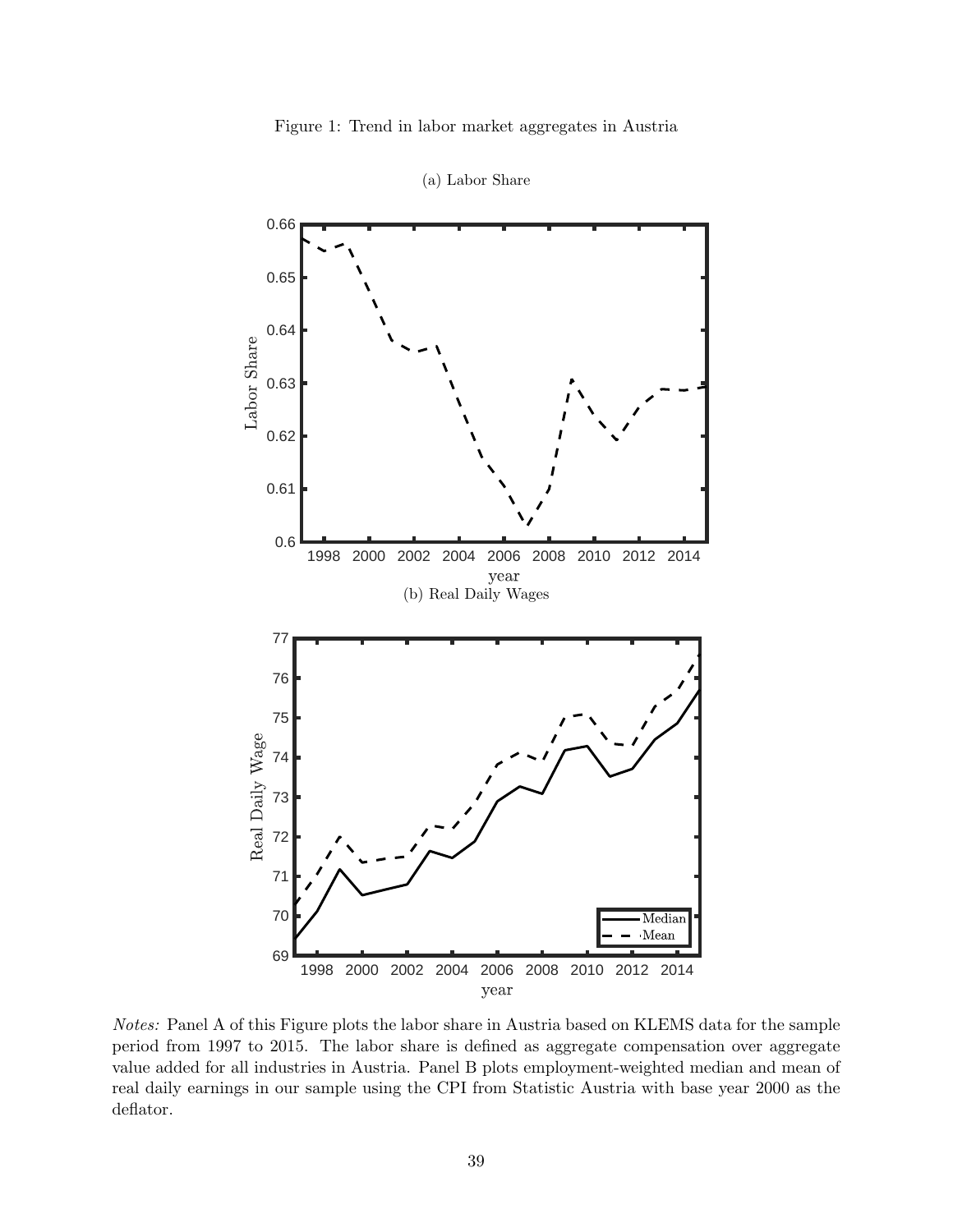<span id="page-41-0"></span>

Figure 2: Data-driven markets are not the same as region or industry

Notes: This Figure shows a sense in which the data-driven labor markets capture industry or geographic boundaries. For each market, we classify its "dominant" region or industry as the region or industry with the largest share of employment. The figures then show the distribution of the share of employment contained in the dominant region or industry. A value of 1 says that all of the employment is in a single region or industry. The figure displays employment-weighted averages over all 369 data-driven labor markets for the year 2015. The dashed line shows the average value.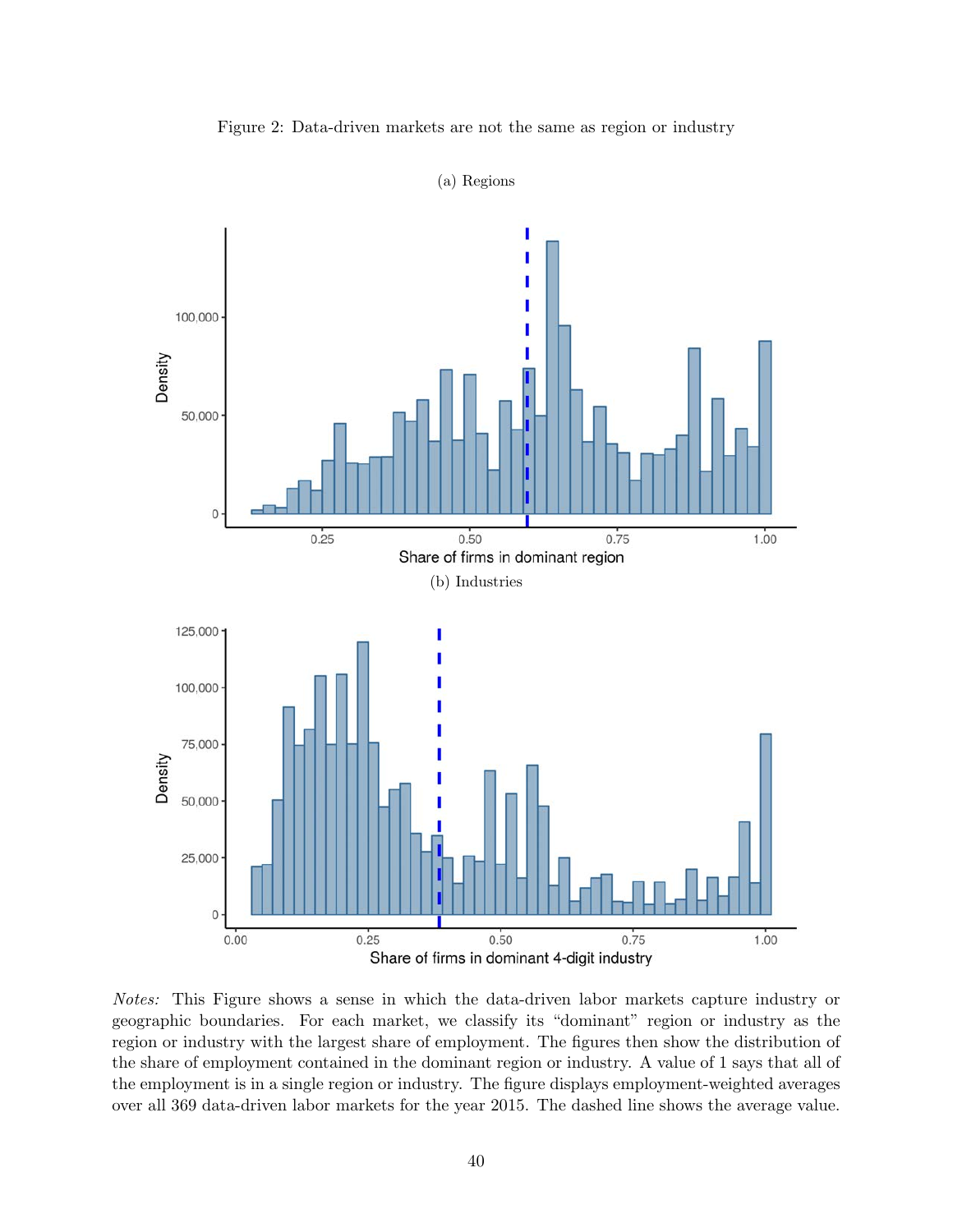

<span id="page-42-0"></span>

*Notes:* This Figure plots concentration indexes C,  $C^P$ , HHI and wage-bill HHI from 1997 - 2015. The figure displays employment-weighted averages over all 369 data-driven labor markets.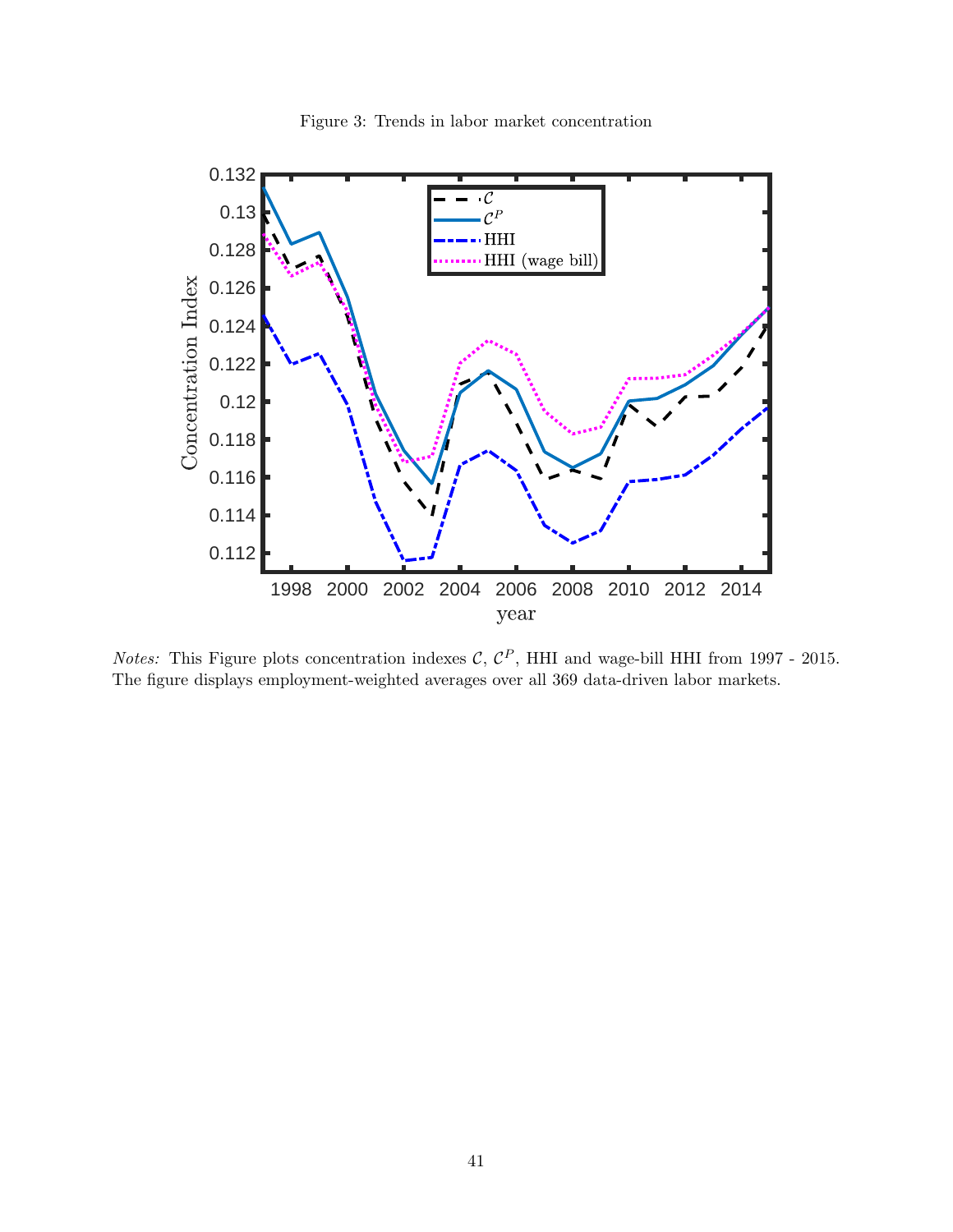<span id="page-43-0"></span>Figure 4: Nonlinear effects of concentration on labor share and wage elasticity



(a) Effect of moving to atomistic benchmark

Notes:. This Figure documents nonlinearities in the effect of concentration on the labor share and wages. Panel (a) reports the effect on the aggregate labor share when moving each market from the observed level of concentration in the data over the support of  $\mathcal{C}$ . The thick dashed lines show the average value of  $\mathcal C$  in our data in 2015, and the thin dashed lines show the 5th, 25th, 75th and 95th percentiles. Panel (b) shows that the elasticity of wages with respect to  $\mathcal C$  varies with  $\mathcal C$ . We compute the arc-elasticity of wages with respect to concentration using a one-percent change in  $\mathcal C$ at different levels of C.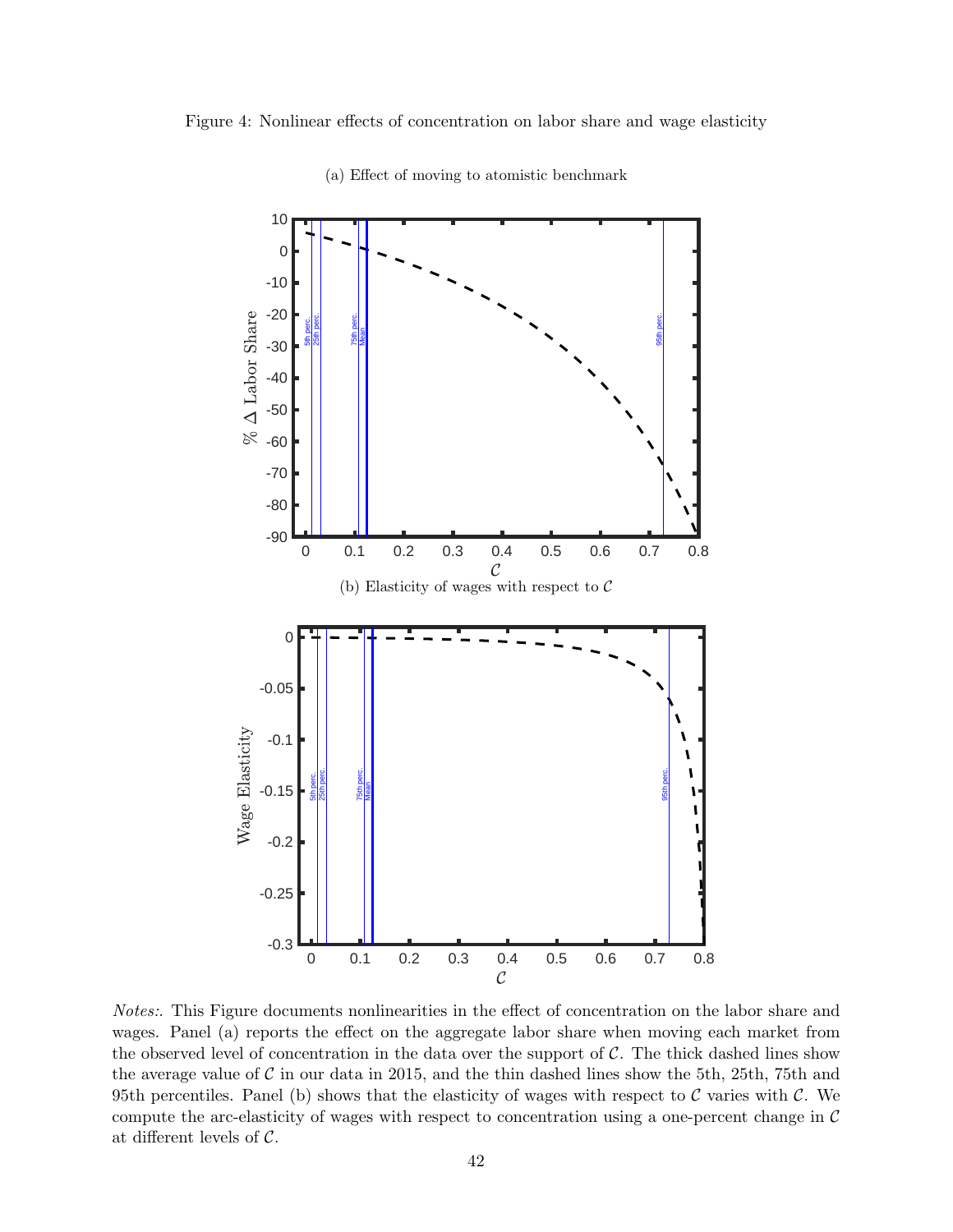<span id="page-44-0"></span>

(a) Change in labor share in atomistic benchmark (over time)

Notes: This Figure uses Proposition [3](#page-14-0) to compute changes in labor share due to changes in concentration. In each it reports the change relative to the actual evolution of the labor share  $(\frac{\bar{w}}{p^1})$ in percent. We always let  $\lambda$ ,  $\delta$ ,  $b$ , and  $\alpha$  evolve as in the calibration and report changes in the employment-weighted averages across the 369 data-driven labor markets. The top panel moves the economy to atomistic benchmark in two steps: First, it sets  $P = 0$  in all market-years; then it also sets  $C = 0$  in all market-years. The bottom panel first fixes  $P$  at initial 1997 values to isolate the contribution of changes in  $P$  over time. It then fixes both  $P$  and  $C$  at initial 1997 values.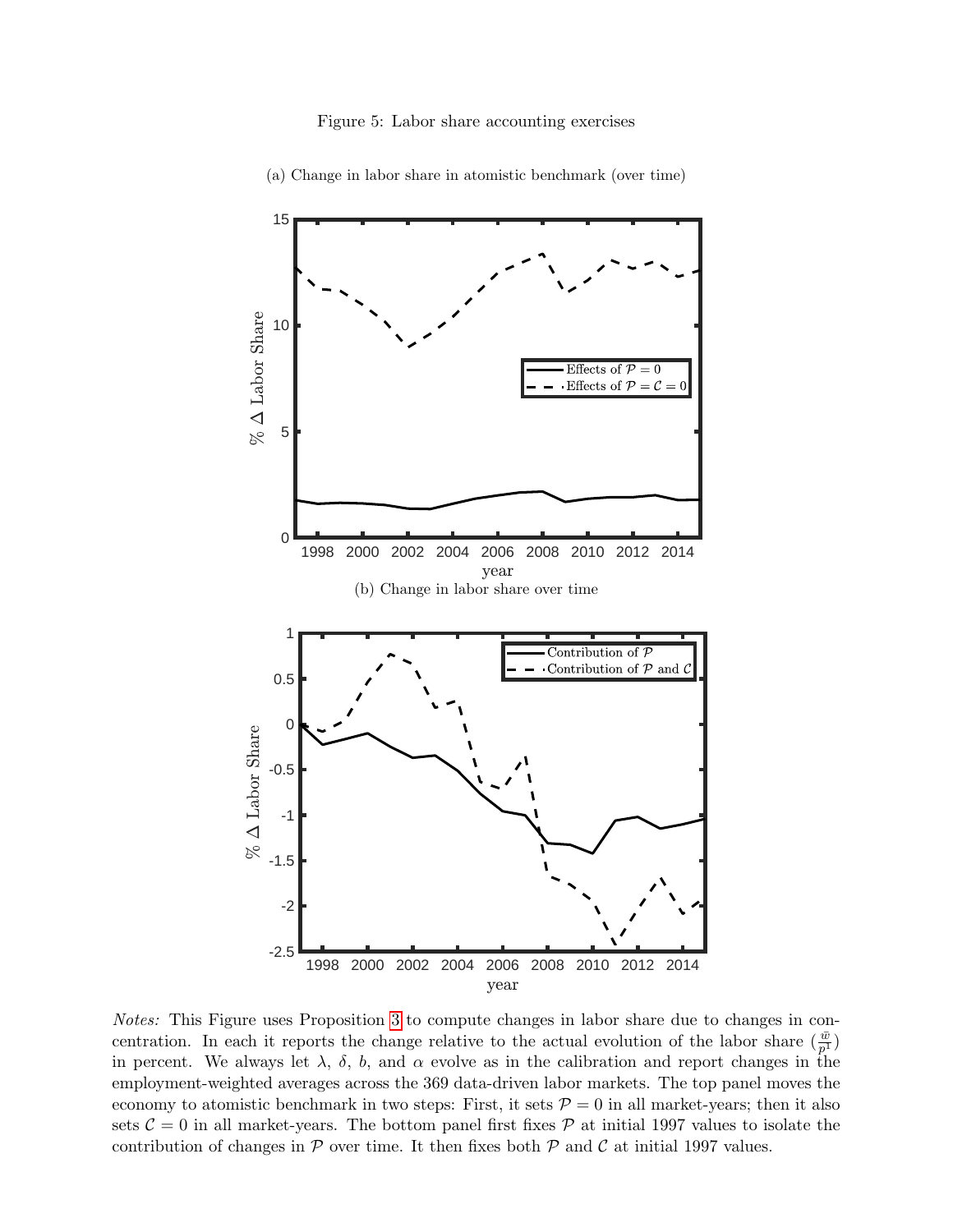<span id="page-45-0"></span>

Figure 6: Distributional impact of moving to the atomistic benchmark

Notes: This Figure shows how the percent change in wages implied by moving to the atomistic benchmark varies over the distribution of individual-level wages. We bin raw wages from 2015 (below the social security contribution cap) into percentiles and compute average wage changes within each bin. We compute the percent wage change as the wage change at the worker's employer.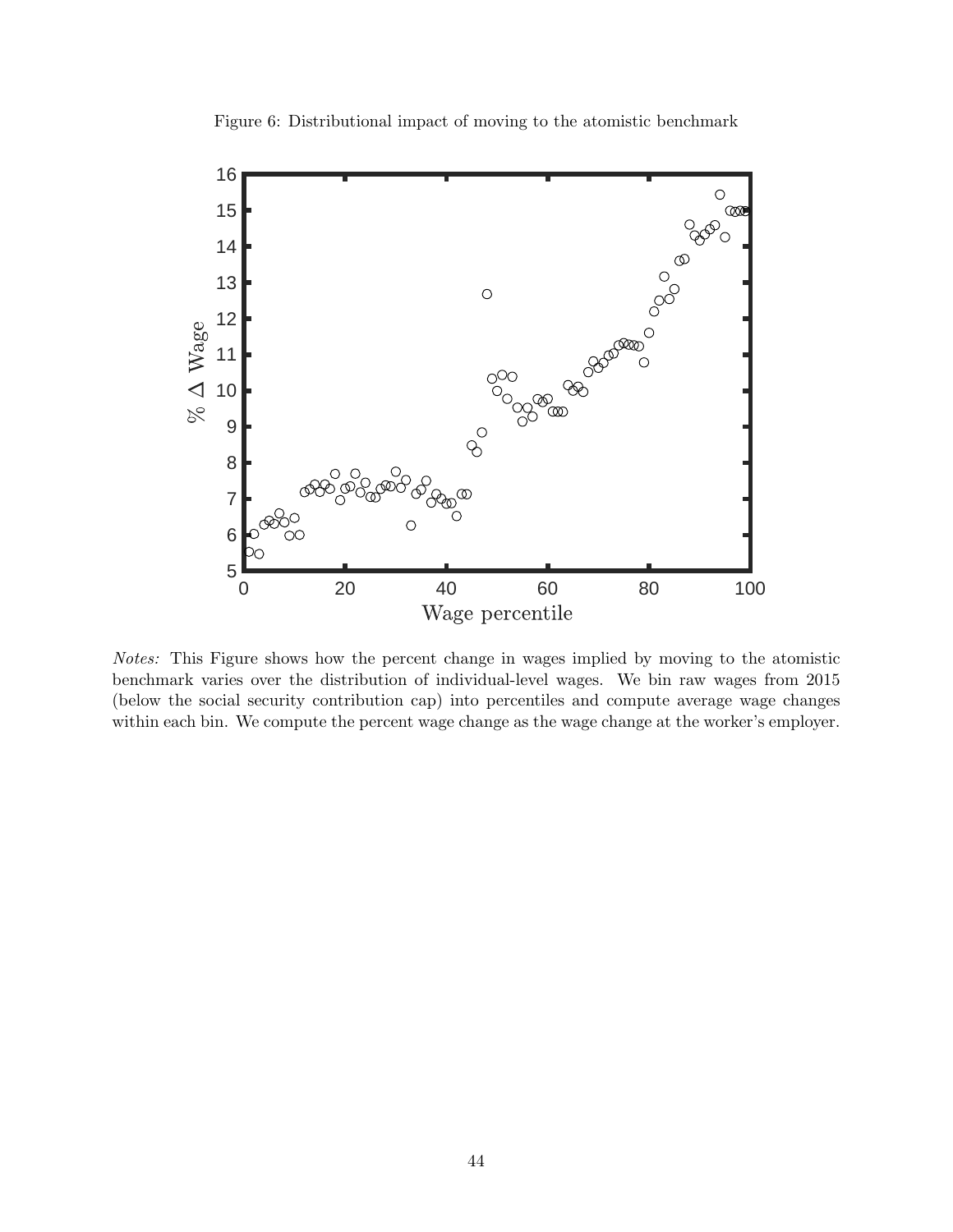<span id="page-46-0"></span>



Notes: This Figure shows the effect of increasing b. In all cases, the x-axis show the market-weighted b which we increase in constant proportion across markets (we take the market-specific b and  $\bar{w}$ and compute  $b' = \bar{w} - x * (\bar{w} - b)$  for various values of x; the x-axis shows employment-weighted values of b). Panel (a) plots values of  $\alpha$  that yield an employment-weighted average labor share of 0.629 using data from 2015. Panel (b) shows the share of firms that pay wages above productivity (earn negative profits) given the combination of  $\alpha$  and b. Panel (c) shows how the results of our benchmark exercise (increase in the labor share by setting  $C = P = 0$  in 2015) vary as we shrink b.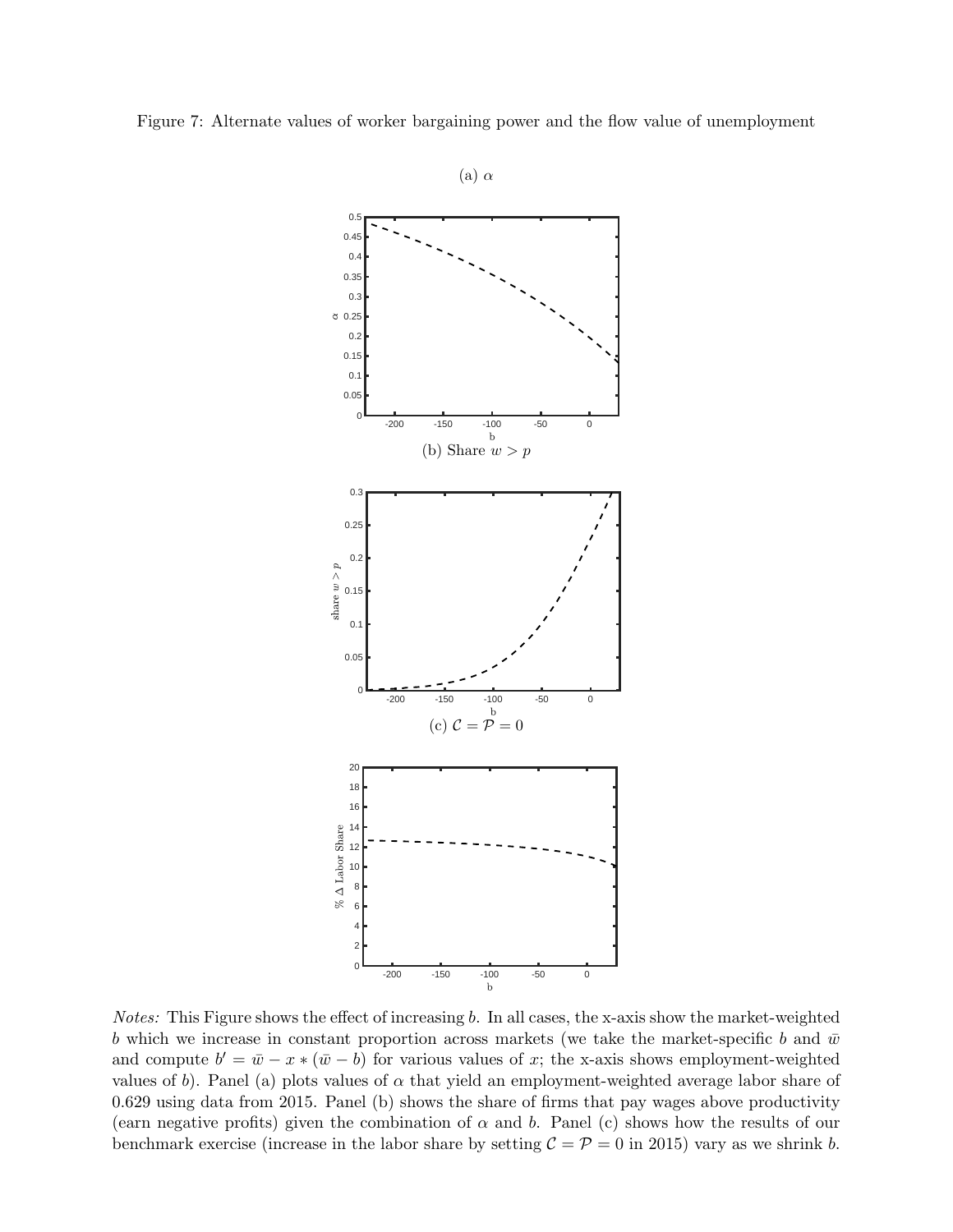## <span id="page-47-0"></span>A Example where  $\mathcal C$  and HHI switch positions

In this Appendix, we describe two model economies. The ordering of the concentration of these economies according to  $\mathcal C$  is different than the ordering according to HHI.

Relationship between the two economies: Choose  $c_1$  such that  $c_1 = \sqrt{c_2} - \epsilon$ .

#### Economy 1: monopsonist with a competitive fringe:

- $c_1$  share of employment at the first firm;
- $\frac{1-c_1}{n-1}$  of employment at the remaining  $n-1$  firms, where we let  $n \to \infty$ .

#### Economy 2: equally-sized, but finite number of firms:

•  $c_2$  share of employment at each of the  $\frac{1}{c_2}$  firms.

HHI in these two economies: For the first one:

$$
c_1^2 + \frac{(1 - c_1)^2}{n - 1} \approx c_1^2,
$$

where the  $\approx$  relies on  $n \to \infty$ .

For the second one:

$$
\frac{1}{c_2}c_2^2 = c_2.
$$

Now  $c_1^2 = (\sqrt{c_2} - \epsilon)^2 \approx c_2 - \epsilon < c_2$ , so the second economy is more concentrated when measured using HHI.

#### C in these two economies: We now consider the  $k > 2$  terms.

For the first economy:

$$
c_1^k + (n-1)\left(\frac{1-c_1}{n-1}\right)^k = c_1^k + \frac{(1-c_1)^k}{(n-1)^2} \approx c_1^k,
$$

where the  $\approx$  relies on taking  $n \to \infty$ .

For the second economy:

$$
\frac{1}{c_2}c_2^k = c_2^{k-1}.
$$

For  $k > 2$  the first economy is now more concentrated. To see this note that

$$
c_1^k = (\sqrt{c_2} - \epsilon)^k \approx c_2^{k/2} - \epsilon^k.
$$

Because for  $k > 2$  we have  $\frac{k}{2} < k - 1$ ,  $c_2 < 1$  and  $\epsilon$  is small,

$$
c_2^{k/2} - \epsilon^k > c_2^{k-1}.
$$

Hence, for small enough  $\epsilon$  the first economy will be more concentrated according to C. Intuitively,  $\mathcal C$  places more weight on the largest firm than HHI (in the limit, only the largest share), and so the monopsonist with the competitive fringe is more concentrated according to  $\mathcal C$  than HHI.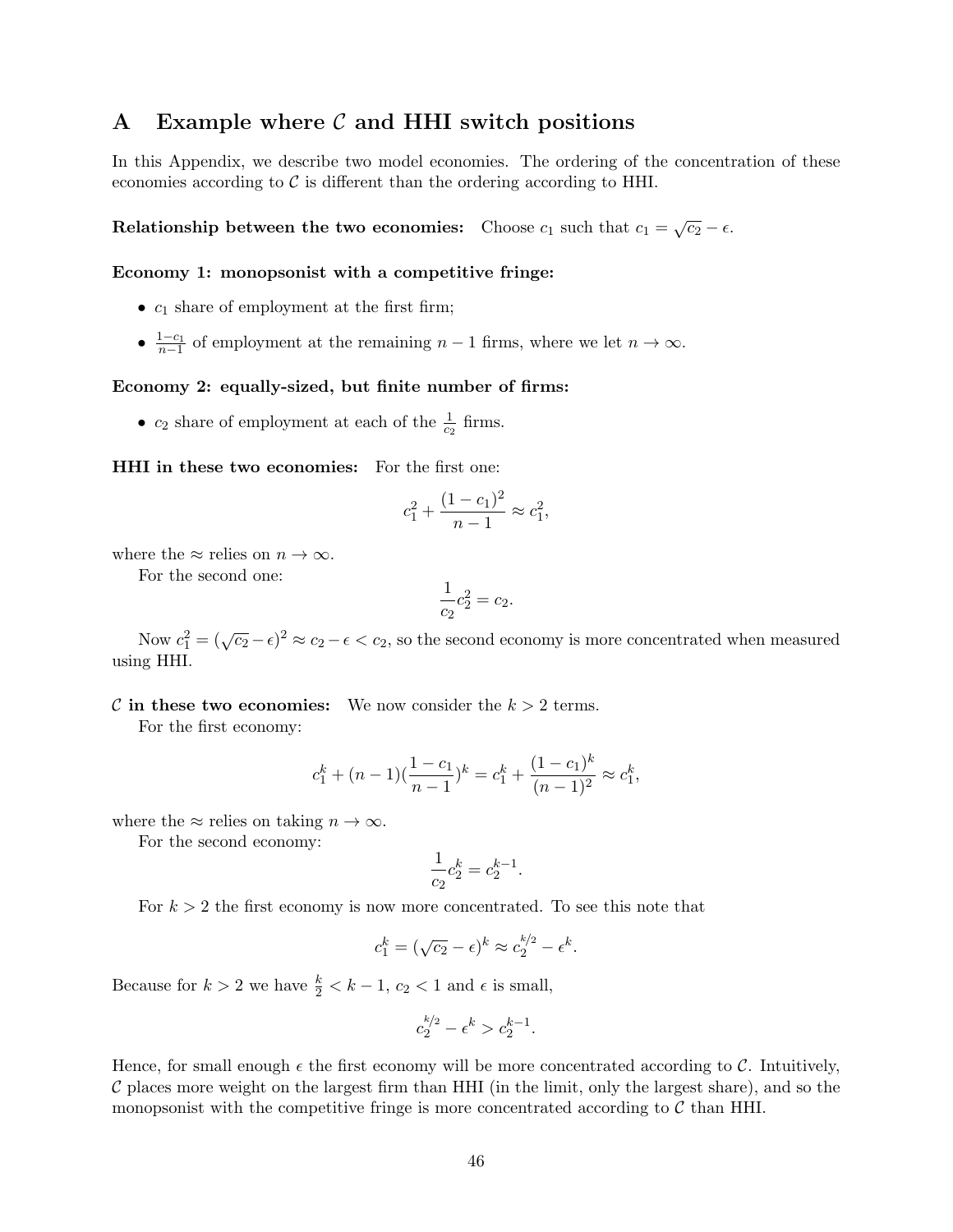## B Omitted proofs

### <span id="page-48-0"></span>B.1 Proof of Proposition [1](#page-11-0)

Proof. Now:

$$
U_i = b + \beta \left[ \lambda \sum_{j \neq i} f_j W_j + \lambda f_i W_i + (\lambda - \lambda) f_i U_i + (1 - \lambda) U_i \right]
$$
  

$$
U_i = b + \beta [U_i + \lambda \sum_{j \neq i} f_j (W_j - U_i) + \lambda f_i (W_i - U_i)].
$$
 (A1)

From equations  $(7)$ ,  $(3)$ , and  $(2)$ 

$$
\alpha S_i = (W_i - U_i) = w_i + \beta[\delta U + (1 - \delta)W_i] - b - \beta[U_i + \lambda \sum_{j \neq i} f_j(W_j - U_i) + \Delta f_i(W_i - U_i)]
$$
  

$$
= w_i + \beta \alpha S_i - \beta[\delta \alpha S_i]| - b - \beta[\lambda \alpha S^1 - (\lambda - \lambda) f_i \alpha S_i + \lambda \sum_j f_j(U_j - U_i)] + \beta \delta(U - U_i)
$$
  

$$
(1 - \beta(1 - \delta))\alpha S_i = w_i - b + \beta(\lambda - \lambda) f_i \alpha S_i - \beta \lambda [\alpha S^1 + \sum_j f_j(U_j - U_i)] + \beta \delta(U - U_i), \qquad (A2)
$$

$$
\frac{1}{j}
$$

where we define  $S^k \equiv \sum_i f_i S_i^k$  so that  $S^1 \equiv \sum_i f_i S_i$  and we used the fact that:

<span id="page-48-1"></span>
$$
\sum_{j \neq i} f_j(f_i S_i - f_j S_j) = \sum_{j \neq i} f_j(f_i S_i - f_j S_j) + f_i(f_i S_i - f_i S_i)
$$
  
= 
$$
\sum_j f_j(f_i S_i - f_j S_j).
$$

Now, we obtain two expressions for  $(U_j - U_i)$  and  $(U - U_i)$  in order to re-write equation [\(A2\)](#page-48-1) above. We start with  $(U_j - U_i)$ . Note that

$$
U_k = b + \beta [U_k + \lambda \sum_{j \neq k} f_j(W_j - U_k) + \Delta f_k(W_k - U_k)]
$$
  
=  $b + \beta [U_k + \lambda W^1 - \lambda f_k W_k - \lambda (1 - f_k) U_k + \Delta f_k (W_k - U_k)]$   
 $(1 - \beta (1 - \lambda)) U_k = b + \beta [\lambda W^1 - \lambda f_k W_k + \lambda f_k U_k + \Delta f_k (W_k - U_k)]$   
 $(1 - \beta (1 - \lambda)) U_k = b + \beta [\lambda W^1 - (\lambda - \lambda) f_k \alpha S_k]$ 

where to go from the first line to the second line we use  $\sum_i f_i = 1$  and define  $W^1 \equiv \sum_j f_j W_j$ . Hence,

<span id="page-48-2"></span>
$$
(U_j - U_i) = \frac{\beta(\lambda - \underline{\lambda})\alpha}{(1 - \beta(1 - \lambda))}[f_i S_i - f_j S_j].
$$
\n(A3)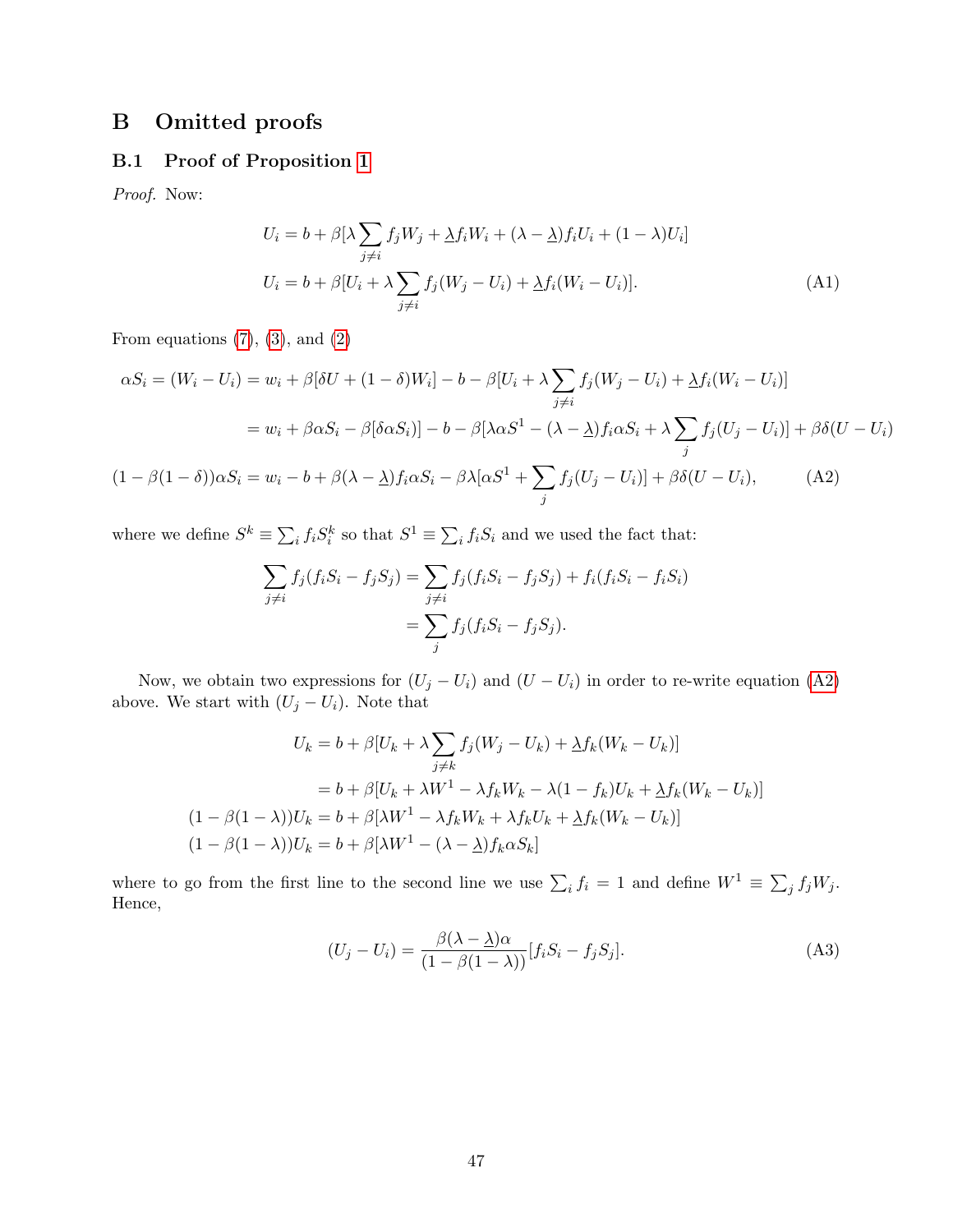Now, recall, from [\(1\)](#page-6-0), that  $U = b + \beta[\lambda \sum_i f_i W_i + (1 - \lambda)U]$ . Then, note that:

$$
U - U_i = \beta[\lambda W^1 + (1 - \lambda)U] - \beta[U_i + \lambda \sum_{j \neq i} f_j(W_j - U_i) + \lambda f_i(W_i - U_i)]
$$
  

$$
(1 - \beta(1 - \lambda))(U - U_i) = \beta(\lambda - \lambda)f_i\alpha S_i
$$
  

$$
\beta\delta(U - U_i) = \beta\delta \frac{\beta(\lambda - \lambda)}{(1 - \beta(1 - \lambda))}f_i\alpha S_i.
$$
 (A4)

Plug[\(A4\)](#page-49-0) and [\(A3\)](#page-48-2) into [\(A2\)](#page-48-1) to get

$$
(1 - \beta(1 - \delta))\alpha S_i
$$
  
=  $w_i - b + \beta(\lambda - \lambda)f_i\alpha S_i - \beta\lambda[\alpha S^1 + \frac{\beta(\lambda - \lambda)\alpha}{(1 - \beta(1 - \lambda))}\sum_j f_j[f_i S_i - f_j S_j]] + \beta\delta\frac{\beta(\lambda - \lambda)}{(1 - \beta(1 - \lambda))}f_i\alpha S_i$   

$$
(1 - \beta(1 - \delta))\alpha S_i = w_i - b - \beta\lambda\alpha S^1 + \beta\lambda\frac{\beta(\lambda - \lambda)\alpha}{(1 - \beta(1 - \lambda))}S^2 + \frac{1 - \beta(1 - \delta)}{1 - \beta(1 - \lambda)}\beta(\lambda - \lambda)f_i\alpha S_i, \quad (A5)
$$

where we used  $S^k \equiv \sum_i f_i^k S_i$ .

Combine [\(5\)](#page-8-0), [\(4\)](#page-8-2), and the normalization that  $V_i = 0$  to get that:

<span id="page-49-4"></span><span id="page-49-3"></span><span id="page-49-2"></span><span id="page-49-1"></span><span id="page-49-0"></span>
$$
w_i = 1 - (1 - \beta(1 - \delta))(1 - \alpha)S_i.
$$
 (A6)

Hence, combine [\(A6\)](#page-49-1) and [\(A5\)](#page-49-2)

$$
(1 - \beta(1 - \delta))S_i = 1 - b - \beta\lambda\alpha S^1 + \beta\lambda \frac{\beta(\lambda - \lambda)\alpha}{(1 - \beta(1 - \lambda))}S^2 + \frac{1 - \beta(1 - \delta)}{1 - \beta(1 - \lambda)}\beta(\lambda - \lambda)f_i\alpha S_i.
$$
 (A7)

Recall again that  $\tau = \frac{\beta(\lambda - \lambda)\alpha}{1 - \beta(1 - \lambda)}$  $\frac{\beta(\lambda-\Delta)\alpha}{1-\beta(1-\lambda)}, S^k \equiv \sum_i f_i^k S_i$ , and that  $f^k \equiv \sum_i f_i^k$ , to rewrite [\(A7\)](#page-49-3) as

$$
(1 - \beta(1 - \delta))S^k = f^k \left[ 1 - b - \beta\lambda\alpha S^1 + \beta\lambda \frac{\beta(\lambda - \underline{\lambda})\alpha}{(1 - \beta(1 - \lambda))} S^2 \right] + (1 - \beta(1 - \delta))\tau S^{k+1}.\tag{A8}
$$

Evaluate [\(A8\)](#page-49-4) at  $k = 1, 2, 3, \dots$  and to get

$$
(1 - \beta(1 - \delta))S^1 = f^1 \left[ 1 - b - \beta \lambda \alpha S^1 + \beta \lambda \frac{\beta(\lambda - \underline{\lambda})\alpha}{(1 - \beta(1 - \lambda))} S^2 \right] + (1 - \beta(1 - \delta))\tau S^2
$$
  

$$
(1 - \beta(1 - \delta))S^2 = f^2 \left[ 1 - b - \beta \lambda \alpha S^1 + \beta \lambda \frac{\beta(\lambda - \underline{\lambda})\alpha}{(1 - \beta(1 - \lambda))} S^2 \right] + (1 - \beta(1 - \delta))\tau S^3
$$
  

$$
(1 - \beta(1 - \delta))S^3 = f^3 \left[ 1 - b - \beta \lambda \alpha S^1 + \beta \lambda \frac{\beta(\lambda - \underline{\lambda})\alpha}{(1 - \beta(1 - \lambda))} S^2 \right] + (1 - \beta(1 - \delta))\tau S^4.
$$

Note that, for  $k = 1$ , we can use  $f^1 = 1$  and the definition of  $\tau$  to write

<span id="page-49-5"></span>
$$
(1 - \beta(1 - \delta))S^1 = 1 - b - \beta\lambda\alpha S^1 + \beta(\lambda - \underline{\lambda})\alpha \frac{1 - \beta + \beta(\delta + \lambda)}{(1 - \beta(1 - \lambda))}S^2.
$$
 (A9)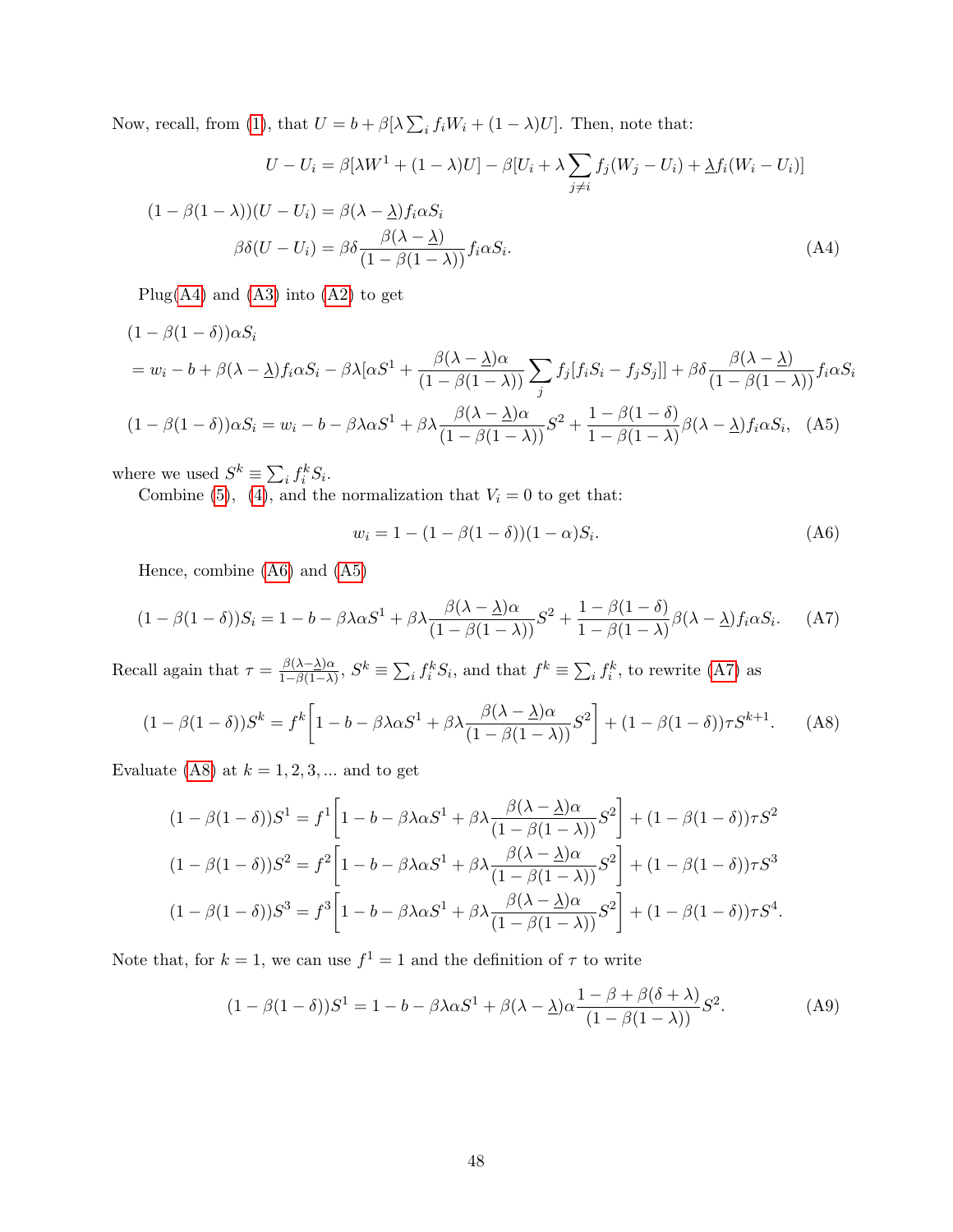Hence:

$$
(1 - \beta(1 - \delta))S^1 = \left[1 - b - \beta\lambda\alpha S^1 + \beta\lambda \frac{\beta(\lambda - \lambda)\alpha}{(1 - \beta(1 - \lambda))}S^2\right] \left[f^1 + \tau f^2 + \tau^2 f^3 \dots\right]
$$
(A10)

$$
(1 - \beta(1 - \delta))S^2 = \left[1 - b - \beta\lambda\alpha S^1 + \beta\lambda \frac{\beta(\lambda - \underline{\lambda})\alpha}{(1 - \beta(1 - \lambda))}S^2\right] \left[f^2 + \tau f^3 + \tau^2 f^4 \dots\right].
$$
 (A11)

Define

$$
F \equiv \left(f^2 + \left(\frac{\lambda}{\lambda + r}\right)f^3 + \left(\frac{\lambda}{\lambda + r}\right)^2 f^4 + \ldots\right) = \sum_{k=2}^{\infty} \tau^{k-2} f^k
$$
 (A12)

to get that, directly from equations [\(A10\)](#page-50-0) and [\(A11\)](#page-50-1)

<span id="page-50-1"></span><span id="page-50-0"></span>
$$
S^2 = S^1 \frac{F}{1 + \tau F} = S^1 \mathcal{C}.\tag{A13}
$$

Plug this into equation [\(A9\)](#page-49-5) to get that mean surplus is given by

<span id="page-50-3"></span>
$$
S^{1} = \frac{1 - b}{\left[ (1 - \beta(1 - \delta)) + \beta\lambda\alpha \right] - \tau \left[ 1 - \beta(1 - \delta) + \beta\lambda \right]C}.
$$
 (A14)

This is where we use the approximation that  ${\underline{\smash \lambda}} \approx 0.$  As a consequence,

<span id="page-50-4"></span><span id="page-50-2"></span>
$$
\tau \approx \alpha \frac{\beta \lambda}{1-\beta(1-\lambda)}
$$

and so

$$
S^{1} = \frac{1 - b}{\left[ (1 - \beta(1 - \delta)) + \beta\lambda\alpha \right] - \left[ \lambda + \frac{\beta\lambda\delta}{1 - \beta(1 - \lambda)} \right] \alpha\beta\mathcal{C}}
$$

or

$$
S^{1} = \frac{1 - b}{1 - \beta \left( 1 - \lambda \alpha \underbrace{[1 - C]}_{\text{wedge 1}} - \delta \underbrace{[1 - \alpha \mathcal{C} \left( \frac{\beta \lambda}{1 - \beta (1 - \lambda)} \right)]}_{\text{wedge 2}} \right)}.
$$
(A15)

Sum across  $i$  in equation [\(A6\)](#page-49-1) to get

$$
(1 - \alpha)(1 - \beta(1 - \delta)) \frac{1 - b}{1 - \beta(1 - \lambda\alpha[1 - C] - \delta[1 - \tau C])} = 1 - w^1
$$
  

$$
(1 - \alpha)\frac{1 - \beta(1 - \delta)}{1 - \beta(1 - \lambda\alpha[1 - C] - \delta[1 - \tau C])} = 1 - \bar{\omega}
$$
  

$$
(1 - \alpha)\frac{1 - \beta(1 - \delta)}{1 - \beta(1 - \lambda\alpha[1 - C] - \delta[1 - \tau C])} = 1 - \bar{\omega}
$$
 (A16)

where the second line uses [\(A15\)](#page-50-2) and the third line divides by  $1-b$  and uses the definition of  $\bar{\omega}$ .  $\Box$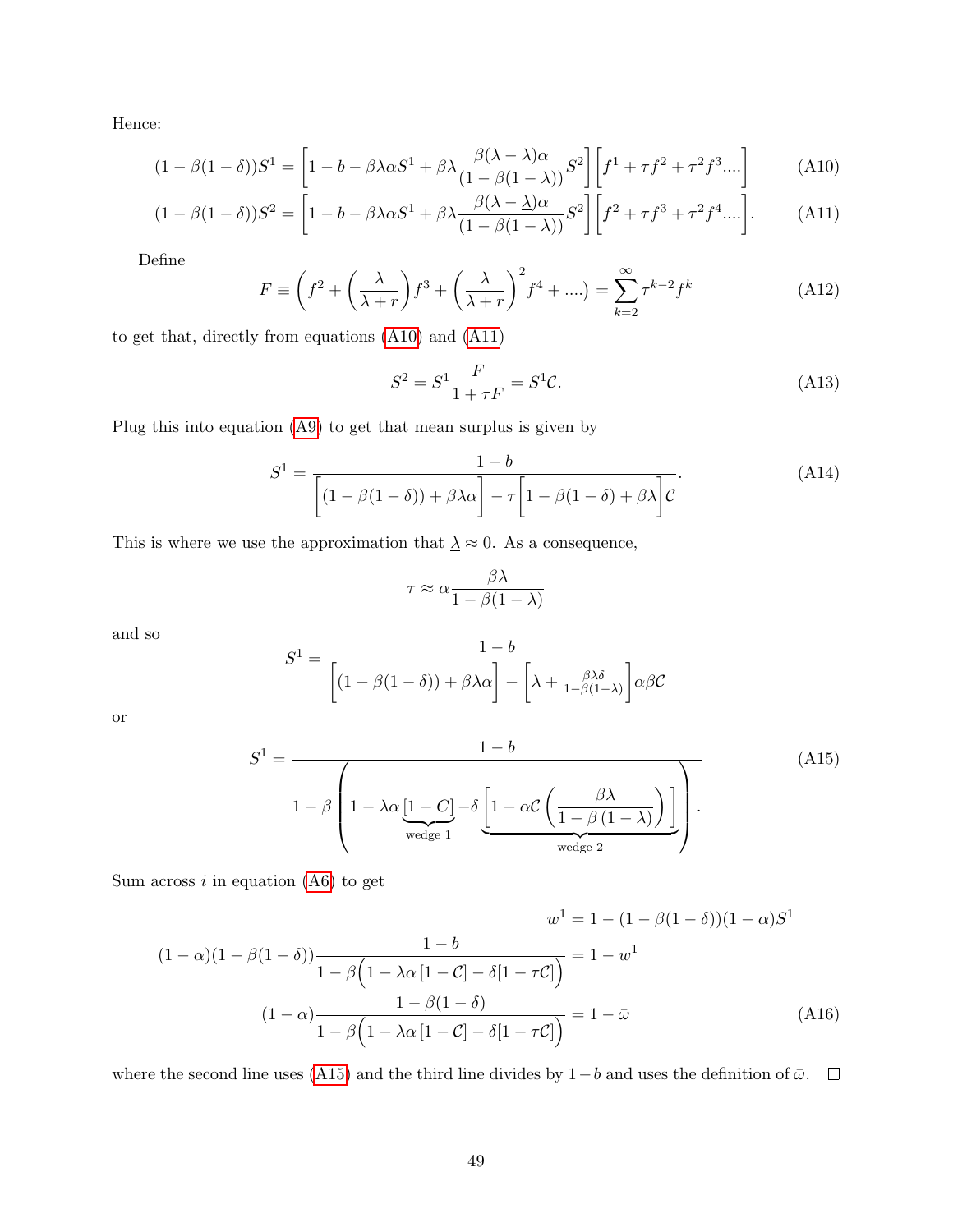### <span id="page-51-0"></span>B.2 Proof of Proposition [2](#page-12-1)

*Proof.* Start with [\(A5\)](#page-49-2) and use the exact definition of  $\tau = \frac{\beta \lambda - \underline{\lambda} \alpha}{1 - \beta (1 - \lambda)}$  $\frac{\beta \lambda - \underline{\lambda} \alpha}{1 - \beta (1 - \lambda)}$  to get

$$
(1 - \beta(1 - \delta))\alpha S_i = w_i - b - \beta\lambda\alpha S^1 + \beta\lambda \frac{\beta(\lambda - \lambda)\alpha}{(1 - \beta(1 - \lambda))} S^2 + \frac{1 - \beta(1 - \delta)}{1 - \beta(1 - \lambda)} \beta(\lambda - \lambda) f_i \alpha S_i
$$

$$
(\alpha - \tau f_i) S_i = \frac{w_i - b}{1 - \beta(1 - \delta)} + \frac{1}{1 - \beta(1 - \delta)} \left( -\beta\lambda\alpha S^1 + \beta\lambda\tau S^2 \right). \tag{A17}
$$

Use equation [\(A6\)](#page-49-1) to add  $(1 - \alpha)S_i = \frac{1 - w_i}{1 - \beta(1 - \delta)}$  on both sides to get

$$
(1 - \tau f_i)S_i = \frac{1 - b}{1 - \beta(1 - \delta)} + \frac{1}{1 - \beta(1 - \delta)} \left( -\beta \lambda \alpha S^1 + \beta \lambda \tau S^2 \right).
$$

Plug in for  $S_i$  using  $S_i = \frac{1-w_i}{(1-\alpha)(1-\beta(1-\delta))}$  and observe that the right hand side is a constant to get that

$$
\frac{1 - w_i}{1 - w_j} = \frac{1 - \tau f_j}{1 - \tau f_i}.
$$
\n(A18)

<span id="page-51-2"></span>

### <span id="page-51-1"></span>B.3 Properties of P

Proof. Note that:

$$
\mathcal{C}^{P} = \frac{\sum_{k=2}^{\infty} \tau^{k-2} \tilde{p}^{k}}{\tilde{p}^{1} + \tau \sum_{k=2}^{\infty} \tau^{k-2} \tilde{p}^{k}} \times \frac{\tilde{p}^{1}}{\tilde{p}^{1}}
$$

$$
= \frac{\sum_{k=2}^{\infty} \tau^{k-2} \tilde{p}^{k}/\tilde{p}^{1}}{1 + \tau \sum_{k=2}^{\infty} \tau^{k-2} \tilde{p}^{k}/\tilde{p}^{1}}.
$$
(A19)

We have that:

$$
\mathcal{C}^{P} - \mathcal{C} = \frac{\sum_{k=2}^{\infty} \tau^{k-2} \tilde{p}^{k} / \tilde{p}^{1}}{1 + \tau \sum_{k=2}^{\infty} \tau^{k-2} \tilde{p}^{k} / \tilde{p}^{1}} - \frac{\sum_{k=2}^{\infty} \tau^{k-2} f^{k}}{1 + \tau \sum_{k=2}^{\infty} \tau^{k-2} f^{k}}.
$$
 (A20)

Forming a common denominator, the sign of  $\mathcal{C}^p - \mathcal{C}$  depends on the sign of  $\sum_{k=2}^{\infty} \tau^{k-2} \tilde{p}^k / \tilde{p}$  $\sum$ rming a common denominator, the sign of  $C^p - C$  depends on the sign of  $\sum_{k=2}^{\infty} \tau^{k-2} \tilde{p}^k / \tilde{p}^1 -$ <br> $\sum_{k=2}^{\infty} \tau^{k-2} f^k$ . So now let us sign this component:

$$
\sum_{k=2}^{\infty} \tau^{k-2} \tilde{p}^{k} / \tilde{p}^{1} - \sum_{k=2}^{\infty} \tau^{k-2} f^{k} = \sum_{k=2}^{\infty} \tau^{k-2} (\tilde{p}^{k} / \tilde{p}^{1} - f^{k})
$$
  
\n
$$
= \sum_{i} \sum_{k=2}^{\infty} \tau^{k-2} f_{i}^{k} (\tilde{p}_{i} / \tilde{p}^{1} - 1)
$$
  
\n
$$
= \frac{1}{\tau^{2}} \sum_{i} \sum_{k=1}^{\infty} \tau^{k} f_{i}^{k} (\tilde{p}_{i} / \tilde{p}^{1} - 1) - \frac{1}{\tau^{2}} \sum_{i} \tau f_{i} (\tilde{p}_{i} / \tilde{p}^{1} - 1)
$$
  
\n
$$
= \frac{1}{\tau^{2}} \sum_{i} (\tilde{p}_{i} / \tilde{p}^{1} - 1) \frac{\tau f_{i}}{1 - \tau f_{i}} - \frac{1}{\tau} (\tilde{p}^{1} / \tilde{p}^{1} - 1).
$$
 (A21)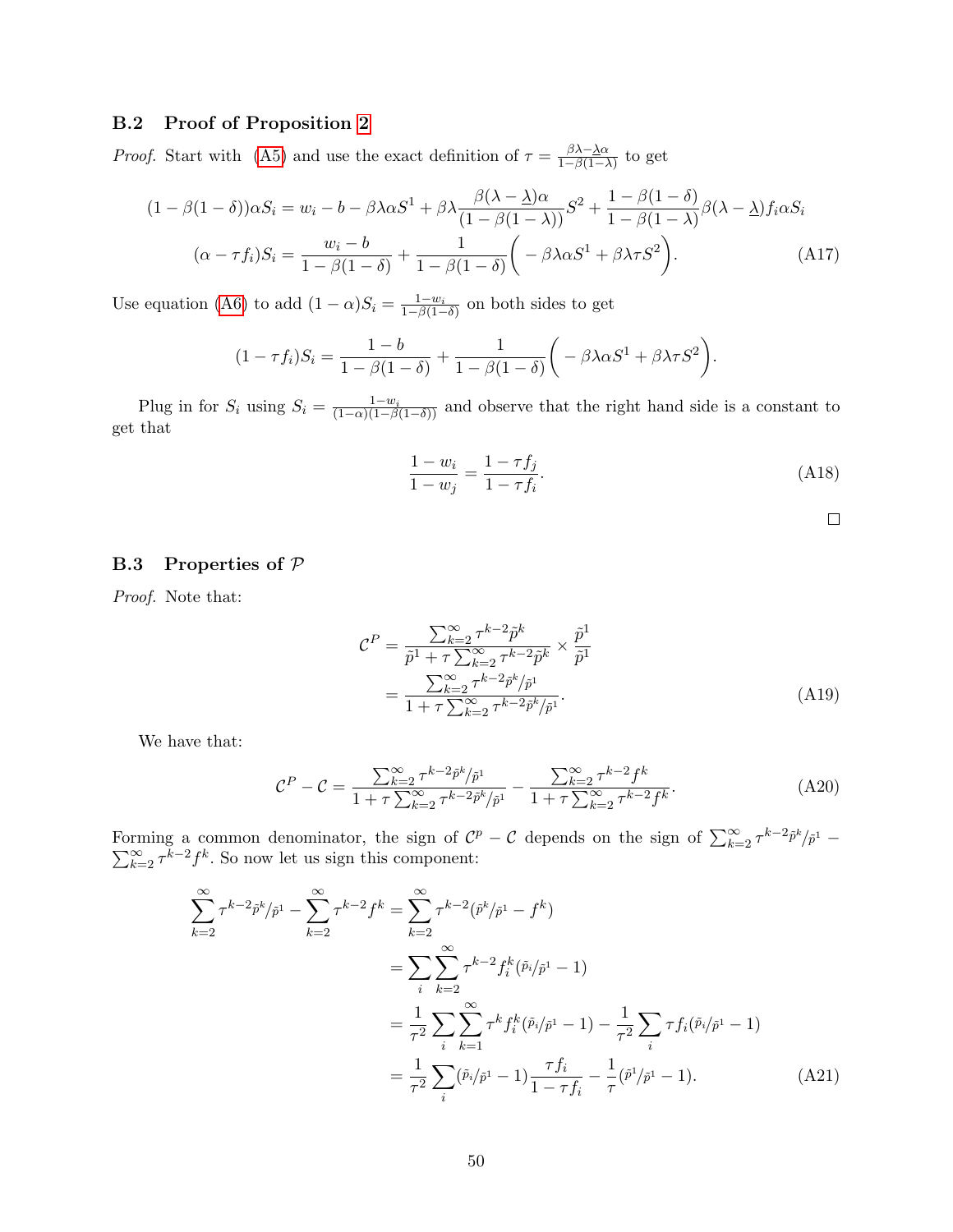Note that  $\tilde{p}^1/\tilde{p}^1 - 1 = 0$ . So we have:

$$
\sum_{k=2}^{\infty} \tau^{k-2} \tilde{p}^k / \tilde{p}^1 - \sum_{k=2}^{\infty} \tau^{k-2} f^k = \frac{1}{\tau^2} \sum_i (\tilde{p}_i / \tilde{p}^1 - 1) \frac{\tau f_i}{1 - \tau f_i}
$$

$$
= \frac{1}{\tau} \sum_i \frac{f_i(\tilde{p}_i / \tilde{p}^1 - 1)}{1 - \tau f_i}.
$$
(A22)

Since  $\sum_i f_i \tilde{p}_i / \tilde{p}^1 = 1$ , the numerator is the *weighted* empirical covariance between  $f_i$  and  $\tilde{p}_i / \tilde{p}^1$  (note that  $\sum_i f_i(\tilde{p}_i/\tilde{p}^1 - 1) = \sum_i (f_i - \bar{f})(\tilde{p}_i/\tilde{p}^1 - 1)$ , where the weights are  $\frac{1}{1 - \tau f_i}$ , so we place more weight on the larger firms.  $\Box$ 

## <span id="page-52-0"></span>B.4 Proof of Proposition [3](#page-14-0)

*Proof.* Recall that, under heterogeneous productivity, the output per worker at firm  $i$  is given by  $p_i$ . Hence, the equivalent of equation  $(4)$  is

<span id="page-52-1"></span>
$$
J_i = p_i - w_i + \beta (1 - \delta) J_i.
$$

This equation, together with [\(8\)](#page-9-0), gives us the equivalent of [\(A6\)](#page-49-1) under heterogeneous productivity:

<span id="page-52-3"></span><span id="page-52-2"></span>
$$
w_i = p_i - (1 - \beta(1 - \delta))(1 - \alpha)S_i.
$$
 (A23)

Now, we proceed in exactly the same fashion as in the proof of Proposition [1.](#page-11-0) The proof is unaltered up to equation [\(A5\)](#page-49-2).

$$
(1 - \beta(1 - \delta))S_i = p_i - b - \beta\lambda\alpha S^1 + \beta\lambda \frac{\beta(\lambda - \underline{\lambda})\alpha}{(1 - \beta(1 - \lambda))}S^2 + \frac{1 - \beta(1 - \delta)}{1 - \beta(1 - \lambda)}\beta(\lambda - \underline{\lambda})f_i\alpha S_i.
$$
 (A24)

Thus, proceeding identically to the proof of Proposition [1,](#page-11-0) we combine [\(A23\)](#page-52-1) and [\(A24\)](#page-52-2) to obtain the counterpart to equation [\(A8\)](#page-49-4):

$$
(1 - \beta(1 - \delta))S^k = \tilde{p}^k + f^k \left[ -\beta\lambda\alpha S^1 + \beta\lambda \frac{\beta(\lambda - \underline{\lambda})\alpha}{(1 - \beta(1 - \lambda))}S^2 \right] + \frac{1 - \beta(1 - \delta)}{1 - \beta(1 - \lambda)}\beta(\lambda - \underline{\lambda})\alpha S^{k+1}
$$
\n(A25)

where  $\tilde{p}^k \equiv \sum_i f_i^k (p_i - b)$  is the employment weighted average (net) productivity. Evaluate [\(A25\)](#page-52-3) at  $k = 1, 2, 3, ...$  to get

$$
(1 - \beta(1 - \delta))S^{1} = \tilde{p}^{1} + f^{1}\left[-\beta\lambda\alpha S^{1} + \beta\lambda\frac{\beta(\lambda - \underline{\lambda})\alpha}{(1 - \beta(1 - \lambda))}S^{2}\right] + \frac{1 - \beta(1 - \delta)}{1 - \beta(1 - \lambda)}\beta(\lambda - \underline{\lambda})\alpha S^{2}
$$

$$
(1 - \beta(1 - \delta))S^{2} = \tilde{p}^{2} + f^{2}\left[-\beta\lambda\alpha S^{1} + \beta\lambda\frac{\beta(\lambda - \underline{\lambda})\alpha}{(1 - \beta(1 - \lambda))}S^{2}\right] + \frac{1 - \beta(1 - \delta)}{1 - \beta(1 - \lambda)}\beta(\lambda - \underline{\lambda})\alpha S^{3}
$$

$$
(1 - \beta(1 - \delta))S^{3} = \tilde{p}^{3} + f^{3}\left[-\beta\lambda\alpha S^{1} + \beta\lambda\frac{\beta(\lambda - \underline{\lambda})\alpha}{(1 - \beta(1 - \lambda))}S^{2}\right] + \frac{1 - \beta(1 - \delta)}{1 - \beta(1 - \lambda)}\beta(\lambda - \underline{\lambda})\alpha S^{4}.
$$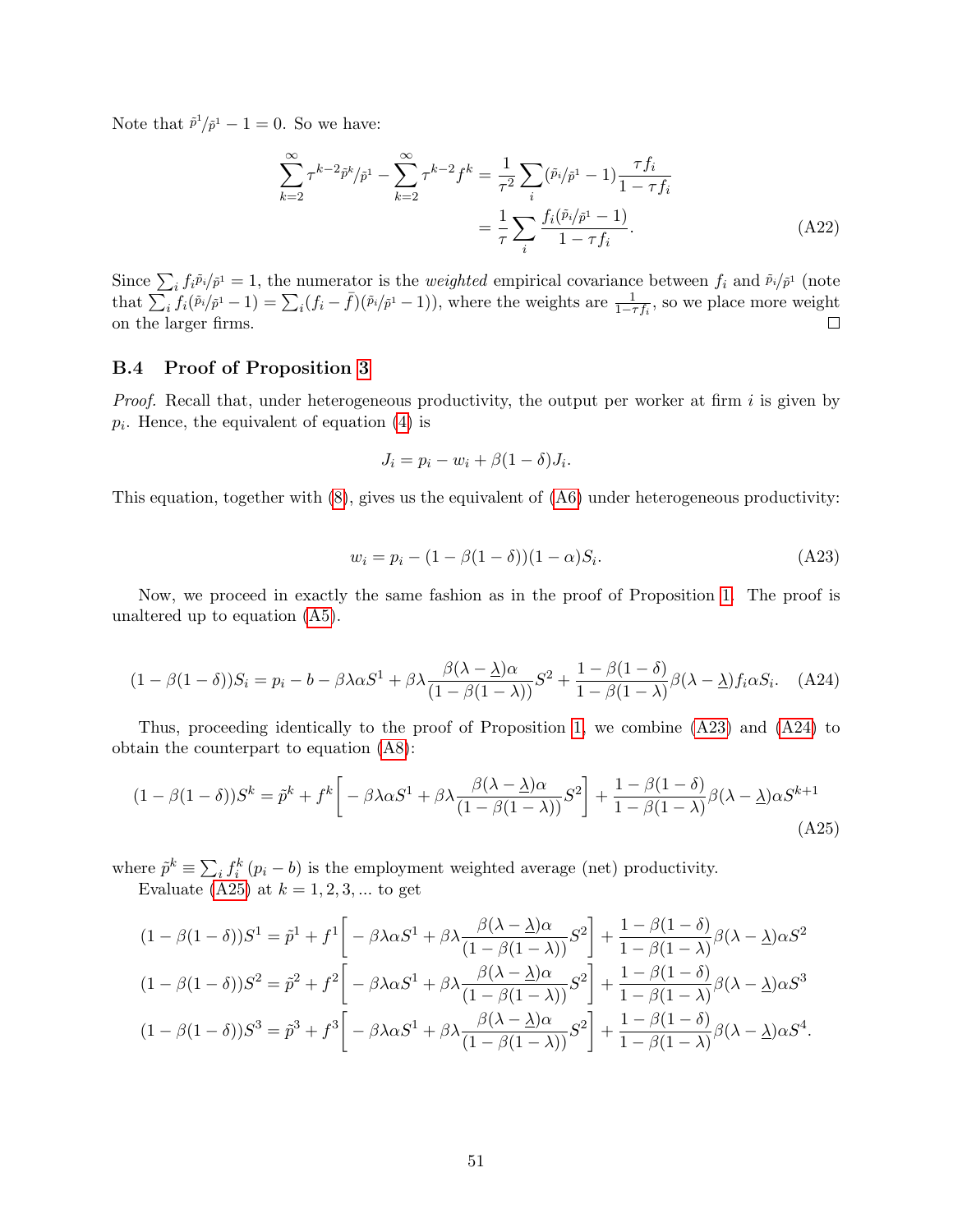Importantly, for  $k = 1$ , we can also write

<span id="page-53-3"></span>
$$
(1 - \beta(1 - \delta))S^1 = \tilde{p}^1 - \beta\lambda\alpha S^1 + \beta(\lambda - \underline{\lambda})\alpha \frac{1 - \beta + \beta(\delta + \lambda)}{(1 - \beta(1 - \lambda))}S^2.
$$
 (A26)

<span id="page-53-1"></span><span id="page-53-0"></span>.

Now start the substitution

$$
(1 - \beta(1 - \delta))S^1 = \tilde{p}^1 + f^1 \left[ -\beta\lambda\alpha S^1 + \beta\lambda\tau S^2 \right] + \tau \left( \tilde{p}^2 + f^2 \left[ -\beta\lambda\alpha S^1 + \beta\lambda\tau S^2 \right] + (1 - \beta(1 - \delta))\tau S^3 \right)
$$
\n(A27)

If we keep substituting, then we get:

$$
(1 - \beta(1 - \delta))S^{1} = (\tilde{p}^{1} + \tau \tilde{p}^{2} + \tau^{2} \tilde{p}^{3} + \dots) + \left[ -\beta \lambda \alpha S^{1} + \beta \lambda \tau S^{2} \right] (f^{1} + \tau f^{2} + \tau^{2} f^{3} + \dots).
$$
\n(A28)

Proceeding identically for  $S^2$  gives

$$
(1 - \beta(1 - \delta))S^2 = \left(\tilde{p}^2 + \tau \tilde{p}^3 + \tau^2 \tilde{p}^4 + \ldots\right) + \left[ -\beta\lambda\alpha S^1 + \beta\lambda\tau S^2 \right] \left(f^2 + \tau f^3 + \tau^2 f^4 + \ldots\right). \tag{A29}
$$

Define

$$
P \equiv \left(\tilde{p}^2 + \tau \tilde{p}^3 + \tau^2 \tilde{p}^4 + \ldots\right) = \sum_{k=2}^{\infty} \tau^{k-2} \tilde{p}^k
$$
 (A30)

and let, as previously,  $F \equiv \sum_{k=2}^{\infty} \tau^{k-2} f^k$ . This gives, directly from equations [\(A28\)](#page-53-0) and [\(A29\)](#page-53-1)

<span id="page-53-2"></span>
$$
S^{2} = S^{1} \frac{F}{1+\tau F} - \frac{1}{1-\beta(1-\delta)} \left[ (\tilde{p}^{1} + \tau P) \frac{F}{1+\tau F} - P \right] = S^{1}C - \frac{1}{1-\beta(1-\delta)} \left[ (\tilde{p}^{1} + \tau P) C - P \right].
$$
\n(A31)

Note that

$$
(\tilde{p}^1 + \tau P) C - P = (\tilde{p}^1 + \tau P) C - P \frac{\tilde{p}^1 + \tau P}{\tilde{p}^1 + \tau P}
$$

$$
= (\tilde{p}^1 + \tau P) (C - C^P)
$$

$$
= \tilde{p}^1 \left( 1 + \frac{\tau P}{\tilde{p}^1} \right) (C - C^P)
$$

$$
= -\tilde{p}^1 \mathcal{P}
$$

and so [A31](#page-53-2) becomes

$$
S^2 = S^1 \mathcal{C} + \frac{1}{1 - \beta (1 - \delta)} \tilde{p}^1 \mathcal{P}.
$$
 (A32)

Plug this into equation [\(A26\)](#page-53-3) to get

$$
S^{1} = \frac{\tilde{p}^{1}\left(1 + \tau \frac{1-\beta(1-(\delta+\lambda))}{1-\beta(1-\delta)}\mathcal{P}\right)}{1-\beta(1-(\delta+\lambda\alpha)) - \tau\mathcal{C}(1-\beta(1-(\delta+\lambda)))}.
$$
\n(A33)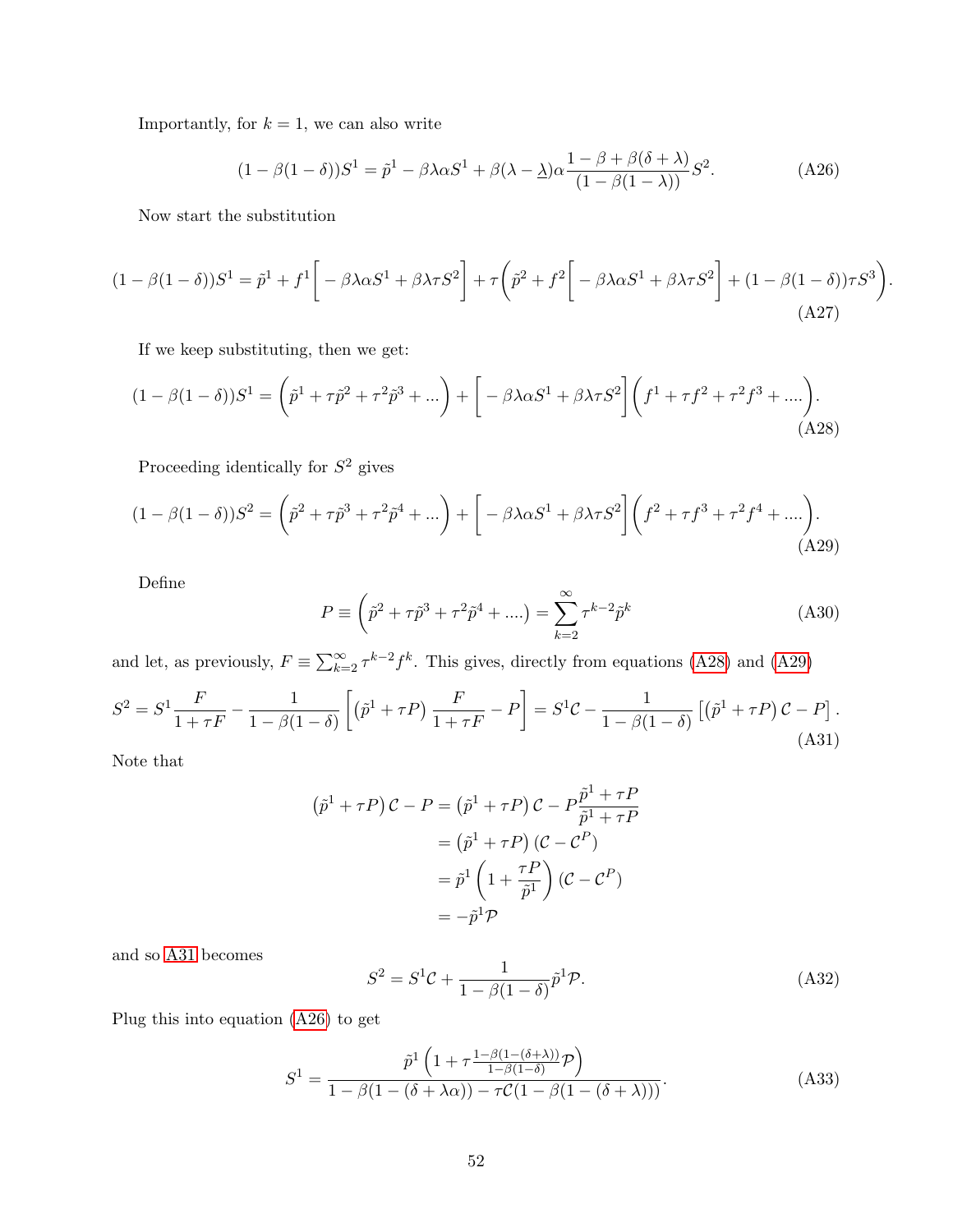Define  $S^{1*}$  to be the employment weighted mean surplus from the homogeneous firm case given in [\(A15\)](#page-50-2). Use the definition of  $\hat{\tau}$  and the steps leading from [\(A14\)](#page-50-3) to (A15) to get that

$$
S^{1} = S^{1*} \frac{\tilde{p}^{1}}{1 - b} (1 + \hat{\tau} \mathcal{P}). \tag{A34}
$$

Integrate across equation [\(A23\)](#page-52-1) to get

$$
(1 - \beta(1 - \delta))(1 - \alpha)\frac{S^1}{\tilde{p}^1} = 1 - \bar{\omega}
$$

and thus, plugging in the previous expression

$$
(1 - \beta(1 - \delta))(1 - \alpha) \frac{S^{1*}}{1 - b} (1 + \hat{\tau} \mathcal{P}) = 1 - \bar{\omega}
$$

and so the result is immediate from comparison with [\(A16\)](#page-50-4).

### <span id="page-54-0"></span>B.5 Proof of Proposition [4](#page-14-1)

Proof. Equations [\(A5\)](#page-49-2) and [\(A17\)](#page-51-2) also hold in the extension with heterogeneous productivity.

$$
(1 - \beta(1 - \delta))\alpha S_i = w_i - b - \beta \lambda \alpha S^1 + \beta \lambda \frac{\beta(\lambda - \lambda)\alpha}{(1 - \beta(1 - \lambda))} S^2 + \frac{1 - \beta(1 - \delta)}{1 - \beta(1 - \lambda)} \beta(\lambda - \lambda) f_i \alpha S_i
$$

$$
(\alpha - \tau f_i) S_i = \frac{w_i - b}{1 - \beta(1 - \delta)} + \frac{1}{1 - \beta(1 - \delta)} \left( -\beta \lambda \alpha S^1 + \beta \lambda \tau S^2 \right). \tag{A35}
$$

Use equation [\(A23\)](#page-52-1) to add  $(1 - \alpha)S_i = \frac{p_i - w_i}{1 - \beta(1 - \alpha)}$  $\frac{p_i - w_i}{1 - \beta(1 - \delta)}$  on both sides of [\(A17\)](#page-51-2) to get

$$
(1 - \tau f_i)S_i = \frac{p_i - b}{1 - \beta(1 - \delta)} + \frac{1}{1 - \beta(1 - \delta)} \left( -\beta \lambda \alpha S^1 + \beta \lambda \tau S^2 \right).
$$

Plug in for  $S_i$  once more to get

<span id="page-54-1"></span>
$$
(1 - \tau f_i) (p_i - w_i) = (1 - \alpha) (p_i - b) + (1 - \alpha) \left[ -\beta \lambda \alpha S^1 + \beta \lambda \tau S^2 \right].
$$
 (A36)

To characterize the term in squared brackets use, from equation [\(A26\)](#page-53-3),

$$
(1 - \beta(1 - \delta) + \beta\lambda\alpha)S^{1} = \tilde{p}^{1} + \tau(1 - \beta + \beta(\delta + \lambda))S^{2}.
$$

Rewrite as

$$
\beta \lambda \left[ \tau S^2 - \frac{1 - \beta((1 - \delta) + \beta \lambda \alpha}{1 - \beta + \beta(\delta + \lambda)} S^1 \right] = -\tilde{p}^1 \frac{\beta \lambda}{1 - \beta + \beta(\delta + \lambda)}
$$

 $\Box$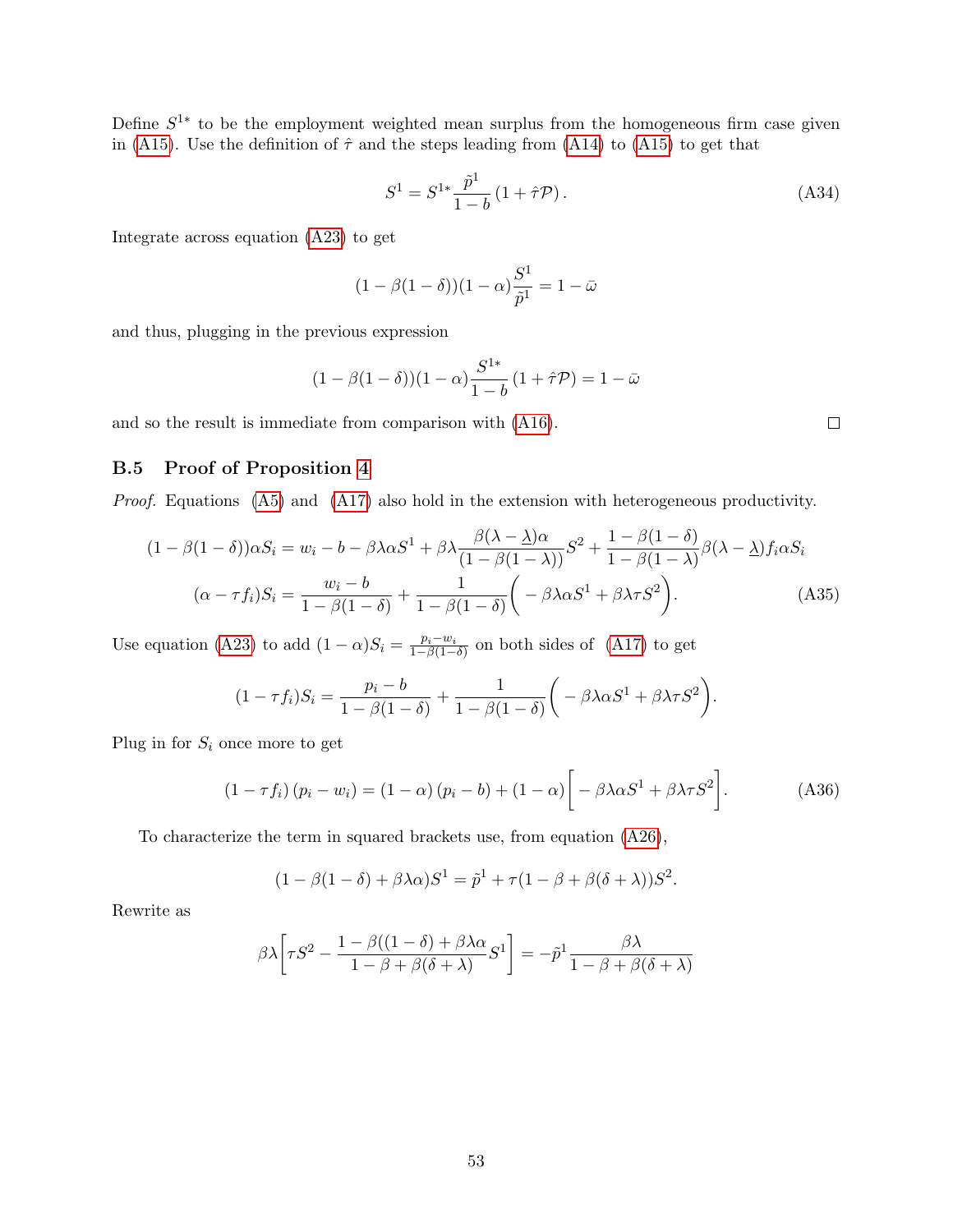and so

$$
\beta \lambda \left[ \tau S^2 - \alpha S^1 - \frac{(1 - \alpha)[1 - \beta(1 - \delta)]}{1 - \beta + \beta(\delta + \lambda)} S^1 \right] = -\tilde{p}^1 \frac{\beta \lambda}{1 - \beta + \beta(\delta + \lambda)}
$$

$$
\beta \lambda \left[ \tau S^2 - \alpha S^1 \right] = -\tilde{p}^1 \frac{\beta \lambda}{1 - \beta + \beta(\delta + \lambda)} + \beta \lambda \frac{(1 - \alpha)[1 - \beta(1 - \delta)]}{1 - \beta + \beta(\delta + \lambda)} S^1
$$

$$
\beta \lambda \left[ \tau S^2 - \alpha S^1 \right] = -\frac{\beta \lambda}{1 - \beta + \beta(\delta + \lambda)} \left[ \tilde{p}^1 - S^1 (1 - \beta(1 - \delta))(1 - \alpha) \right].
$$

Use this to replace the term in squared brackets in [\(A36\)](#page-54-1) and plug in for  $S^1 = (p^1 - \bar{w})\frac{1}{(1 - \beta(1 - \bar{w}))}$  $(1-\beta(1-\delta))(1-\alpha)$ to get that

$$
(1 - \tau f_i) (p_i - w_i) = (1 - \alpha) (p_i - b) - \frac{\beta \lambda (1 - \alpha)}{1 - \beta + \beta (\delta + \lambda)} \left[ \tilde{p}^1 - (p^1 - \bar{w}) \right]
$$

$$
(1 - \tau f_i) (p_i - w_i) = (1 - \alpha) (p_i - b) - \frac{\beta \lambda (1 - \alpha)}{1 - \beta + \beta (\delta + \lambda)} (\bar{w} - b),
$$

which completes the proof.

### <span id="page-55-0"></span>B.6 Proof of Corollary [4](#page-15-3)

Proof. The proof proceeds in a few steps:

- 1. First, establish that  $\frac{\partial \bar{w}}{\partial \mathcal{C}}$  $\frac{\mathcal{C}}{\bar{w}} < 0.$
- 2. Second, establish that  $\frac{\partial^2 \bar{\omega}}{\partial \hat{\omega}}$ ∂C∂α  $\frac{\mathcal{C}}{\bar{w}} > 0.$
- 3. Combined, these steps imply that  $\frac{\partial \bar{w}}{\partial \mathcal{C}}$  $\mathcal{C}_{0}^{(n)}$  $\frac{C}{\bar{w}}$  becomes smaller in magnitude when  $\alpha$  increases.

Establish that  $\frac{\partial \bar{w}}{\partial \mathcal{C}}$  $\frac{\mathcal{C}}{\bar{w}} < 0$  To keep notation more compact, it is helpful to note that:

$$
\bar{w} = \bar{\omega}(1 - b) + b \tag{A37}
$$

Then:

<span id="page-55-1"></span>
$$
\frac{\partial \bar{w}}{\partial \mathcal{C}} = (1 - b) \frac{\partial \bar{\omega}}{\partial \mathcal{C}}.
$$
\n(A38)

And:

<span id="page-55-2"></span>
$$
\frac{\partial \bar{w}}{\partial \mathcal{C}} \frac{\mathcal{C}}{\bar{w}} = \frac{\partial \bar{\omega}}{\partial \mathcal{C}} \frac{(1 - b)\mathcal{C}}{\bar{\omega}(1 - b) + b} \n= \frac{\partial \bar{\omega}}{\partial \mathcal{C}} \frac{\mathcal{C}}{\bar{\omega} + \frac{b}{1 - b}}.
$$
\n(A39)

Note that:

$$
\frac{\partial \bar{\omega}}{\partial \mathcal{C}} = \frac{-(1-\alpha)\tau[1-\beta(1-\delta)][1-\beta(1-\delta)+\beta\lambda]}{\left(\left[(1-\beta(1-\delta))+\beta\lambda\alpha\right]-\left[1-\beta(1-\delta)+\beta\lambda\right]\tau\mathcal{C}\right)^2} < 0.
$$
\n(A40)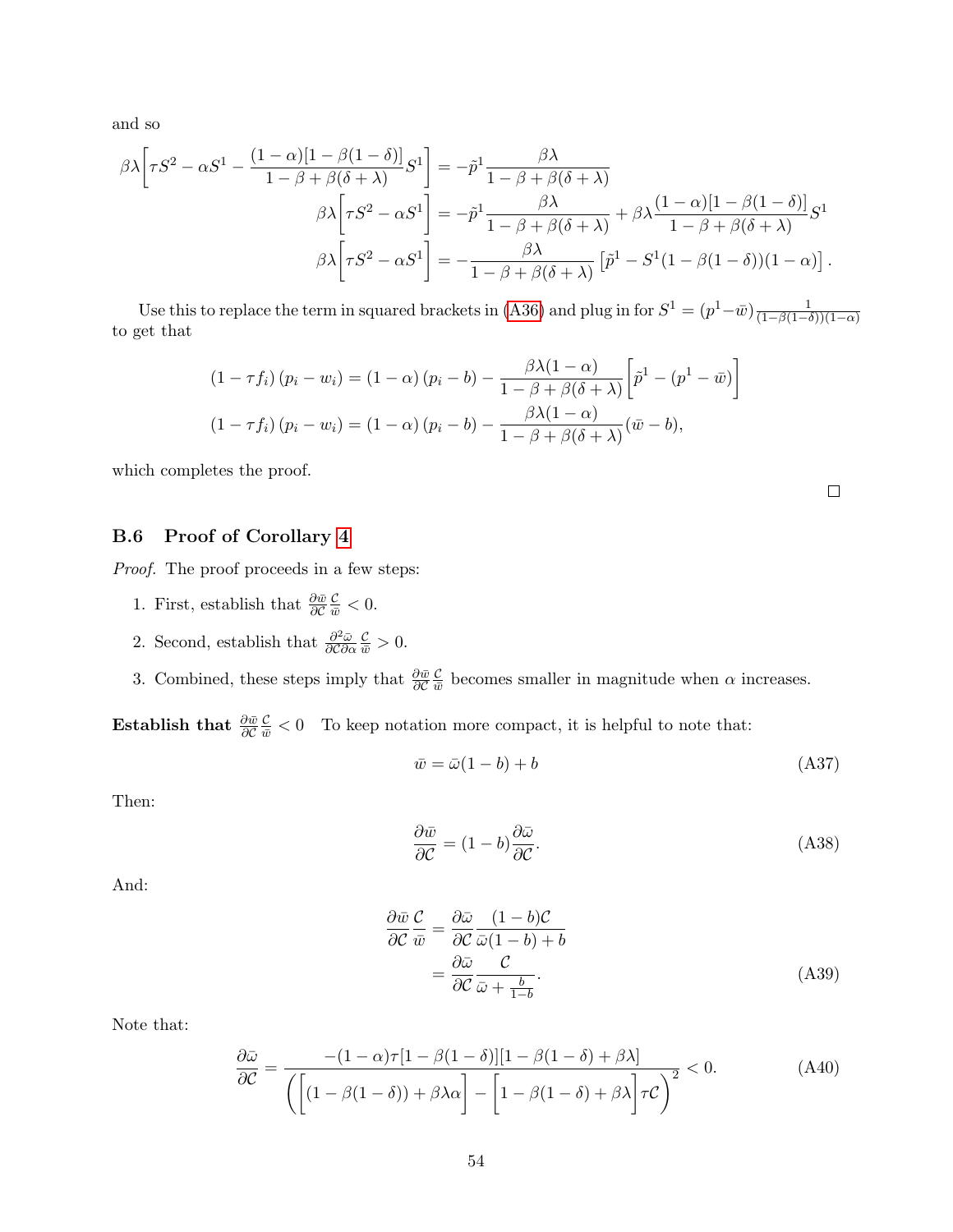Hence, combining [\(A39\)](#page-55-1), [\(A40\)](#page-55-2) and the fact that  $\frac{\mathcal{C}}{\bar{w}} > 0$ , we have

<span id="page-56-2"></span>
$$
\frac{\partial \bar{w}}{\partial \mathcal{C}} \frac{\mathcal{C}}{\bar{w}} < 0. \tag{A41}
$$

Establish that  $\frac{\partial^2 \bar{\omega}}{\partial \Omega}$ ∂C∂α  $\frac{\mathcal{C}}{\bar{w}} > 0$  Now:

$$
\frac{\partial \bar{w}}{\partial \alpha} \frac{\partial \bar{w}}{\partial \alpha} = \frac{\partial \frac{\partial \bar{w}}{\partial \alpha}}{\partial \alpha} \frac{\partial \bar{w}}{\partial \alpha} + \frac{b}{1-b} - \frac{\partial \bar{w}}{\partial \alpha} \frac{\partial \bar{w}}{\partial \alpha} \frac{\partial \bar{w}}{(\bar{w} + \frac{b}{1-b})^2} \n= \frac{\partial \bar{w}}{\partial \bar{w} + \frac{b}{1-b}} \left( \frac{\partial^2 \bar{w}}{\partial \bar{w}} - \frac{\partial \bar{w}}{\partial \bar{w}} \frac{\partial \bar{w}}{\partial \alpha} \frac{1}{(\bar{w} + \frac{b}{1-b})} \right).
$$
\n(A42)

Note that:

$$
\frac{\partial \bar{\omega}}{\partial \alpha} = \frac{\left( \left[ 1 - \beta(1 - \delta) + \beta \lambda \alpha \right] - \left[ 1 - \beta(1 - \delta) + \beta \lambda \right] \tau \mathcal{C} - (\alpha - \tau \mathcal{C}) \beta \lambda \right) \left[ 1 - \beta(1 - \delta) + \beta \lambda \right]}{\left( \left[ (1 - \beta(1 - \delta)) + \beta \lambda \alpha \right] - \left[ 1 - \beta(1 - \delta) + \beta \lambda \right] \tau \mathcal{C} \right)^2}
$$
\n
$$
= \frac{(1 - \tau \mathcal{C}) \left[ 1 - \beta(1 - \delta) \right] \left[ 1 - \beta(1 - \delta) + \beta \lambda \right]}{\left( \left[ (1 - \beta(1 - \delta)) + \beta \lambda \alpha \right] - \left[ 1 - \beta(1 - \delta) + \beta \lambda \right] \tau \mathcal{C} \right)^2} > 0. \tag{A43}
$$

Now we can consider the cross-partial:

$$
\frac{\partial^2 \bar{\omega}}{\partial \mathcal{C} \partial \alpha} = \left( \left[ (1 - \beta(1 - \delta)) + \beta \lambda \alpha \right] - \left[ 1 - \beta(1 - \delta) + \beta \lambda \right] \tau \mathcal{C} + 2\beta \lambda (1 - \alpha) \right) \times \frac{\tau [1 - \beta(1 - \delta)][1 - \beta(1 - \delta) + \beta \lambda]}{\left( \left[ (1 - \beta(1 - \delta)) + \beta \lambda \alpha \right] - \left[ 1 - \beta(1 - \delta) + \beta \lambda \right] \tau \mathcal{C} \right)^3} > 0. \tag{A44}
$$

Plugging [\(A40\)](#page-55-2), [\(A43\)](#page-56-0), and [\(A44\)](#page-56-1) into [\(A42\)](#page-56-2), we have that  $\frac{\partial^2 \bar{\omega}}{\partial \partial \bar{\omega}}$ ∂C∂α  $\frac{\mathcal{C}}{\bar{w}} > 0.$ 

Conclude Since  $\frac{\partial \bar{w}}{\partial \mathcal{C}}$  $\frac{\mathcal{C}}{\bar{w}} < 0$  and  $\frac{\partial^2 \bar{\omega}}{\partial \mathcal{C} \partial \alpha}$ ∂C∂α  $\frac{\mathcal{C}}{\bar{w}} > 0$ , we have that when  $\alpha$  increases the elasticity decreases in magnitude.

<span id="page-56-1"></span><span id="page-56-0"></span> $\Box$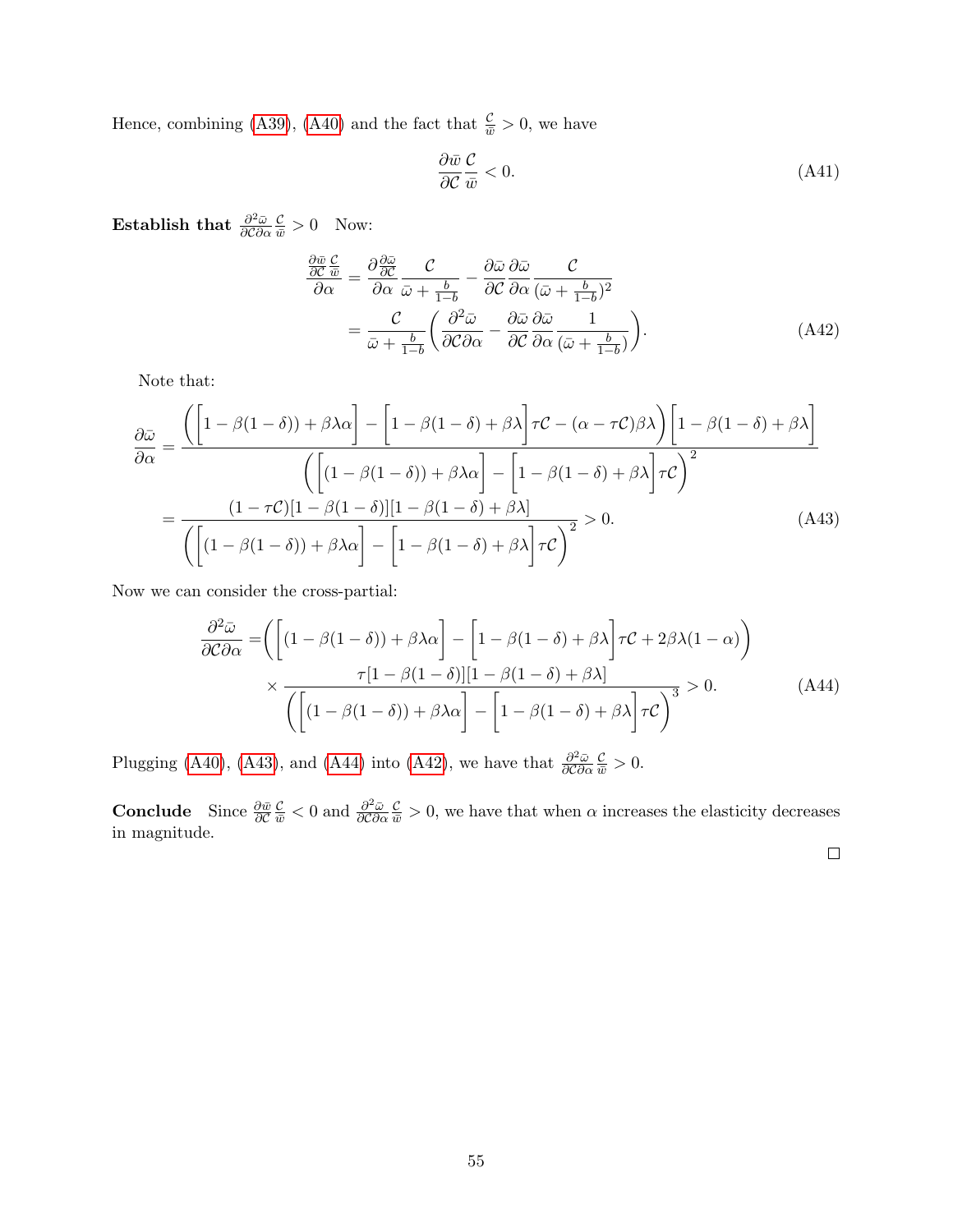## <span id="page-57-0"></span>C Sample Construction

Data and main sample: Our data source is the Austrian labor market data base (AMDB). Our main sample consists of all workers aged 20-60 that have a regular job in a firm at a reference date (August 1st) in a particular year. Regular jobs are defined as blue- and white-collar jobs that last for at least 30 days and exclude marginal work, apprenticeships, or subsidized work. The sample period is from 1997 to 2015.

Wage data and sample selection based on wages: The wage data contains annual earnings (regular pay plus bonus pay) of each employer-employee relation as well as the number of days in that person-firm-year record. Wages are censored at the social security contribution limit which varies by year. We compute average daily salaries by dividing annual earnings by the number of days worked and convert these to real wages using the consumer price index provided by Statistik Austria with 2000 as base year. The Austrian data does not provide any information on working hours and whether workers are part-time or full-time employed. In order to restrict the analysis to likely full-time workers, we drop all observations with earnings below a minimum daily wage of 32.71 Euros.[21](#page-57-1)

Residualizing wages: We regress log wages on functions of the observable characteristics in our data: a fourth degree polynomial in age, a second degree polynomial in tenure at the firm, a gender dummy, and a dummy for Austrian nationality and a set of interactions beween the dummy variables with the polynomials in age and tenure. We then compute residualized wages as the exponential function of the sum of residuals and the predicted value at average characteristics.

In equations, let  $w_i$  be the daily wage in levels of worker j. We estimate:  $\ln w_i = \beta X_i + \epsilon_i$ , where  $X_j$  is the vector of observed characteristics. Let  $\bar{X}$  be the mean of  $X_j$  across the population,  $\hat{\beta}$  be the estimated value of  $\beta$ , and  $\hat{\epsilon}_j = \ln w_j - \hat{\beta}X_j$ . Define  $\ln \hat{w}_j^r = \hat{\beta}\bar{X} + \hat{\epsilon}_j$ . Then our residualized wage in levels is:  $\hat{w}_j^r = exp(\hat{\beta}\bar{X} + \hat{\epsilon}_j).$ 

Defining firm level wages: We use the median of residualized wages in a firm as our main firmspecific wage measure. In equations, we take the median of the  $\hat{w}_j^r$  over the j that are employed at firm i. Figure [A6](#page-67-0) displays the employment-weighted distribution of firm-level wages before (Panel a) and after (Panel b) residualizing.

Additional sample restrictions: In the next Appendix, we describe how we estimate datadriven markets. These can be estimated in the connected set. Table [A1](#page-60-0) summarizes the order in which we impose sample restrictions and the effect these restrictions have on our sample sizes.

<span id="page-57-1"></span><sup>&</sup>lt;sup>21</sup> Austria has no universal minimum wage. The vast majority of employers and employees however are covered by collective bargaining contracts, which introduced a monthly minimum wage of 1167 Euros in 2009, equivalent to a daily wage of 32.71 Euro in 2000.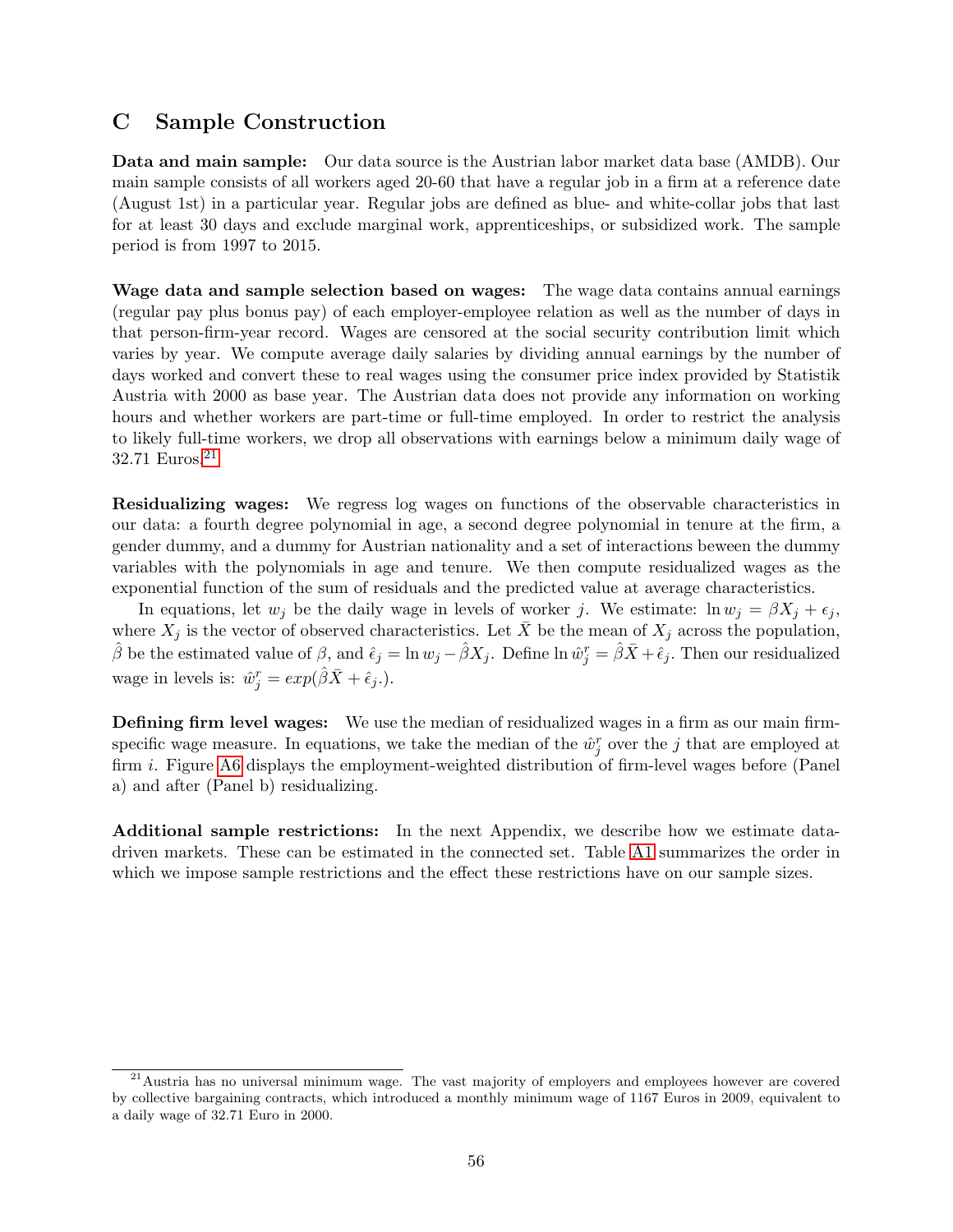## <span id="page-58-0"></span>D Data-driven labor markets

We assume that each firm  $i = 1, \ldots, N$  in the economy is in one of K labor markets. An  $N \times 1$ vector z denotes the assignment of firms to markets with  $z_i \in \{1, \ldots, K\}$ . We assume that worker flows between firms are driven by the latent markets. In particular, a  $K \times K$  matrix M summarizes transition probabilities between labor markets where the typical element  $M_{mm'}$  indicates how likely a firm in market m experiences a transition of one of its workers to a firm in market  $m'$ .

The dependence of worker flows between firms i and j on market assignments is then

<span id="page-58-1"></span>
$$
E[A_{ij}] = M_{z_iz_j} \gamma_j^+ \gamma_i^-, \tag{A45}
$$

where the number of worker transitions from i to j,  $A_{ij}$ , depends on the markets of firms i and j,  $z_i$  and  $z_j$ , the transition probability between these markets, and the firm-level parameters  $\gamma_j^+$  and  $\gamma_i^-$  which measures the propensity of firm j to hire workers and the propensity of workers to leave firm i.

Based on the observed  $N \times N$  matrix of worker transitions between firms, we estimate the parameters of equation [\(A45\)](#page-58-1) by a computational approximation to maximum likelihood. An important tuning parameter is the number of markets to consider, K. A higher number of labor markets increases the flexibility of the stochastic block model to describe the data where in the limit of  $K = N$  each firm represents its own market. This additional flexibility comes with the threat of overfitting.

To guide the trade-off between model complexity and flexibility, we rely on a regularization approach where we pick the number of labor markets to maximize the penalized likelihood of the objective function. In our baseline, we choose parameters by minimizing the description length of the model. The description length is given by the difference between the log-likelihood and the information (entropy) of the model. The log-likelihood of the stochastic block model can be written  $\log \mathcal{L} = \sum_{m,m'} E_{mm'} \log \frac{E_{mm'}}{d_m^+ d_{m'}^-}$ , where  $E_{mm'}$  denotes the number of transitions between markets m and m' and  $d_m^+$  and  $d_{m'}^-$  denote the number of incoming links in market m and outgoing links in market m', respectively.<sup>[22](#page-58-2)</sup> The information can be written  $\frac{K(K+1)}{2} \log E + N \log K$ , where E denotes the total number of worker flows.

Minimizing the description length leads us to 369 labor markets. In a robustness check, we use modularity maximization as an alternative regularization approach, which yields a coarser classification into 9 labor markets. Fixing  $K$ , we estimate the partition that maximizes the log-likelihood and then evaluate the different variants according to the modularity score. The modularity score,  $Q=\frac{1}{2l}$ 2E P ij (Aij − did<sup>j</sup>  $\frac{u_i u_j}{2E}$  1 $\{z_i = z_j\}$ , compares the share of transitions within a market to the share of expected within-market transitions in a null model that keeps the number of links constant for each firm but generates links uniformly at random (ignoring the market structure).

For the purposes of estimating the model, we only use employment-to-employment transitions. An EE transition is defined as a change of the firm with at most 30 days of non-employment between the two spells and at least one year of tenure in the old and the new job. Spurious transitions due to firm renamings, mergers or spin-offs are excluded using cutoffs on worker flows.

<span id="page-58-2"></span> $^{22}$ For a derivation of this result see, e.g., [Nimczik](#page-31-0) [\(2018\)](#page-31-0).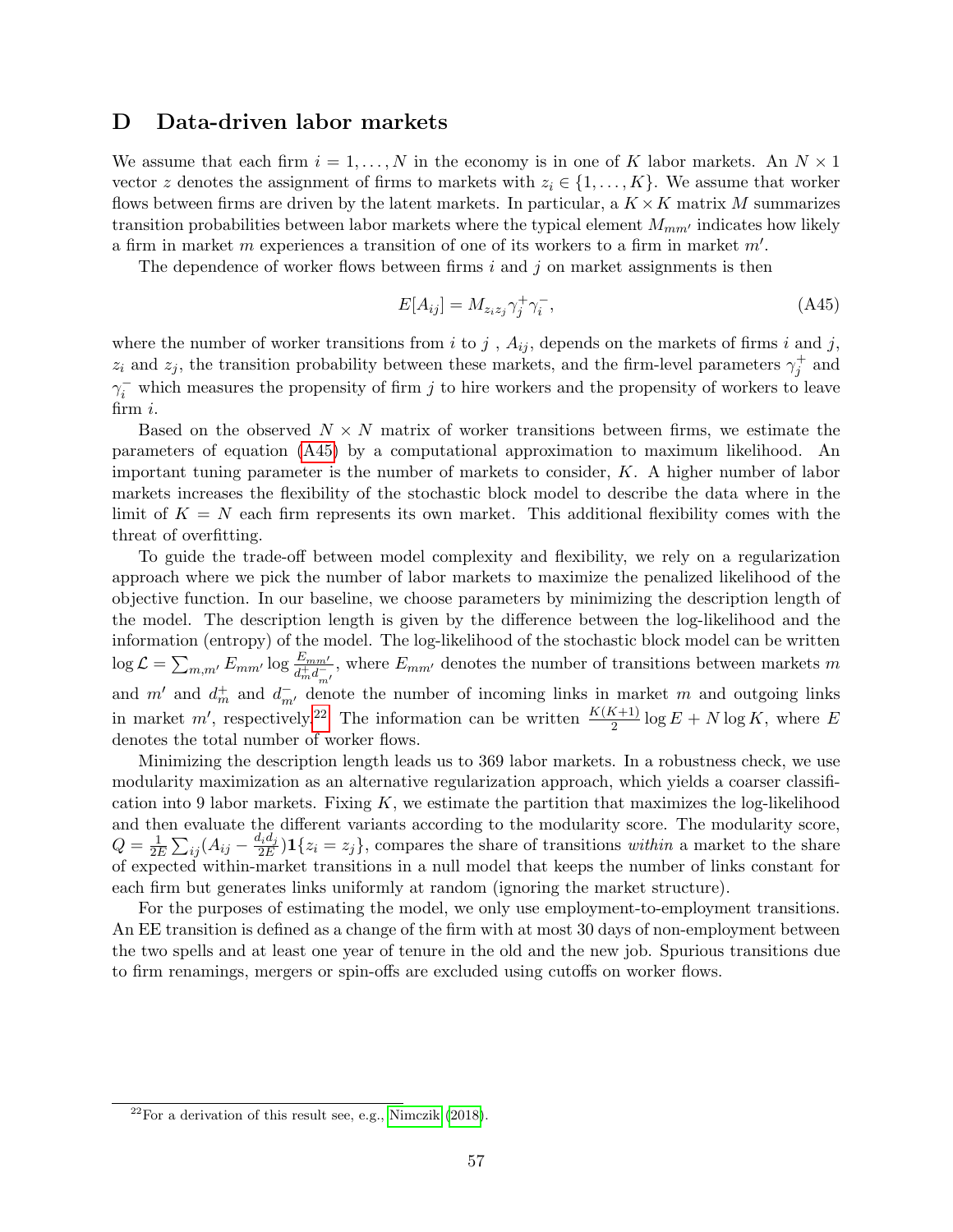# <span id="page-59-0"></span>E [Melitz and Polanec](#page-31-16) [\(2015\)](#page-31-16) decomposition of the change in the labor share

We use our model-based measure of productivity and report a [Melitz and Polanec](#page-31-16) [\(2015\)](#page-31-16) decomposition of the change in the labor share. We report a single decomposition for the whole economy from 1997 to 2015. Hence, in terms of time horizon, our numbers are most closely comparable to [Autor et al.](#page-30-10) [\(2019,](#page-30-10) Table A1, Panel C). Specifically, we decompose the change in the aggregate labor share into four terms:

<span id="page-59-1"></span>
$$
\Delta S = \underbrace{\Delta \bar{S}_S}_{\text{unweighted mean of survives}} + \underbrace{\Delta \left[ \sum (f_i^p - \bar{f}^p)(S_i - \bar{S}) \right]_S}_{\text{incumbent reallocation}} + \underbrace{f_{X,1997}^p(S_{5,1997} - S_{X,1997})}_{\text{exit}} + \underbrace{f_{E,2015}^p(S_{E,2015} - S_{S,2015})}_{\text{entry}},
$$
\n(A46)

where  $\Delta$  represents the change between two time periods (1997 to 2015),  $S = \frac{\bar{w}}{n^2}$  $\frac{\bar{w}}{p^1}$  is the aggregate labor share,  $\bar{w}$  and  $p^1$  are employment-weighted averages of wages and productivity across the whole economy,  $\bar{S}$  is the unweighted mean of labor share across firms (i.e.,  $\bar{S} \equiv \frac{1}{N}$  $\frac{1}{N}\sum_i \frac{w_i}{p_i}$  $\frac{w_i}{p_i}$ , where N is the number of firms in the economy),  $f_i^p$  $i<sup>p</sup>$  is the productivity share of the firm in the economy as opposed to market  $(f_i^p) \equiv \frac{f_i p_i}{\sum_i f_i}$  $\frac{f_i p_i}{f_j f_j p_j}$ ),  $\bar{f}^p$  is the unweighed mean of the productivity share (i.e.,  $\bar{f}^p \equiv \frac{1}{\Lambda}$  $\frac{1}{N} \sum_i f_i^p$  $i_j^p$ , S are the survivors (i.e., firms that exist in 1997 and 2015), X, 1997 are the exiters (i.e., firms that exist in 1997 and not in 2015), and  $E$ , 2015 are the entrants (i.e., firms that exist in 2015 and not in 1997). The first term captures the within-firm change in the labor share and the second term captures reallocation among the survivors. The third and fourth terms account for the contribution from exiting and entering firms. Table [A3](#page-62-0) shows the results.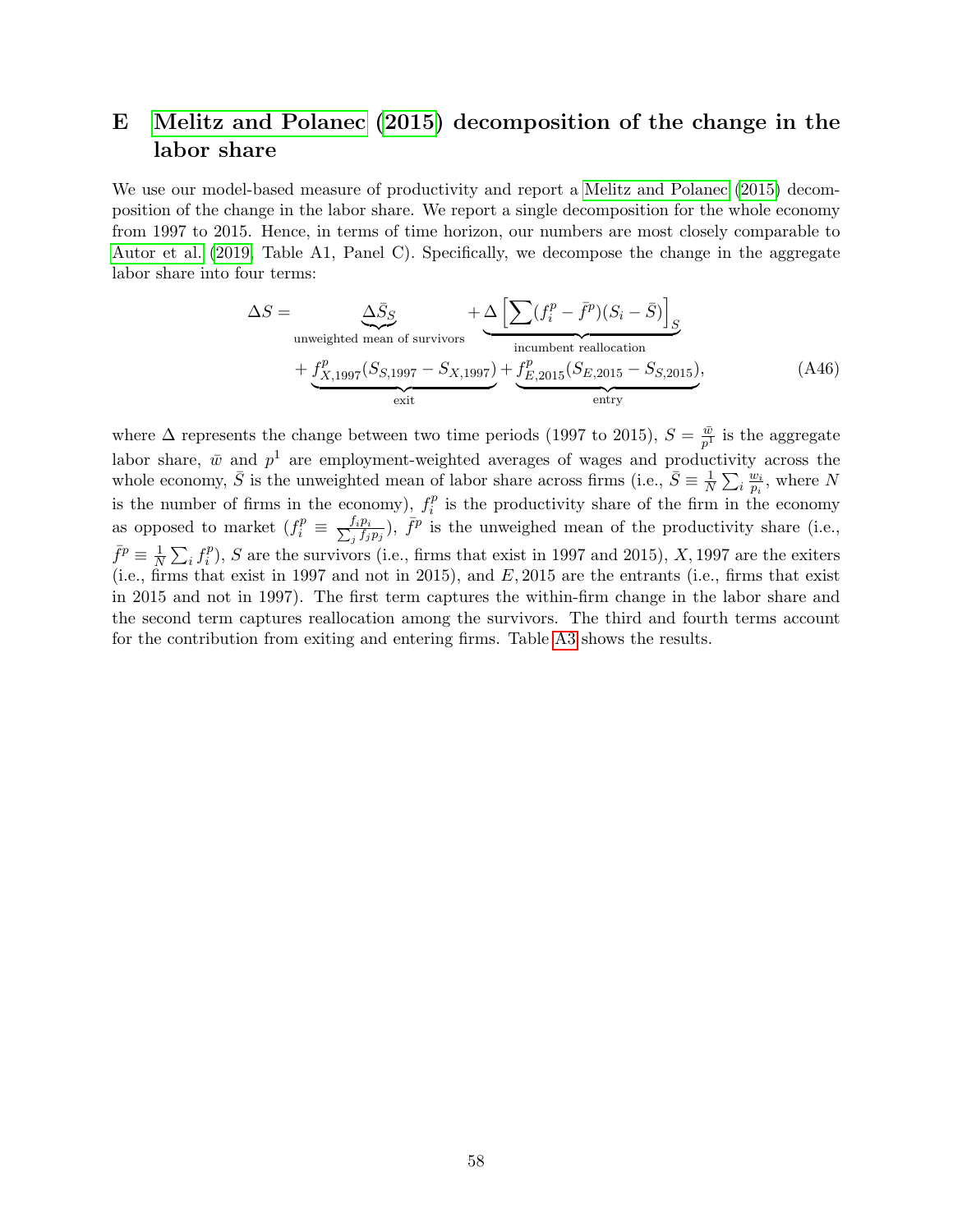# <span id="page-60-0"></span>F Additional Tables and Figures

|                                                  | $Person/year$ Firm/year |         |
|--------------------------------------------------|-------------------------|---------|
| Total number of observations                     | 2,857,835               | 236,142 |
| Impose daily wage threshold (32.71 Euro)         | 2,525,519               | 192,952 |
| Impose firm-size threshold ( $\geq$ 5 employees) | 2,290,285               | 65,285  |
| Restrict to largest connected set                | 1,858,871               | 39,827  |

Table A1: Sample Size and Construction

Notes: This Table reports sample sizes for the year 2015. The total number of observations includes all employment spells of workers aged 20-60 that are present at August 1st 2015 and last for at least 30 days. In the second row, we subtract all spells where the average daily wage for the spell is below a minimum daily wage of 32.71 Euros. In the third row, we subtract spells in firms that employ fewer than 5 employees on August 1st. The fourth row shows the number of observations that are in the largest connected set based on employer-to-employer transitions.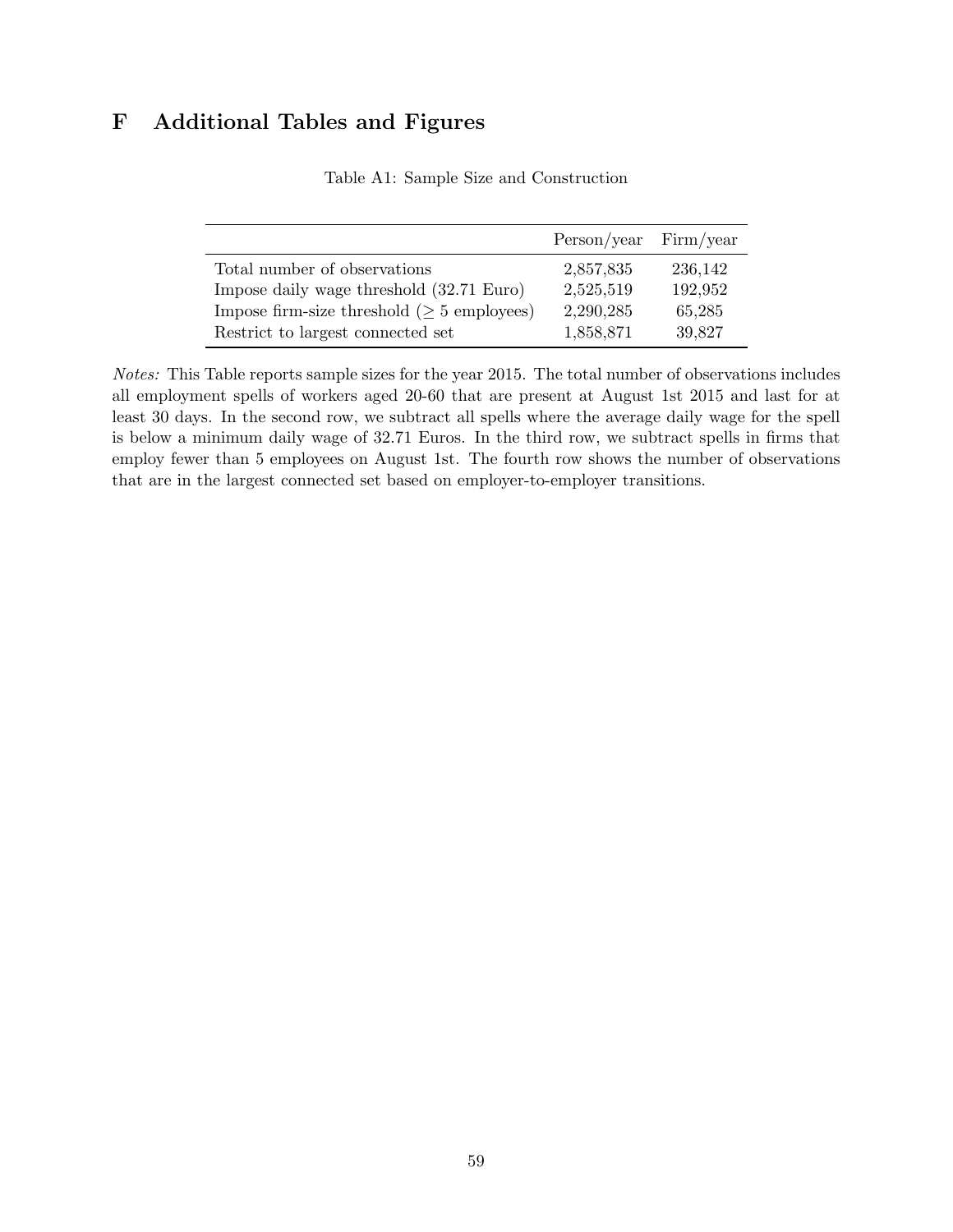<span id="page-61-0"></span>

|                                         |              |        | $\%\Delta$ wages |        |         |                      |
|-----------------------------------------|--------------|--------|------------------|--------|---------|----------------------|
|                                         | $\Delta$ HHI |        | at merging firms |        |         | at non-merging firms |
|                                         | Average      | Median | Average          | Median | Average | Median               |
| Baseline (356)                          | 0.046        | 0.025  | $-7.9$           | $-3.5$ | $-3.0$  | $-0.6$               |
| Alternative market definitions          |              |        |                  |        |         |                      |
| Data-driven markets $(9)$               | 0.004        | 0.001  | $-1.1$           | $-0.6$ | $-0.1$  | $-0.0$               |
| NUTS-3 regions $(35)$                   | 0.004        | 0.003  | $-1.4$           | $-1.2$ | $-0.1$  | $-0.1$               |
| 2-digit industries $(79)$               | 0.010        | 0.005  | $-2.0$           | $-1.7$ | $-0.4$  | $-0.2$               |
| 3-digit industries (238)                | 0.021        | 0.010  | $-3.2$           | $-2.1$ | $-0.9$  | $-0.3$               |
| 4-digit industries $(490)$              | 0.034        | 0.016  | $-4.9$           | $-2.9$ | $-1.7$  | $-0.5$               |
| 2-digit industry $\times$ region (1539) | 0.078        | 0.050  | $-10.6$          | $-5.1$ | $-4.6$  | $-1.4$               |
| 3-digit industry $\times$ region (2450) | 0.106        | 0.077  | $-14.2$          | $-5.9$ | $-7.0$  | $-1.9$               |
| 4-digit industry $\times$ region (3028) | 0.123        | 0.092  | $-16.4$          | $-7.1$ | $-8.4$  | $-2.6$               |

Notes: This table reports sensitivity of the effects of merging the two largest firms in each market to various labor market definitions. We report results for those markets where there are more than two firms and the number of such markets in parentheses. All numbers are employment-weighted statistics across markets.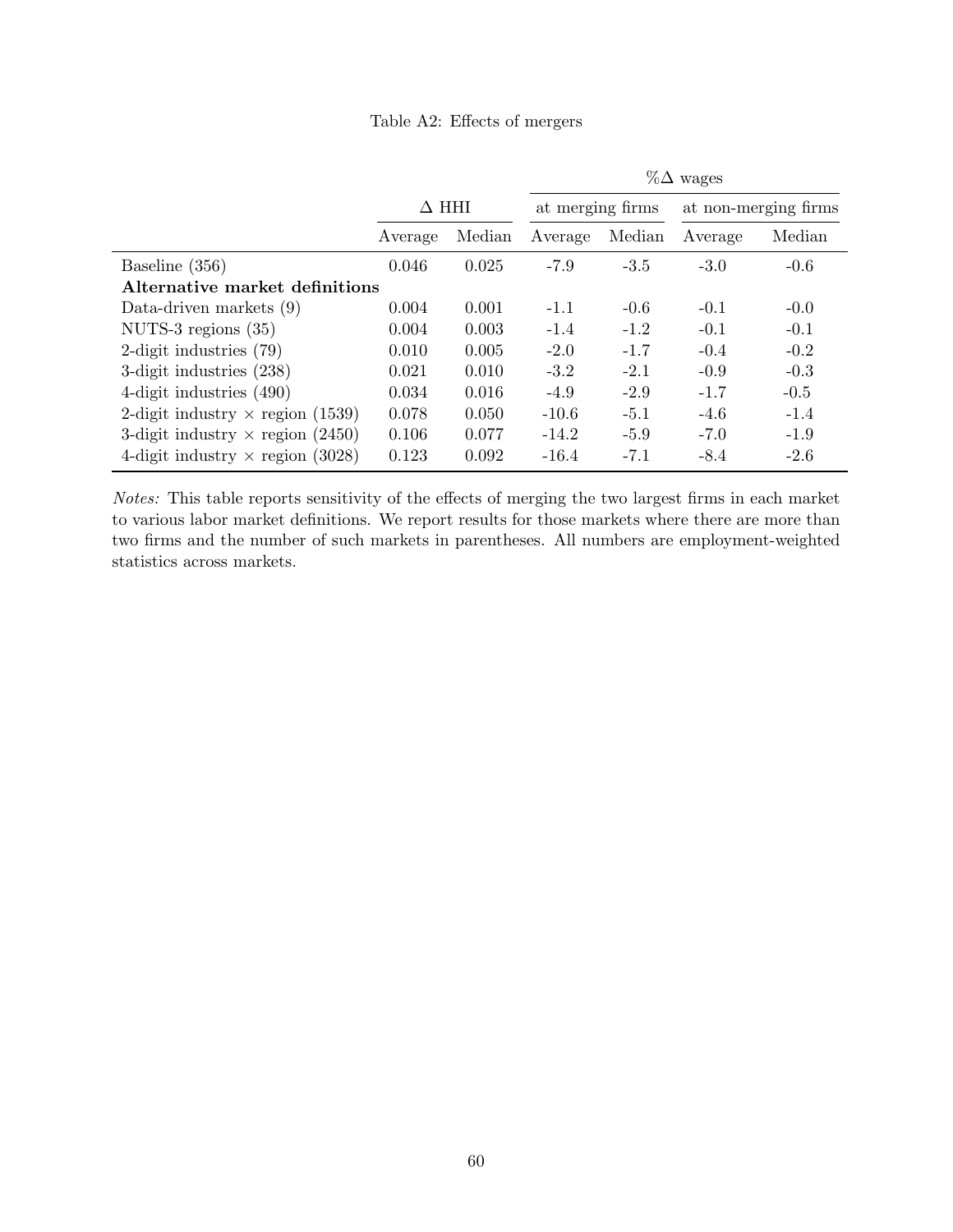<span id="page-62-0"></span>

|                                         | $\Delta$ unweighted<br>mean of<br>survivors<br>(1) | Incumbent<br>Reallocation<br>(2) | Exit<br>(3) | Entry<br>(4) |
|-----------------------------------------|----------------------------------------------------|----------------------------------|-------------|--------------|
| Baseline (369)                          | $-2.70$                                            | 3.49                             | $-2.32$     | $-1.27$      |
| Alternative market definitions          |                                                    |                                  |             |              |
| Data-driven markets $(9)$               | $-2.48$                                            | $-0.04$                          | $-0.41$     | 0.13         |
| NUTS-3 regions $(35)$                   | $-2.66$                                            | 0.24                             | $-0.53$     | 0.23         |
| 2-digit industries $(80)$               | $-2.53$                                            | 0.61                             | $-0.77$     | $-0.11$      |
| 3-digit industries $(255)$              | $-2.07$                                            | $-0.17$                          | $-0.60$     | 0.03         |
| 4-digit industries (538)                | $-2.61$                                            | 0.13                             | $-0.82$     | 0.49         |
| 2-digit industry $\times$ region (1838) | $-3.47$                                            | 2.27                             | $-2.99$     | 1.37         |
| 3-digit industry $\times$ region (3615) | $-3.04$                                            | 1.87                             | $-2.55$     | 0.85         |
| 4-digit industry $\times$ region (5384) | $-2.58$                                            | 1.78                             | $-2.66$     | 0.69         |

Table A3: Decomposition of the change in the labor share

Notes: This Table reports results of decomposing the total change in the labor share between 1997 and 2015 into components using Equation [A46.](#page-59-1) The first column is the unweighted average of labor share changes within surviving firms (that exist both in 1997 and 2015). The second column is the reallocation component that measures the covariance between productivity shares and labor share among survivors. The third and fourth column measure the productivity-weighted contribution of exiting and entering firms. All parts are measured in percentage points.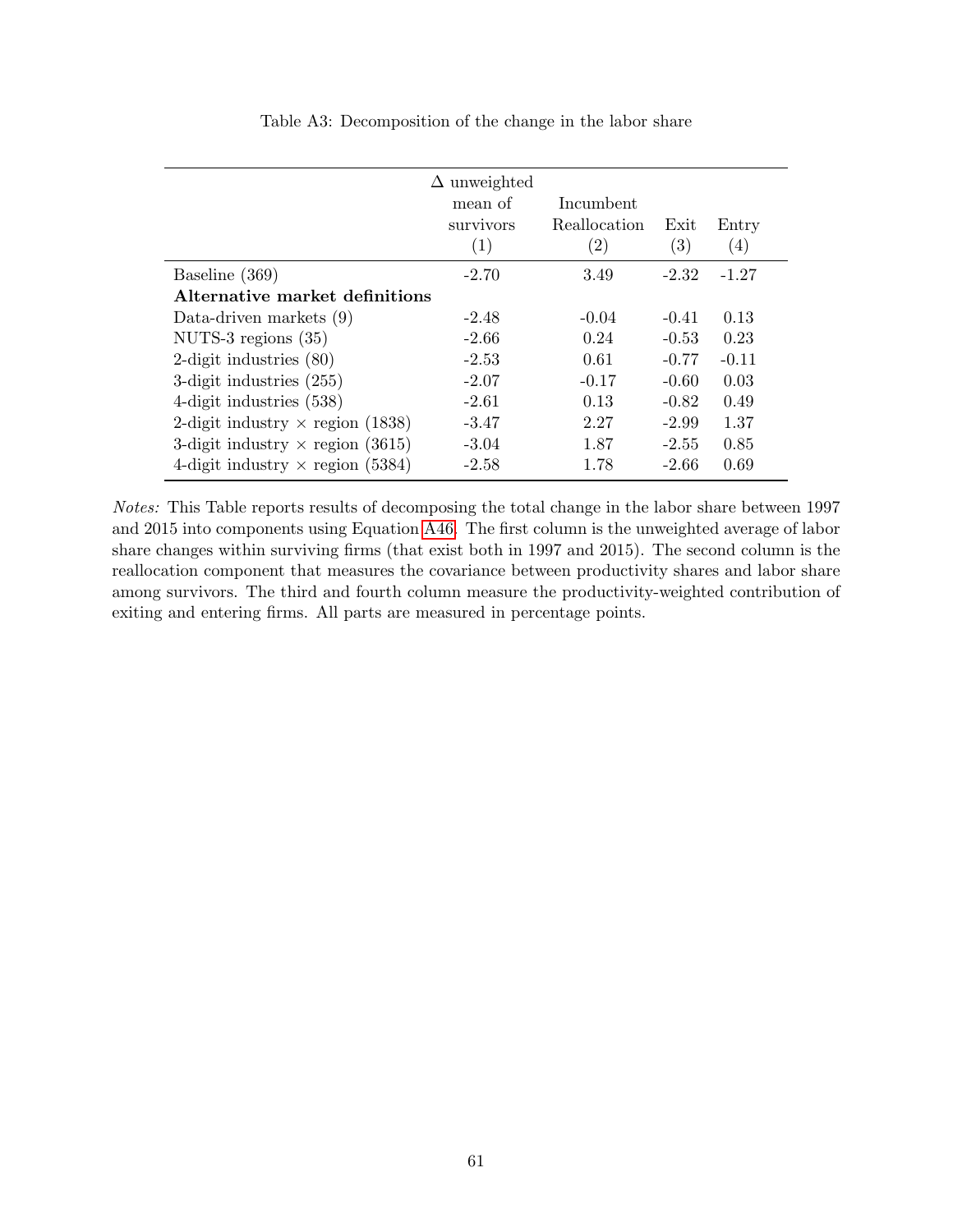<span id="page-63-0"></span>



Notes: This figure plots the employment-weighted average of market-specific job finding and job destruction rates over time. For each market  $m$ , the yearly rate is an average of twelve monthly rates and the monthly rate is the probability that a worker who is unemployed (employed) on the 1st of a specific month will have a job in market m (be unemployed) on the 1st of the next month. Workers are attached to the market in which they work. Unemployed are attached to the market in which they will eventually find a job.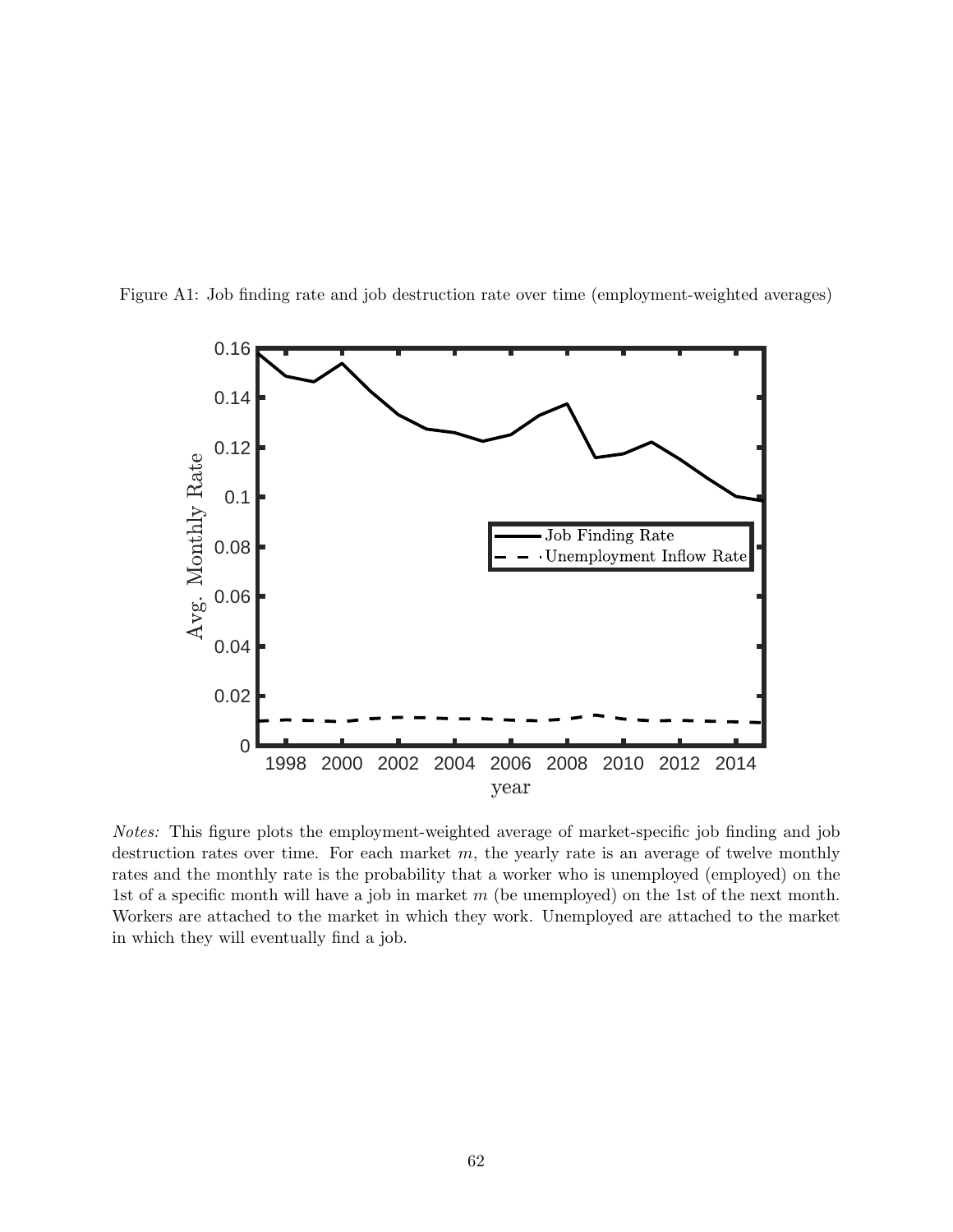



<span id="page-64-0"></span>*Notes:* Panel A of this figure the year-specific values of  $\alpha$  that target the labor share from the KLEMS data over time. Panel B plots the employment-weighted average of market specific parameters b over time. For each market  $m$ , the parameter b is chosen such that the lowest observed wage in the market equals to the reservation wage.

Figure A3: Size-wage gradient



Notes: This figure plots the (employment-weighted average) of the correlation between firm size and firm-level median wages. Firm size is measured at a reference date (August 1st) each year and wages are the median of the firm-level distribution of regular employee wages. The figure displays employment-weighted averages over all 369 data-driven labor markets.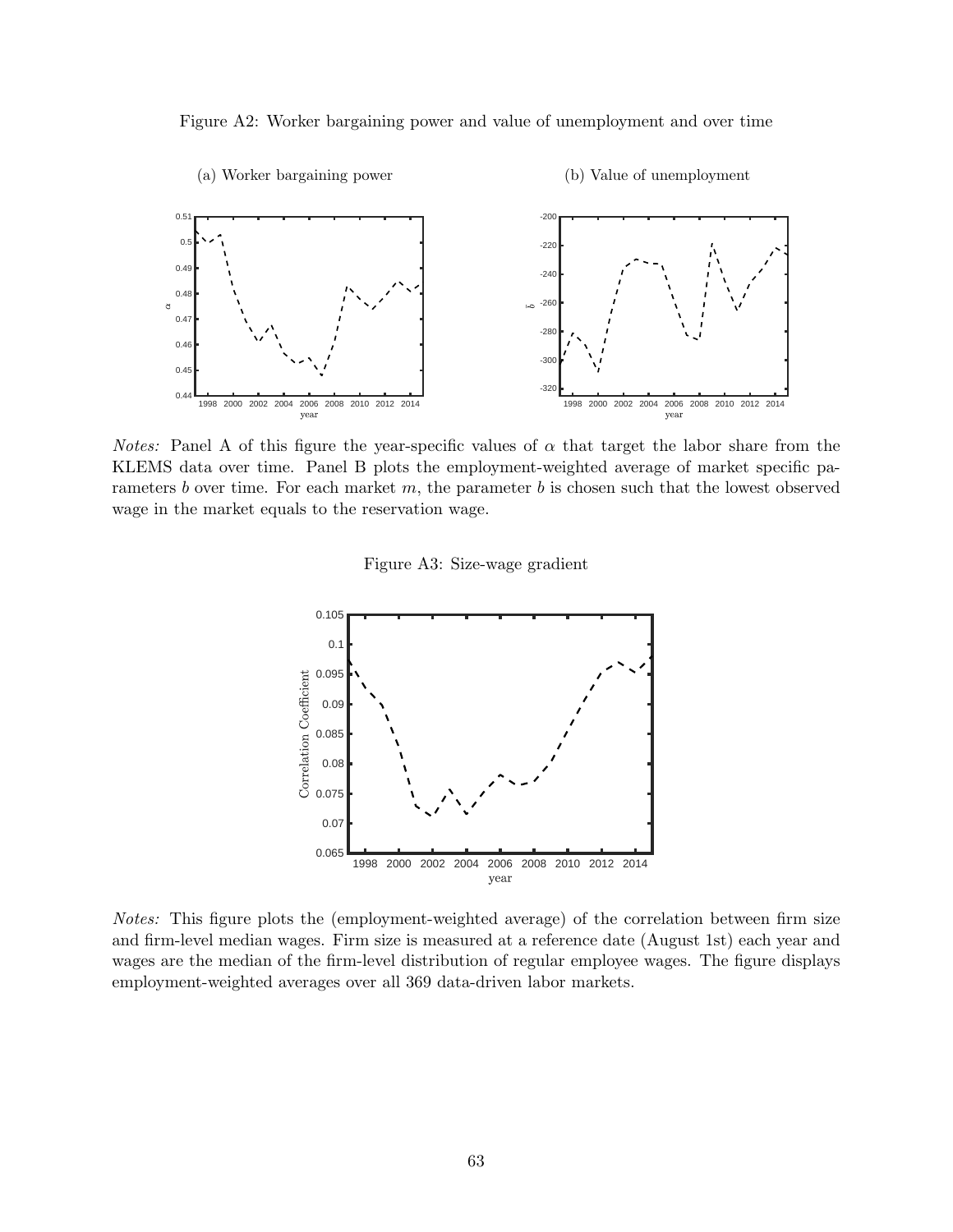<span id="page-65-0"></span>

Figure A4: Trends in Labor Market Concentration (unweighted)

*Notes:* This figure plots concentration indexes C,  $C^P$ , HHI and wage-bill HHI from 1997 - 2015 based on micro data from the Austrian labor market database. The figure displays raw averages over all 369 data-driven labor markets.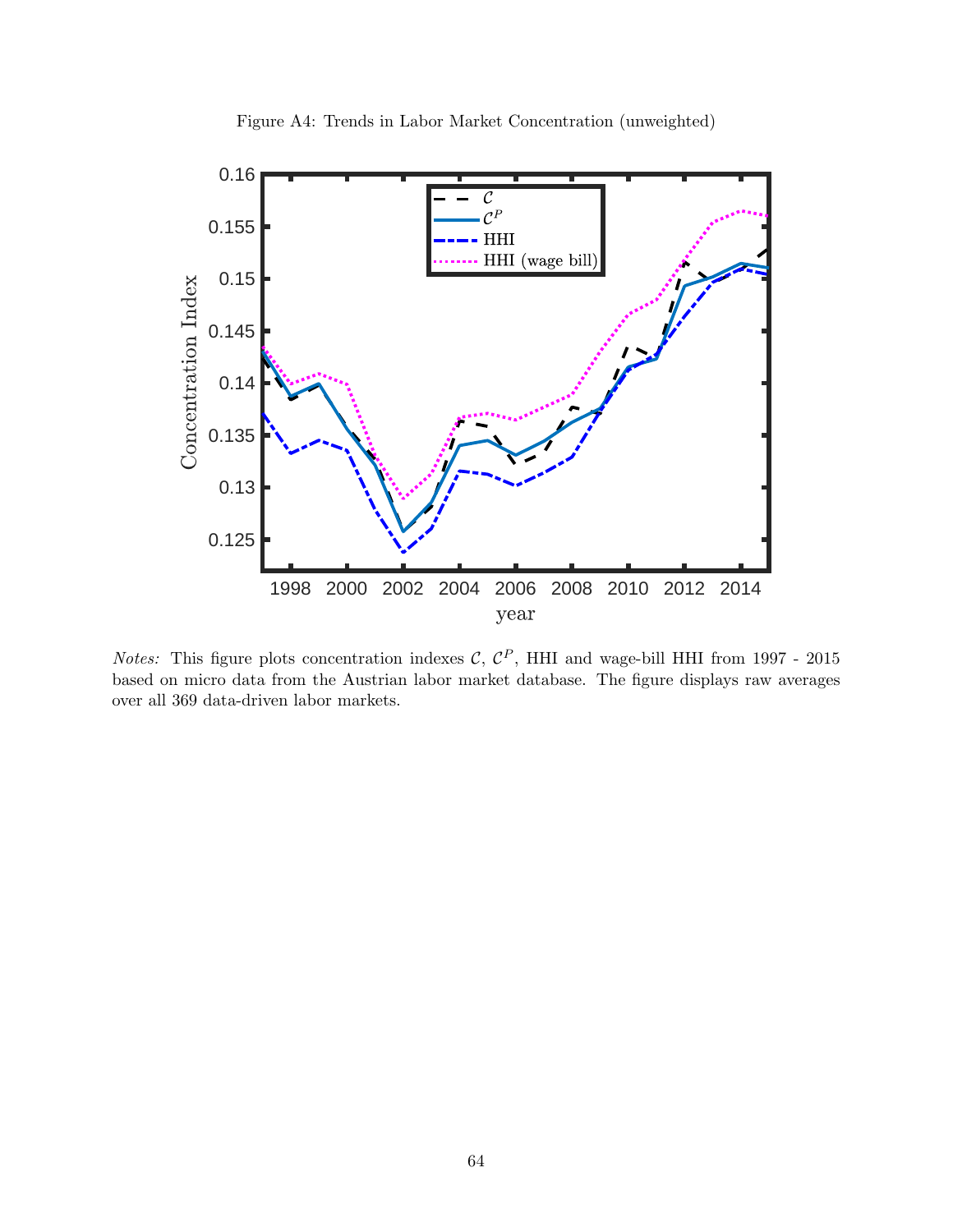

<span id="page-66-0"></span>Figure A5: Trends in Labor Market Concentration – Different Labor Market Definitions

*Notes:* This figure plots concentration indexes  $\mathcal{C}, \mathcal{C}^P$ , HHI and wage-bill HHI from 1997 - 2015 based on micro data from the Austrian labor market database. The figure displays employment-weighted averages over all markets for various labor market definitions.